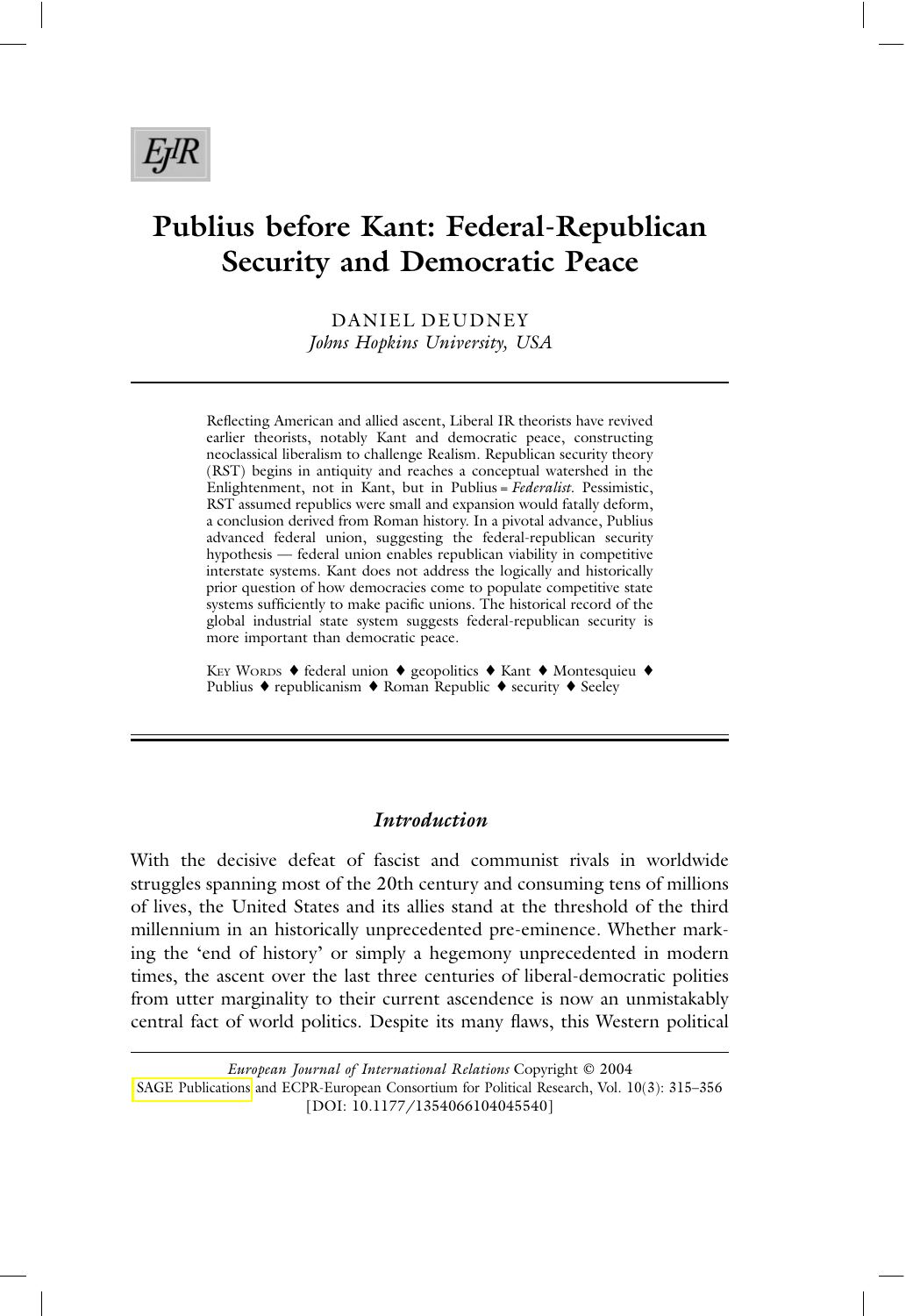order encompasses a zone of peace, freedom and prosperity far greater than any other in history.

As the ascent of the United States and its allies has become the most salient fact of world politics, Liberal international relations theorists have advanced increasingly robust arguments challenging Realism's intellectual hegemony. Moving to belie the dismissive Realist labels of 'idealist' and 'utopian', Liberal theorists over the last several decades have ceased primarily offering schemes to change the world for the better, and begun providing a variety of concepts useful for understanding and explaining aspects of the world as it actually is.

This resurgent international Liberalism has also entailed a recovery of earlier thinkers. Just as Realism's intellectual hegemony is significantly buttressed by its highly developed sense of itself as a tradition of practice and theory stretching back to Thucydides in Greek antiquity, so too Liberal theorists have begun to recover and reinterpret earlier writers and theorists in order to establish Liberalism as a full-bodied tradition of international practice and theory. As thus far constructed, most prominently by Michael Doyle, the tradition of international liberalism largely begins with what is widely referred to as the *neoclassical liberalism* of the late 18th and early 19th centuries, specifically the arguments of the commercial liberals (Smith, Bentham and Cobden) and the 'democratic peace' hypothesis attributed to Immanuel Kant.<sup>1</sup> Thus neoclassical liberalism primarily centers on the pacific effects of two major liberal institutions, market capitalism and political democracy.

In the contemporary resurgence of international Liberalism, particularly as it addresses the 'high politics' issues of war and peace that have traditionally been the strength of Realism, Kant's 'democratic peace' argument unquestionably occupies a central position. The democratic peace hypothesis has received extraordinary attention, being hailed coming 'as close as anything we have to an empirical law in international relations' (Levy, 1989: 88) and recognized as 'arguably the most important challenge to one of realism's central precepts' (Jervis, 1998: 980). Employing Kantian categories, numerous theorists speak of the emergence of a 'pacific union' or 'democratic zone of peace' encompassing the European and North American core areas of Western civilization, and optimistically envision the further spread of liberal democracies eliminating war throughout the global state system.<sup>2</sup> In the wake of the attacks of 9/11, the Bush Administration has belatedly, but forcefully, articulated a robust neo-Wilsonian agenda of anti-despotic intervention and democratic nation-building as a blueprint for re-making yet another region of the world. $3$ 

In contrast to the attention lavished upon Kant, the theory and practice of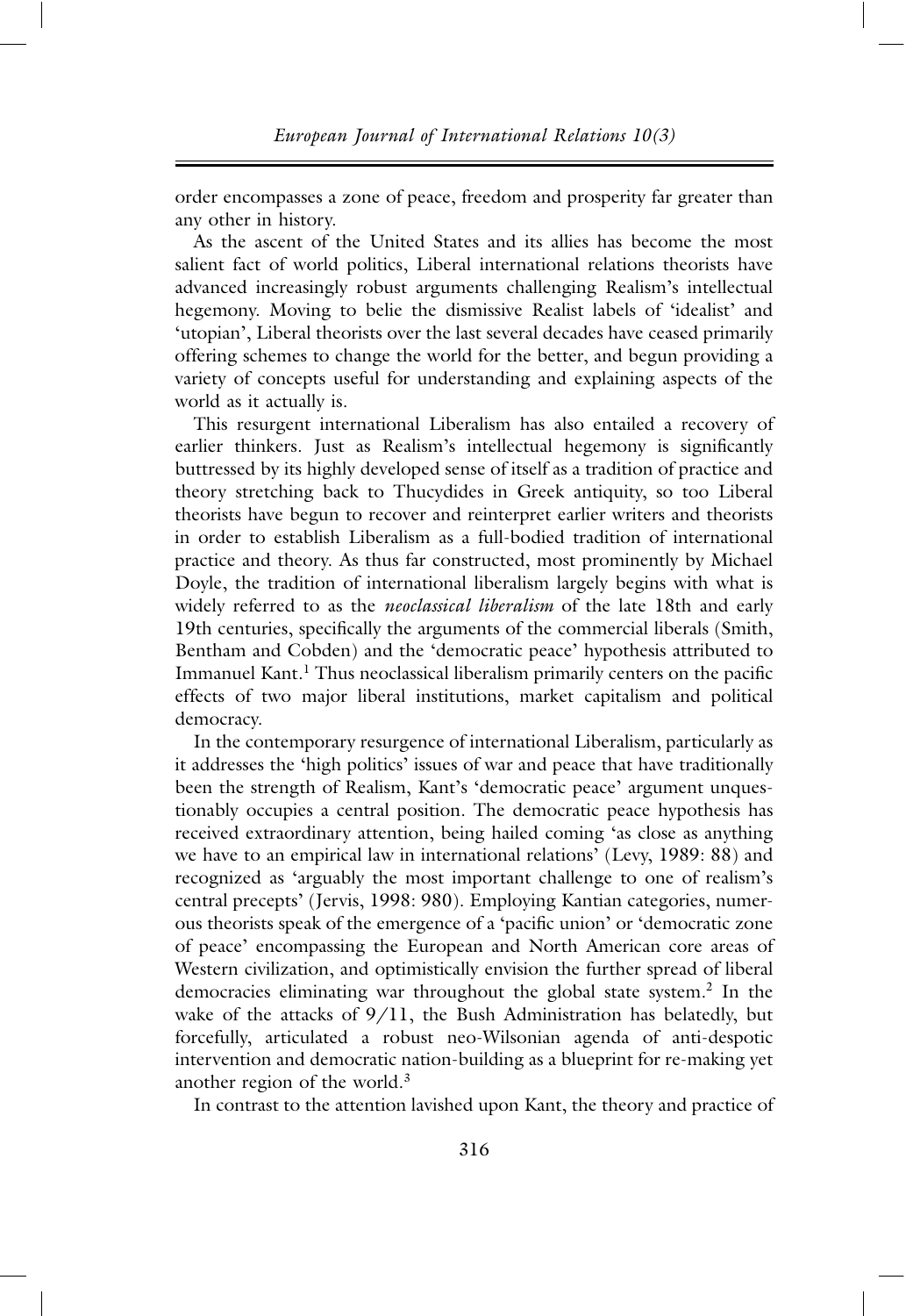the American founding, and the role of the United States in the emergence of the democratic zone of peace, is almost invisible in the contemporary corpus of international theory, Realist as well as Liberal. In major recent reconstructions of the history of international theory offered by Michael Doyle, Torbjorn Knutson and David Boucher, the theory of American federal republicanism as articulated in the *Federalist* is notably absent.<sup>4</sup> For Realists the United States is simply a large and particularly powerful nationstate with a somewhat eccentric domestic political system whose expansive claims and unrealistic ambitions are seen as a source of international disorder rather than order. For theorists of the democratic peace, the United States is simply another entry on the growing list of democracies whose interaction can be studied.

The argument of this article is that Kant has received far more attention than warranted, and should be viewed as a secondary figure in international Liberalism.<sup>5</sup> Kant dropped or ignored the central problematiques of his predecessors, largely failed to grasp or build upon the central innovations of Enlightenment republican security theory and practice, and is much more utopian than currently recognized. In contrast to the contemporary centrality accorded Kant, I argue that Montesquieu and the American Founders should be seen as the pivotal figures in development of Liberal international theory. They are central because they invented federal union as a solution to the two problems of dominant concern to previous republican theory and practice — making republics large enough to survive and internally stable enough to overcome debilitating internal factionalism, problems that Kant largely assumed away or ignored.

In speaking of Kant, Publius and Montesquieu as 'Liberal' theorists, an important anachronism is involved. The term 'liberal' emerged in the wake of the French Revolution and only slowly became central to political theory and discourse during the 19th century. <sup>6</sup> Kant, as well as Publius and Montesquieu, theorized in the conceptual vocabulary of republicanism. The main ideas of republicanism related to political structure, security-fromviolence and material context are not easily mapped onto either Liberalism or Realism. Rather, the arguments of republican security theorists encompass claims which have been subsequently labeled either Realist or Liberal. Modern Realism and Liberalism are largely incomplete, if more refined, fragments of insights which were originally formulated in the conceptual vocabulary of republicanism. These odd patterns of incomplete and largely unacknowledged intellectual inheritance are perhaps most pronounced regarding the balance of power, a central power restraint arrangement first conceptualized by republican security theorists, then appropriated by Realists, while being largely rejected by Liberals (Deudney, 2003).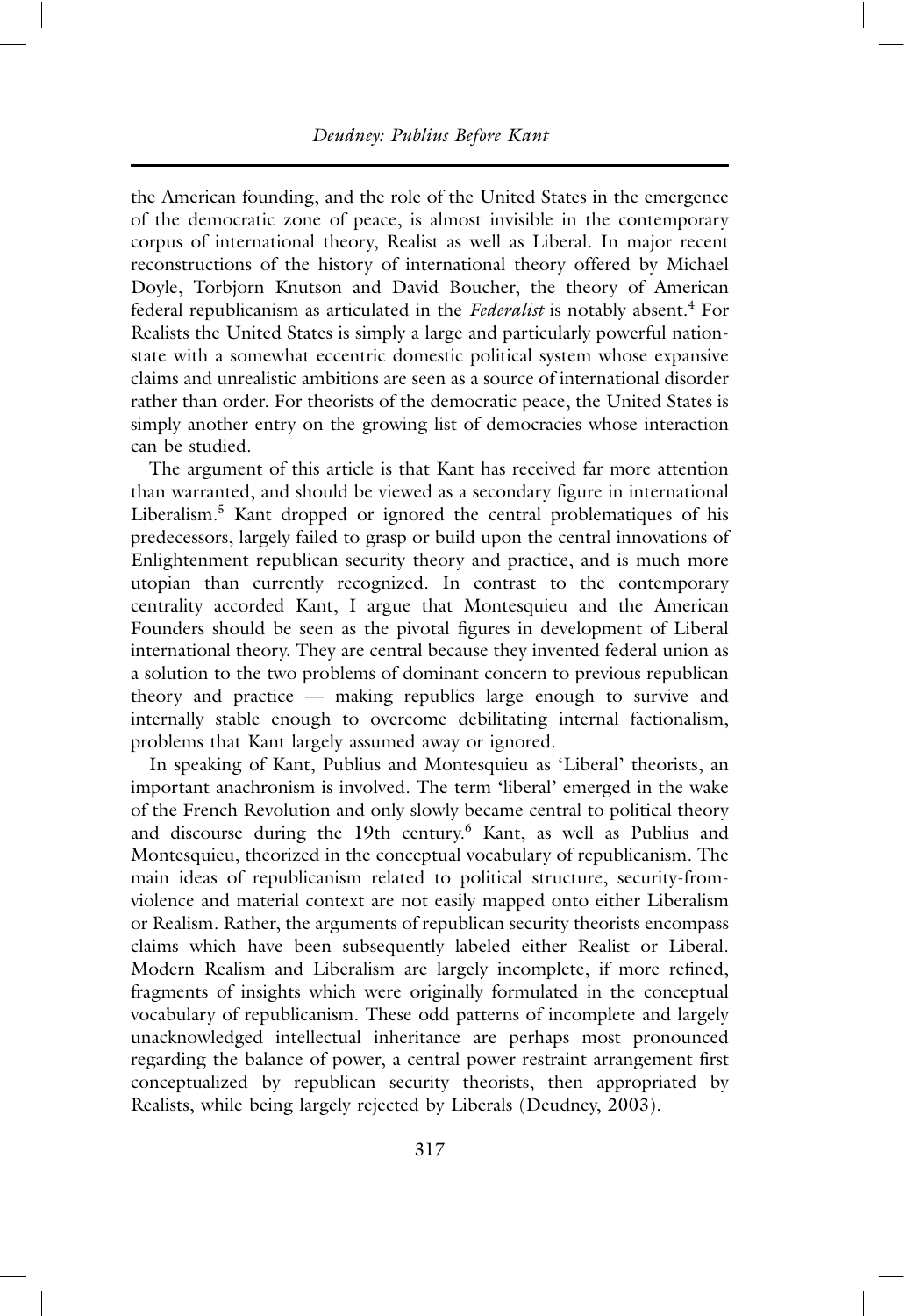Of course, like Kant, neither Montesquieu nor Publius<sup>7</sup> employed the language of modern social science. Just as contemporary theorists have abstracted or translated the 'democratic peace hypothesis' from Kant's *Perpetual Peace*, <sup>8</sup> I derive what I term the 'federal-republican security hypothesis' from Publius — *federal union enables republican viability in competitive interstate systems*. <sup>9</sup> This proposition converts into a potentially testable social science hypothesis, the core theoretical and practical innovation of Enlightenment republican security theory. This innovation culminates republican security theory stretching from its origins in classical antiquity, and provides the pivotal development that has enabled 'free states' to ascend from historical marginality to their currently unprecedented ascendancy.

The Kantian focus of recent Liberal international theorists seeking to construct a usable tradition of international theory has obscured not just the arguments of Publius on federal union, but a much larger and complex body of thinking on the relationships between security-from-violence and republics developed by theorists prior to the American founding. To fully understand the security problems of republics which make the innovation of federal union so significant in the history and theory of republics, it is necessary to recall and review the main arguments of republican security theory. Few topics have been written about as much as historical republics, republicanism and the American founding. Unfortunately, the problematiques and arguments of republican security theory have remained obscured, forgotten or fragmented, in the immense recent literature on republicanism by political theorists, $10$  intellectual historians and international theorists, with several exceptions,<sup>11</sup> including earlier work of this author (Deudney, 1995, 1996).

This argument proceeds in four main steps. First, I situate republican security theory within republican thought more generally, and then summarize the key animating assumptions and problematiques of republican security theory from its inception in classical antiquity. Second, I examine pessimistic arguments in ancient and Enlightenment theory about the manifold security consequences of the small size of republics, vividly demonstrated in the history of the Roman Republic. Third, I examine the arguments about the theory and practice of federal union as a solution to the security problems, particularly vulnerability to conquest, identified by earlier republican security theorists, arguments that gain particular relevance as the American federal union is drawn into the global state system in the industrial era. Fourth, I compare and contrast the views of Publius and Kant on central issues of international security theory, and then briefly examine the historical empirical evidence supporting the federal-republican security and democratic peace hypotheses.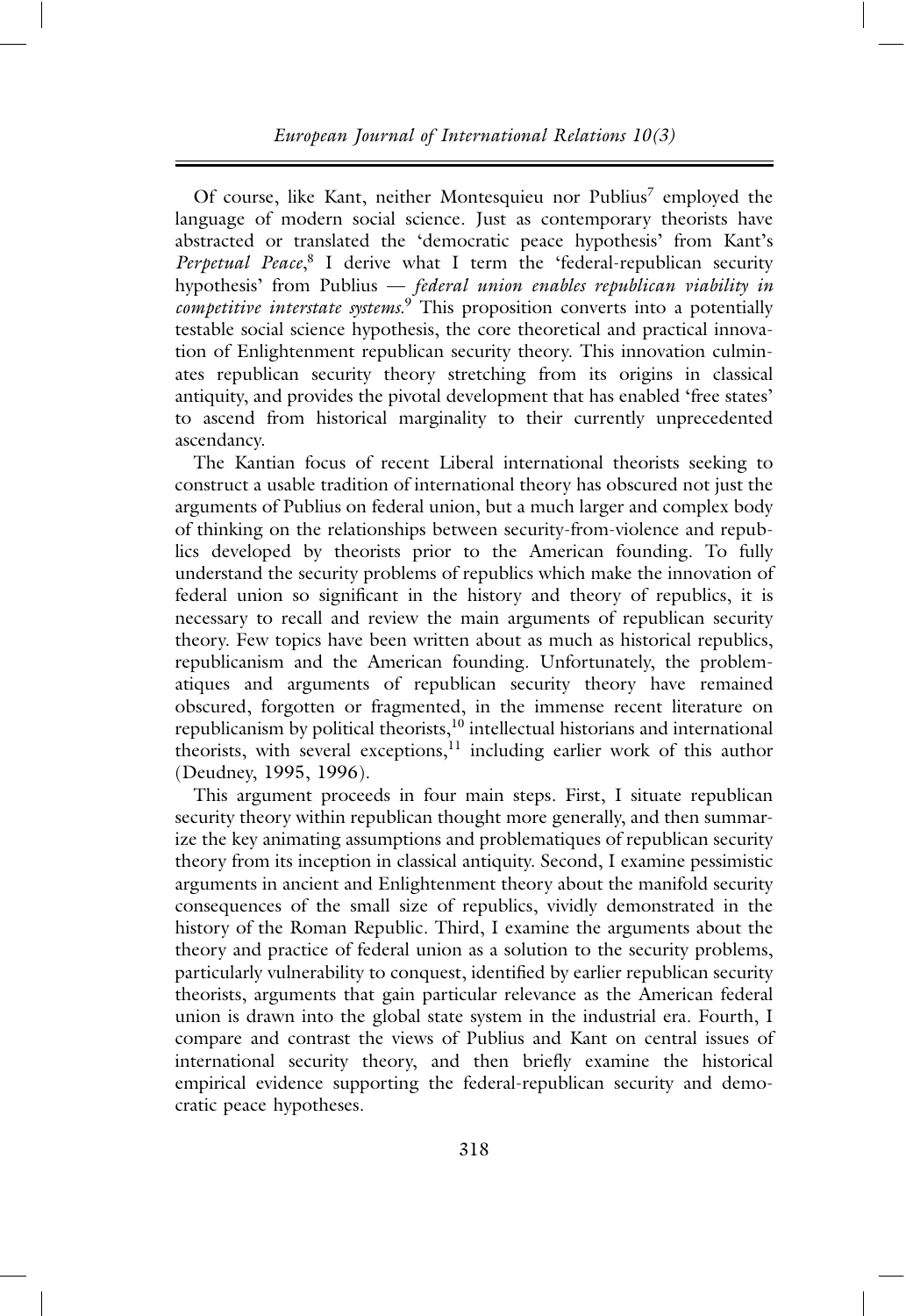## *1. Security Restraint Republicanism*

#### *Republics, Republicanism and Republican Security Theory*

Our main topic, the 'federal-republican security hypothesis' is but one facet of a much broader and complicated set of arguments about all aspects of security-from-violence, republican political forms and material contexts. In order to situate this hypothesis in its broader context, I will briefly contextualize this line of argument within republicanism generally and then summarize its main assumptions, problematiques and arguments.

To speak of 'republicanism' is to immediately enter a vast intellectual quagmire. Few political terms are as widely used and theoretically significant, but vaguely defined, as 'republic' and its cognates. John Adams, second President of the United States and author of a major theoretical exposition on the United States Constitution, despairingly declared that republic meant 'anything, everything or nothing'.<sup>12</sup> Over the course of Western history, republican terminology has been used by theorists and practitioners to label a bewildering diversity of phenomena — Plato's picture of a small city-state ruled by a philosopher-king, popular government in city-states, Rome after the Kings and before the Caesars, the European state-system and many contemporary political regimes such as the United States of America, the People's Republic of China and the Islamic Republic of Iran.<sup>13</sup> To further compound the confusion, numerous 'republican' political parties hawk a variety of conflicting agendas.

Given this diversity, 'republic' and its cognates are largely meaningless without extensive qualification, and clear definitions and conceptual taxonomy are vital. Unfortunately, there is no core common to all republicanisms. Rather, there are four main distinctive but overlapping clusters of ideas in which republican terminology appears — *Stoic cosmopolitanism*, *civic humanism*, *modern liberalism*<sup>14</sup> and what I shall refer to interchangeably as *republican security theory* or *security-restraint republicanism*. The relationships among these different bodies of theory are complex, and beyond the scope of this article. But it is fruitless to declare one to be the true or real republican tradition because each has a long and complex lineage. It is also fruitless to try to attempt to synthesize them or demonstrate their essential commonality because they are fundamentally different, despite some obvious overlap in metaphors and vocabularies.

The essential insight of republican security theory is simple. Security from political violence is the *first freedom*, the minimum vital task of all primary political associations, and achieving security requires the restraint of the application of violent power upon individual bodies. Republican security theory is thus *first Liberal*, in that it is logically and historically prior to the arguments of modern Liberalism. Insecurity results from extremes of both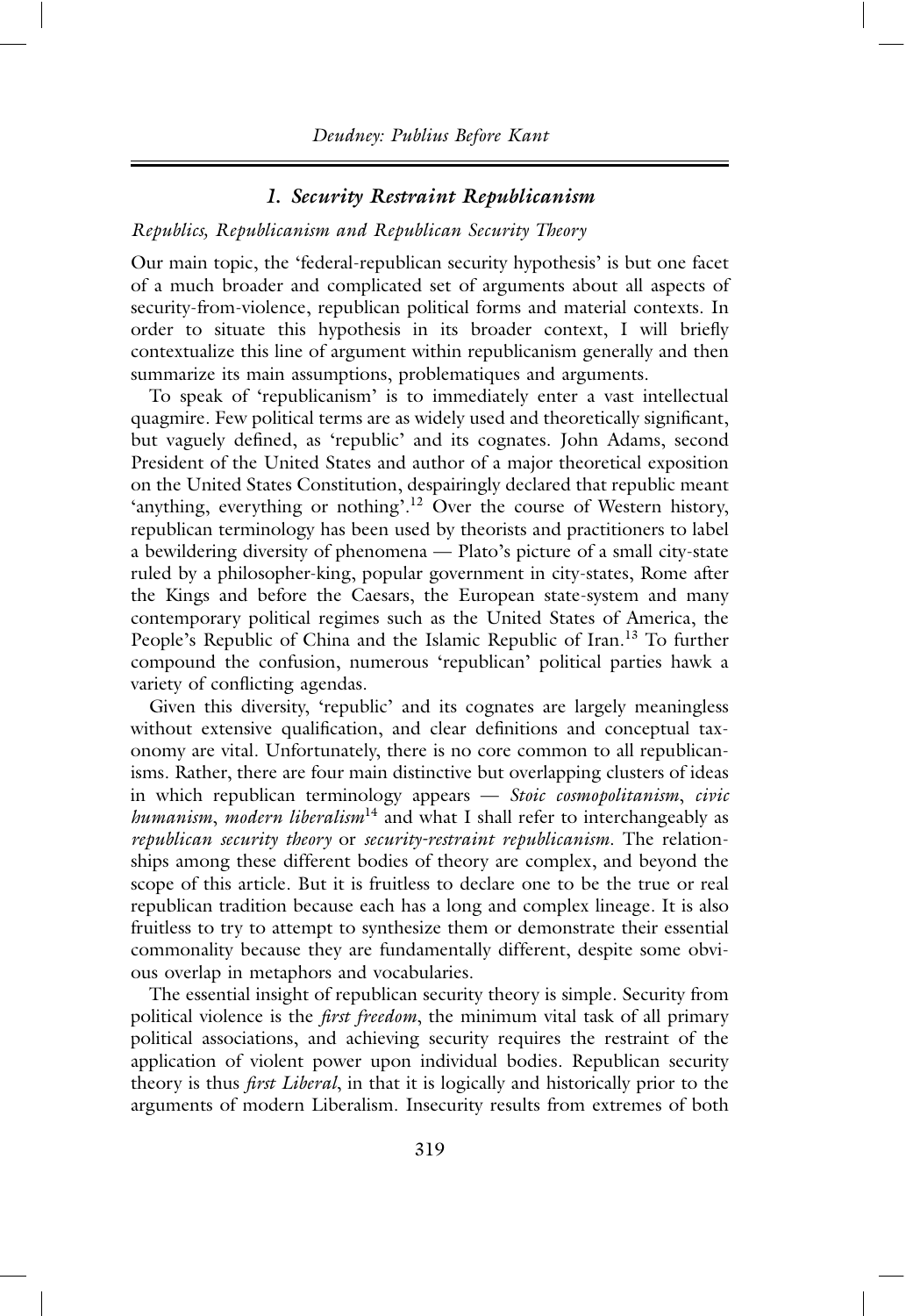anarchy and hierarchy, both internally and externally, because both are characterized by the absence of restraints. The material context composed of geography and technology defines which powers must be restrained, and which security practices and structures are appropriate for doing so. Thus security problems and solutions are not fixed and immutable, but historically and spatially variable.

Republican security theory extends over 2500 years and includes many major and minor theorists in Greece and Rome, modern Europe and North America. The first major vein of republican security theory was produced by Greco–Roman analysts of the polis mixed constitution and the Roman Republic, most notably Aristotle, Cicero, Livy, Tacitus and Polybius.<sup>15</sup> Early modern revivalists of self-governing city-states mainly in Northern Italy, particularly Florence and Venice, most notably Machiavelli, but also including a firmament of lesser lights, continued and deepened this analysis. In Northern Europe (Holland, Germany, France and most importantly England and Scotland), republican security theory reached critical mass both in practice and theory, and sharply defined itself against oriental despotism,<sup>16</sup> Papal supremacy, Spanish imperialism and French absolutism.<sup>17</sup> Security restraint republicanism reached its conceptual zenith in the 18th century in Montesquieu and the American Founders.

The issues of concern to republican security theory are not confined to the 'domestic', but also address the issues of large-scale or 'international' security governance. Early modern theorists frequently spoke of Europe as a whole as a 'republic', by which they meant both to describe it as a complex system characterized by balances, mixture, separations and limits, and to praise it as a system for constraining violent and centralized power.<sup>18</sup> The most important fruit of 18th century security-restraint republicanism was the United States Constitution of 1787, which its architects understood as a 'compound republic' designed to prevent North America from becoming a Westphalian system of hierarchic units in anarchy. Subsequent 'Liberal internationalist' agendas ranging from binding international law, the League of Nations, world federal union, Atlantic Union and nuclear arms control embody this approach in partial and often unconscious ways.

In reconstructing this argument, I make three interpretative assumptions — republican security theory is a *tradition* that is *practical* and *progressive*. It is a tradition because it was 'handed down' over an extended period of time among theorists and practitioners who were self-consciously building on the ideas and actions of predecessors with whom they shared normative orientations and substantive problematiques. It is practical because it contains a set of generalizations drawn from practical experience, is intended to solve important and recurring problems, is in a continual dialectic with the needs and experiences of practitioners and is valued according to its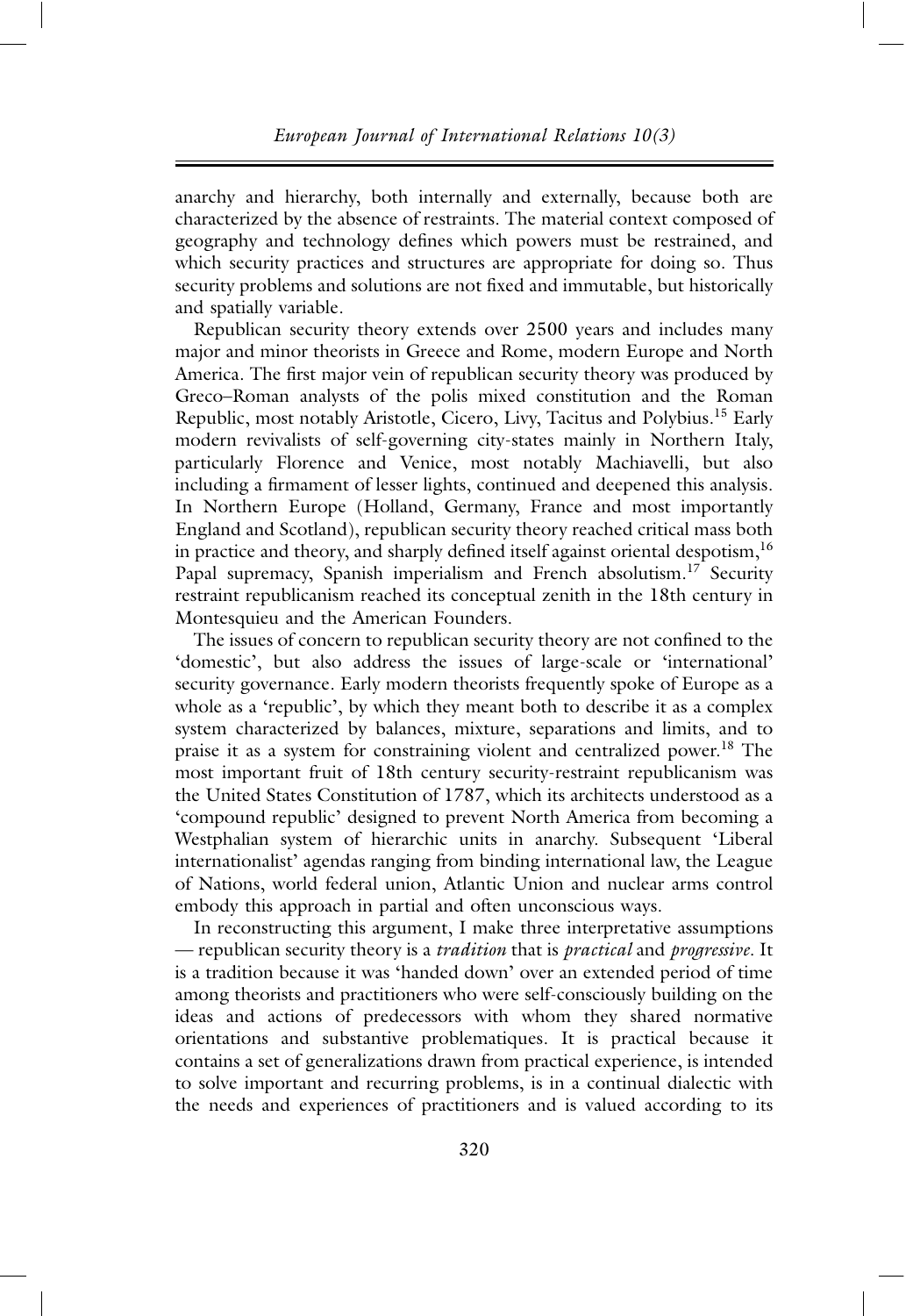practical usefulness. It is progressive because its participants understood themselves as advancing, not toward universal and timeless truths, but toward understandings and solutions that were better able to solve timeless security problems by better adjusting to changing constraints and opportunities.

Republican security theory contains a mixture of normative, scientific and design claims, often combined in complex and obscure ways. Normatively, the security-restraint republican values freedom and opposes tyranny, wants independent actors to self-regulate themselves in order to make centralized control unnecessary, supports centralized political power only where necessary to counterbalance outside threats and jealously watches minimally necessary centralized power. There are three main analytical and scientific parts of security-restraint republicanism — taxonomic categories useful for describing plural, decentralized and complex political orders (including certain types of state-systems); causal propositions about the relationships between political practices and structures, and between such political factors and material contexts. The policy aspects of republican security theory encompass design features for building and operating political orders able to achieve republican goals.

#### *Main Assumptions, Problems and Arguments of Republican Security Theory*

Five main clusters of assumptions, claims and problematiques give definition and unity to the tradition of security-restraint republicanism, and distinguish it from the other three republican traditions.

First, republican security theory begins with the normative goal of *protecting public freedom and security*. Republicanism is inextricably linked to popular or self-governing political systems, but is not simply synonymous with democracy in the sense of majority or direct majority rule.<sup>19</sup> 'Publicus', a Latin adjective for anything belonging to the people collectively, firmly connects the genuinely republican to the people generally, without indicating any more about the people or public. Arrangements of power restraint can exist without ultimately serving the public affected by them, but they are not republican.

Second, republican security theory focuses most of its energies on achieving security from the application of violent force upon bodies. As such, in contemporary rather than original terms, republican security theory can be thought of as the Realist face or side of Liberalism. Security from violence is understood to be the first and most vital of freedoms, and an individual not politically free is not secure from violence.<sup>20</sup> In contrast to the civic humanist emphasis upon 'positive freedom', particularly political participation, republican security theory is concerned with the conditions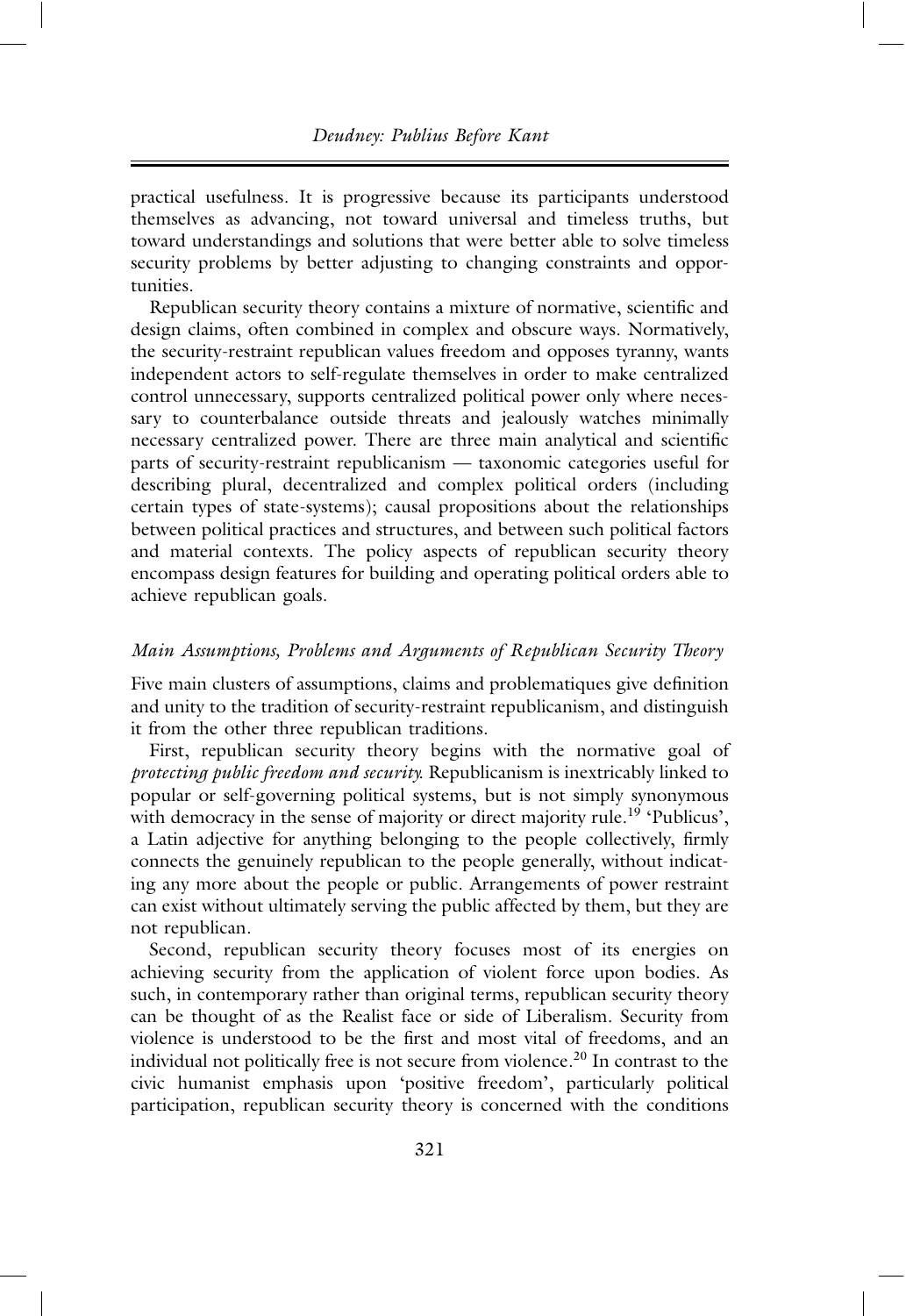*Figure 1*

| $\frac{1}{2}$ $\frac{1}{2}$ $\frac{1}{2}$ $\frac{1}{2}$ $\frac{1}{2}$ $\frac{1}{2}$ $\frac{1}{2}$ $\frac{1}{2}$<br>Sources of Insecurity |                         |                                           |  |  |
|------------------------------------------------------------------------------------------------------------------------------------------|-------------------------|-------------------------------------------|--|--|
|                                                                                                                                          | Inside                  | Outside                                   |  |  |
| Anarchy                                                                                                                                  | Stasis and<br>Civil War | Total War/<br>Annihilation                |  |  |
| Hierarchy                                                                                                                                | Tyranny/<br>Despotism   | Imperial<br>Conquest and<br>Subordination |  |  |

necessary for the primary 'negative freedom' of violence avoidance, which has been an immensely strenuous undertaking.<sup>21</sup> Republican security theory analyzes problems and solutions that self-governing political orders employ to deal with the fundamental and recurring problem of violence, both internally and externally. Because it deals with threats to security arising from hierarchy as well as anarchy, republican security theory can lay claim to being a more complete security theory than Realism, which focuses its attention almost exclusively on anarchy.

A simple schema, derived from the *Federalist*, captures the full set of security threats that republican security theory addresses<sup>22</sup> (see Figure 1). The domestic 'inside' side of this tradition, its best known and most studied, has fallen into the domain of comparative politics rather than international theory. The external 'outside' part of the tradition deals with the core issues of international theory and is partly overlapping with contemporary Realist theory and practice (most notably the republican notion of the 'balance of power'). It is here that the federal-republican and democratic peace hypotheses are situated in the matrix of republican security theory.

Third, *restraining violent power requires political structures*. In the absence of restraints on power emerging from the material context, political structural restraints are necessary for security. The 'res' of 'res publica' indicates a political order composed of political structures based upon abstract principles rather than personalistic loyalties.<sup>23</sup> Among the numerous power restraint devices, *balance*, *separation*, *mixture*, *virtue* and *Constitutions* are the most important, but no one has been consistently most important.<sup>24</sup> Combined and employed in different ways in different political orders, these devices play varied roles in such different political orders as small city-states, large federated states and interstate world organizations. As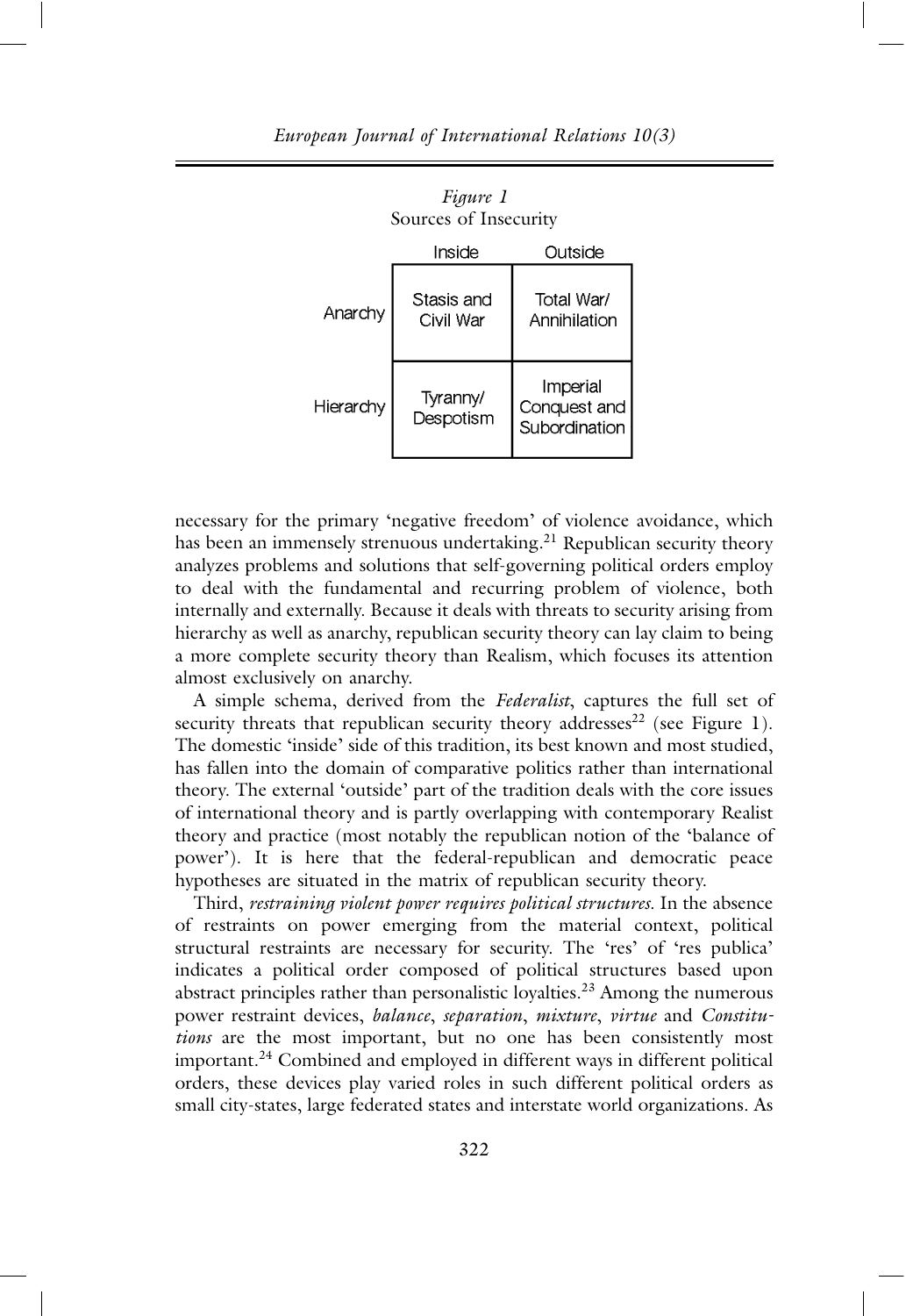the volume and velocity of violence available to political actors has grown due to the development of technology, the size of the space within which political structures are needed for security has also grown.

Given this focus on security and violence control, republican security theory shares many concerns with statist Realism, but republican and statist orders embody fundamentally different approaches to security and restraint.<sup>25</sup> Whereas statist arrangements seek to mobilize and wield power, republican ones seek to restrain, bind and paralyze both the instruments of violence and the actors that might employ them. Seeking to restrain power, republican mechanisms are in perpetual tension with the concentration and employment of power characteristic of states. Thus hierarchic states and republics should be understood, as they often were in early modern times, as fundamentally antithetical political arrangements.<sup>26</sup>

Fourth, republican security contains a sophisticated analysis of the *relationship between material contexts and particular power restraint practices and structures*. The evolution of republican security theory and practice has been intimately connected with changes in the scale and character of viable protection providing units driven by changes in the material context of geography and technology. In short, republican security theory contains 'geopolitical' analysis about material and international contexts, manifest in the extended debate about how to combine particular power restraint devices to obtain public security in different contexts. The arguments of many theorists, most notably Aristotle, Montesquieu and the more liberal global geopoliticans such as John Seeley, Halford Mackinder, Frederick Jackson Turner and H.G. Wells, constitute the lost material-contextual side of republican security theory, the orphan twin of the better-known Realist theories of how material contexts and interstate factors shape state formation.

Fifth and finally, and of most concern here, republican security theory has addressed questions of size and scale.<sup>27</sup> With increases in viable unit size and system scope, republican security theory has sought to address diversity problems that result from the pursuit of restraint on violence in larger size political orders.<sup>28</sup> To cope with increasing size, power restraint arrangements have been combined in increasingly negative ways, for increasingly minimum objectives shared by more diverse groups. The useful application of power restraint devices is not confined to the internal life of popularly governed polities, but extends between them as well. Since the early 18th century, the main innovations in the theory and practice of security-restraint republicanism have concerned the application of power-control mechanisms to increasingly large and diverse settings. Large-scale security-restraint republicanism has proceeded under the name of the balance-of-power systems, extended, federal and compound republics. In a more speculative form, the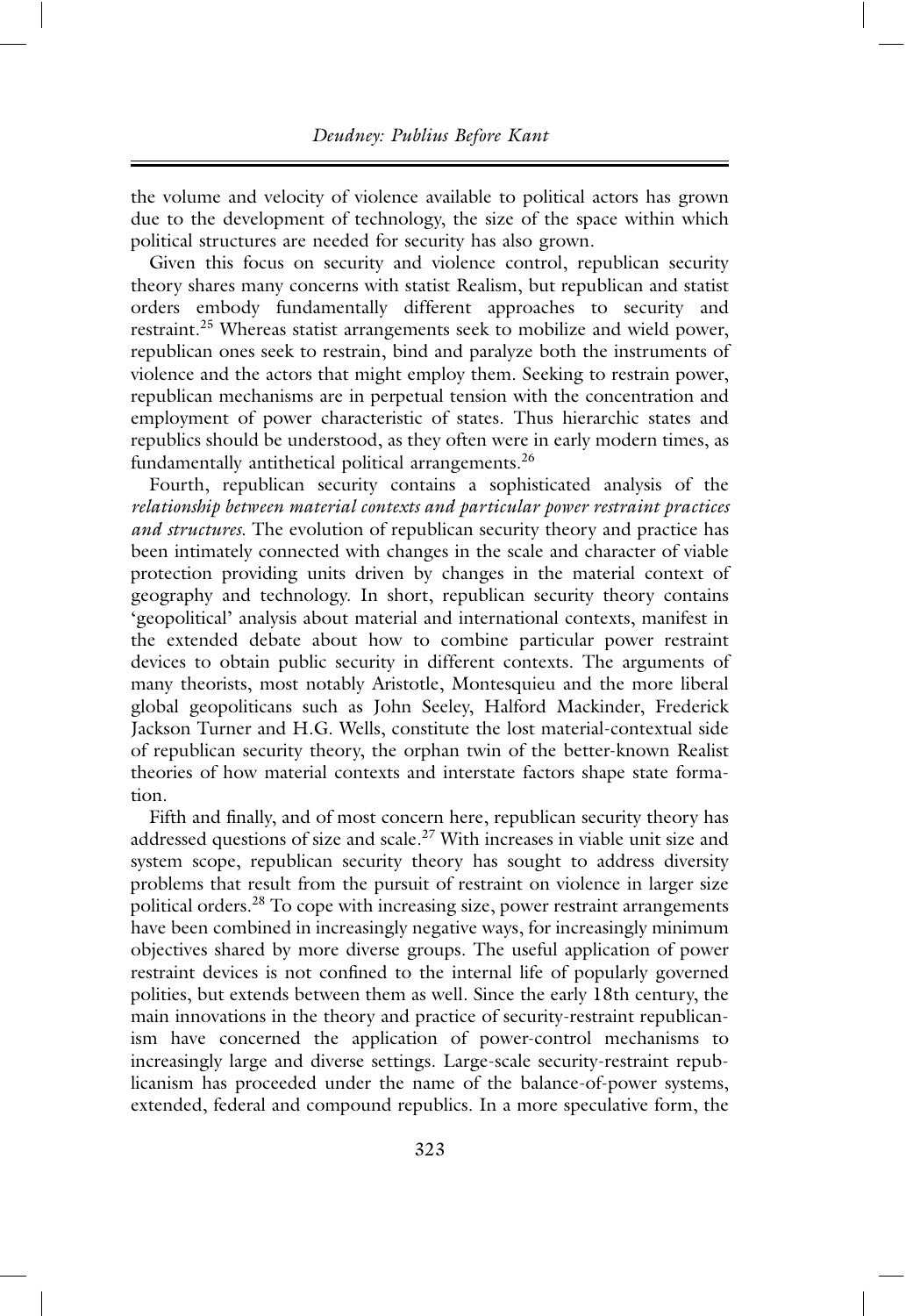innovative analysis of power restraint devices is also scattered throughout the world federalist literature.

## *2. The Iron Laws Of Polis Republicanism*

#### *The Security Problem in City-State Republicanism*

The origins and early development of republican security theory are intimately connected with the city-states that flourished around the Mediterranean prior to the Roman ascendancy, and in Northern Italy during the Renaissance. Because of their dazzling cultural accomplishments and idealized adoration by political theorists, the dominant contemporary understanding of city-state republicanism has neglected a remarkably coherent structural-materialist line of argument about security-fromviolence drawn in antiquity and appearing in Plato, Aristotle, Polybius, Livy, Cicero, Sullist and Tacitus, and in modern times by Machiavelli, Montesquieu, Hume, Gibbon, Rousseau and Constant, to name only the better-known authors. This line of argument emphasizes that the fundamental character of city-state republics was defined by the interplay between security requirements, political structures and material contexts.

The overall concern is obsessively focused on eking out physical security in harshly precarious contexts and is pervasively pessimistic. The predicament of the city-state republic was defined by what might be termed two 'iron laws' captured by Montesquieu — 'If a republic be small, it is destroyed by a foreign force; if it be large, it is ruined by an internal imperfection' (Montesquieu, 1949[1748]: 126). Because republics tended to be small, they were vulnerable, rare and had to be martial to survive. But if they expanded, as did the Roman Republic, then they tended to become despotic monarchies.

Prior to the 18th century, when representation and then federation opened new possibilities, political theorists universally held that self-government was confined to small city-states due to limitations upon communication and transportation. For citizen self-government to be viable, all the citizens had to gather within hearing distance of a public speaker. <sup>29</sup> Small citystate republics were highly vulnerable to conquest by larger neighbors, and their survival was dependent upon geographical circumstances that could compensate for their size-based vulnerabilities. Self-governing city-states survived in Greece where the geography was broken and mountainous, often with a defensible rocky citadel such as the acropolis of Athens. The security of early modern Venice, Holland and Switzerland was also widely seen as dependent upon exceptional geographical situations.<sup>30</sup>

Even when situated in a favorable geographical setting, city-state security was precarious, and city-state republics had to maintain a heavily militarized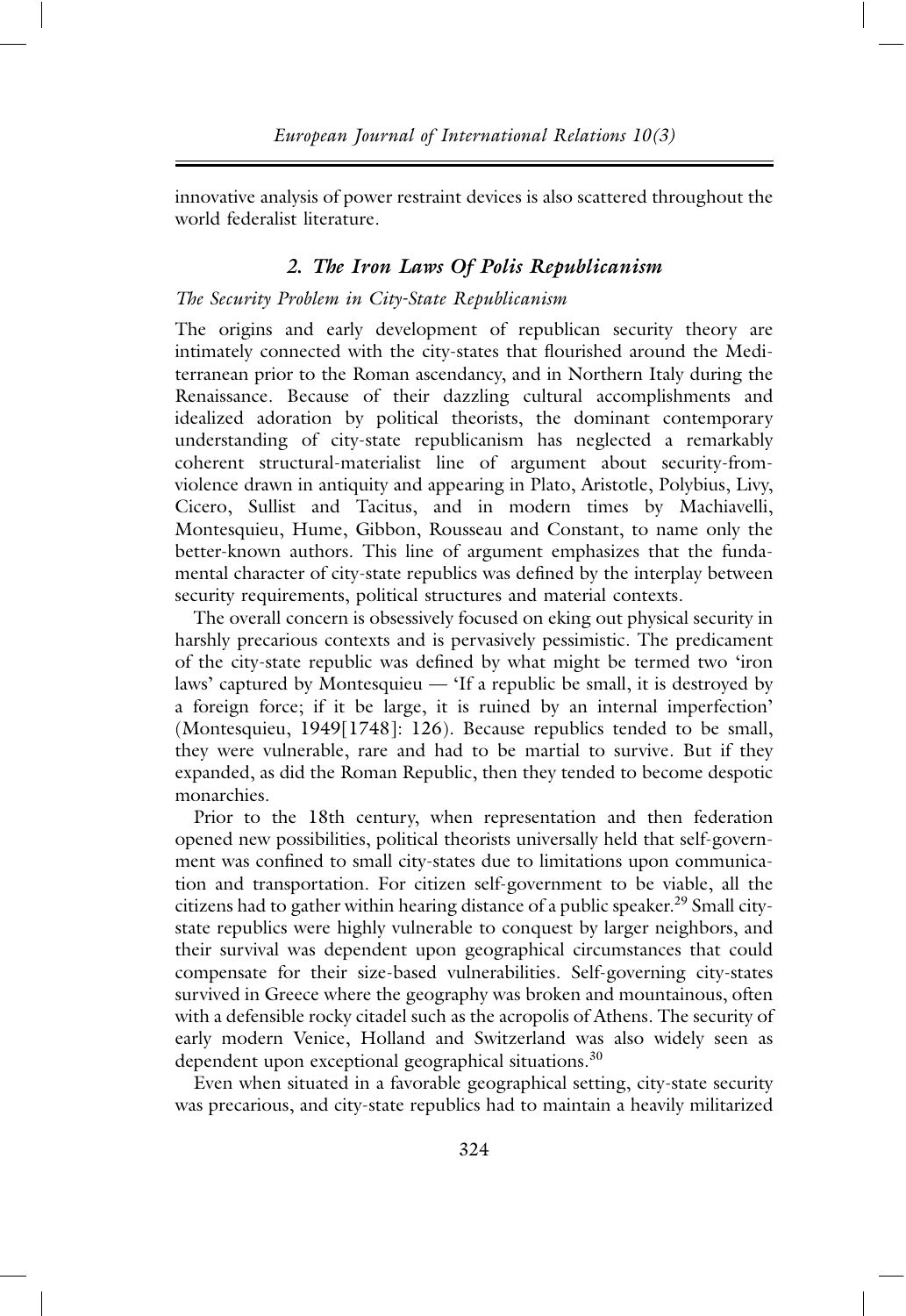posture in order to survive. As Benjamin Constant observed, 'as an inevitable consequence of their narrow territory, the spirit of these republics was bellicose' (Constant, 1988[1819]: 312). Being small meant continuous threats and endemic war, and much of the male citizenry had to be militarily trained. As a result the political life of the republican city-state was heavily conditioned by the basic fact that military viability and the military *virtu* of the citizens were tightly linked.31 Prior to the gunpowder and industrial revolutions, military effectiveness was closely linked to the *virtu* of warriors, because almost all combat was at close quarters, where individual strength, endurance, bravery and small unit cohesion were critical.<sup>32</sup>

The ancient republican antipathy to commerce is widely seen as a feature distinguishing ancient from modern republics. This antipathy was a sideeffect of the precarious security environment of ancient republics, rather than rooted in an intrinsic ancient aversion to wealth and commerce as incompatible with a polity devoted to public participation, as recent civic humanist theorists hold.<sup>33</sup> Given the importance of *virtu* for survival, classical republican theorists viewed wealth and commerce with great suspicion because it sapped martial strength, in contrast to poverty, which bred it.34 The legendary military strength of Sparta and Rome was thought to derive from their success in maintaining a citizen-body in which the corrupting effects of commerce, wealth and soft-living were systemically suppressed through sumptuary laws and intensive military training.<sup>35</sup>

In addition to mortal foreign perils, city-state republics were seen as tending to fall into intense and often violent internal conflicts (stasis).<sup>36</sup> Echoing Thucydides' influential portrayal, Publius described city-state republics as 'the wretched nurseries of unceasing discord' (Jay et al., 1962[1788]: 73). An intense participatory political existence required a relatively homogeneous citizenry devoted to making extreme sacrifices in military service, and so diversity was perceived to be a threat. Commerce and wealth were further viewed as harmful because they contributed to social stratification and class envy.

#### *The Expansion and Overthrow of the Roman Republic*

Of all the ancient republican city-states, the Roman Republic was the object of the most sustained examination by republican security theorists. In contrast to the almost complete neglect of the Roman Republic by contemporary theorists of the democratic peace, $3^7$  the history of the Roman Republic was seen as the master case study of the strengths and limitations of republican political associations. Its constitution was seen as exceptional due to its elaborate internal structural restraints, and their breakdown was seen as a direct consequence of Rome's successful military expansion.<sup>38</sup>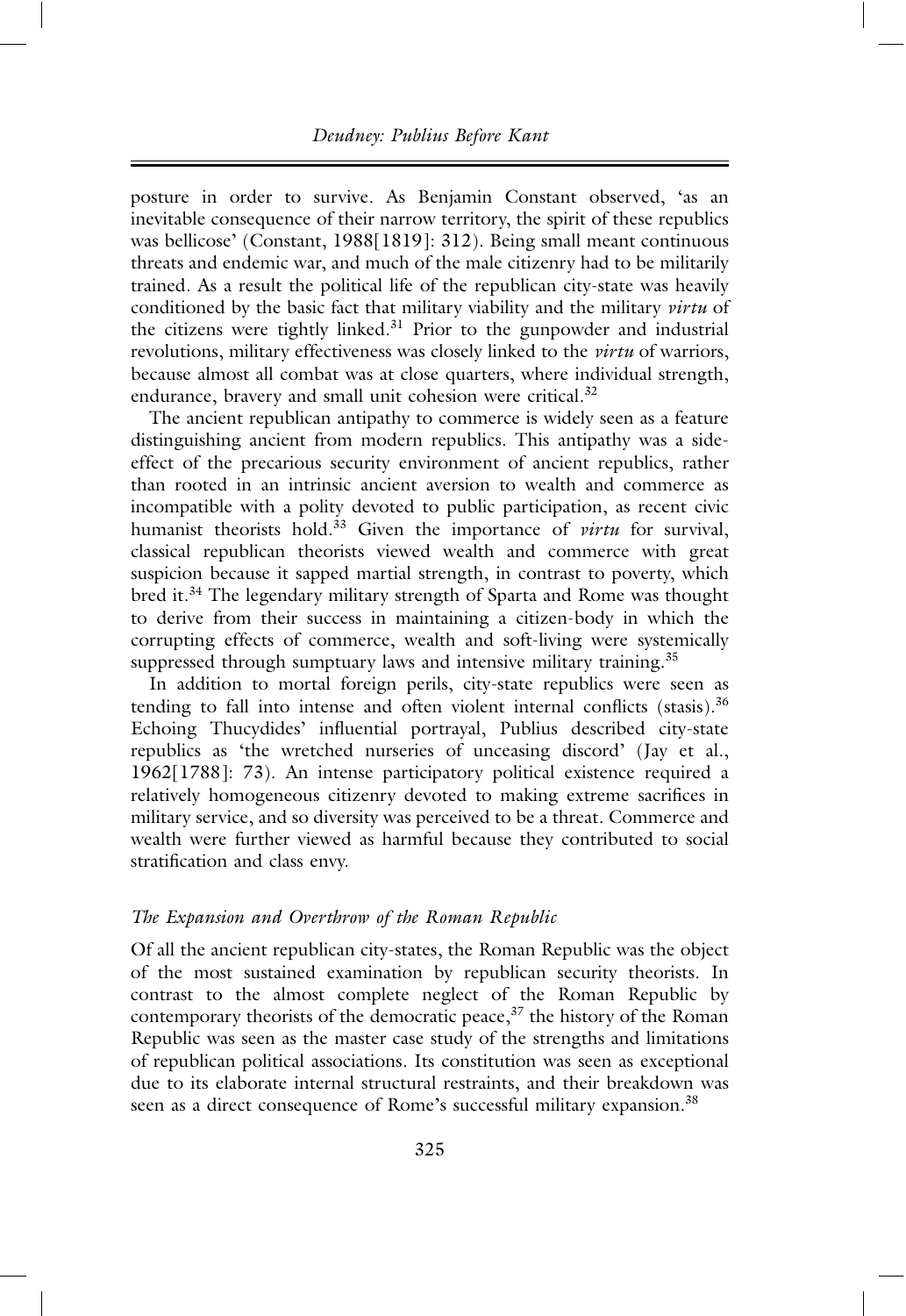The constitution of the Roman Republic was seen as an arrangement of governmental bodies and offices empowered with specific and limited authorities and combined in such a way that they could check or limit each other, and thus prevent or moderate extreme internal strife.39 This arrangement was widely seen as the most institutionally advanced of ancient republican polities.<sup>40</sup> Polybius called it 'the best political order yet realized among men' because it was a mixture of monarchical, aristocratic and democratic elements arranged in such a way that the virtues of each were preserved, and their vices eliminated. Whenever one group 'tries to encroach upon the domain of the others, and assumes more power than is due . . . it is checked by the others' (Polybius, 365) and its schemes are 'counteracted and obstructed by the others' (Polybius, 327) with the result that 'every part remains essentially in its once established position<sup>'41</sup> (Polybius, 321).

The excellence of these internal political arrangements gave Rome great advantages in interstate military conflicts, and according to Polybius' classic account, this constitution 'did most to enable' the Romans to achieve 'the conquest of the whole world' (Polybius, 325). Roman external policy was seen as particularly competent due to the guiding role played by the Senate, composed of many of the most experienced political leaders. Similarly effective was Rome's practice of treating defeated powers in Italy as subordinate members of a hegemonic confederation, by simultaneously allowing nearly complete internal autonomy, prohibiting alliances with any state but Rome and requiring substantial military levies to be employed and commanded by Roman generals.<sup>42</sup>

Despite the virtues of its internal structure, the Roman Republic gave way to the establishment of a monarchical order after a long period of civil war. Many factors were understood to be at work in this revolution, but many analysts in both ancient and modern times believed that the spatial expansion of Roman power was the decisive root cause of the fall of the Roman Republic.<sup>43</sup> Expansion was a possible path to security, but expansion would alter the internal balance of power toward the few at the expense of the many. The political power of the less exclusive classes was exercised in a complex set of voting assemblies. In the first phases of Roman expansion in Italy, it was still possible for all citizens to actually attend the assemblies, but once a diluted form of Roman citizenship was extended, after the 'Social War' (91 BCE), very broadly to substantial numbers of the citizens of former imperial confederal dependent cities, the novel arrangement of citizenship (the entitlement to protection by Roman courts) without voting emerged.44

Expansion also weakened the link between membership in the military and active citizen participation, reigniting the peril of stasis in new form, and leading to the eventual military overthrow of the republic and establishment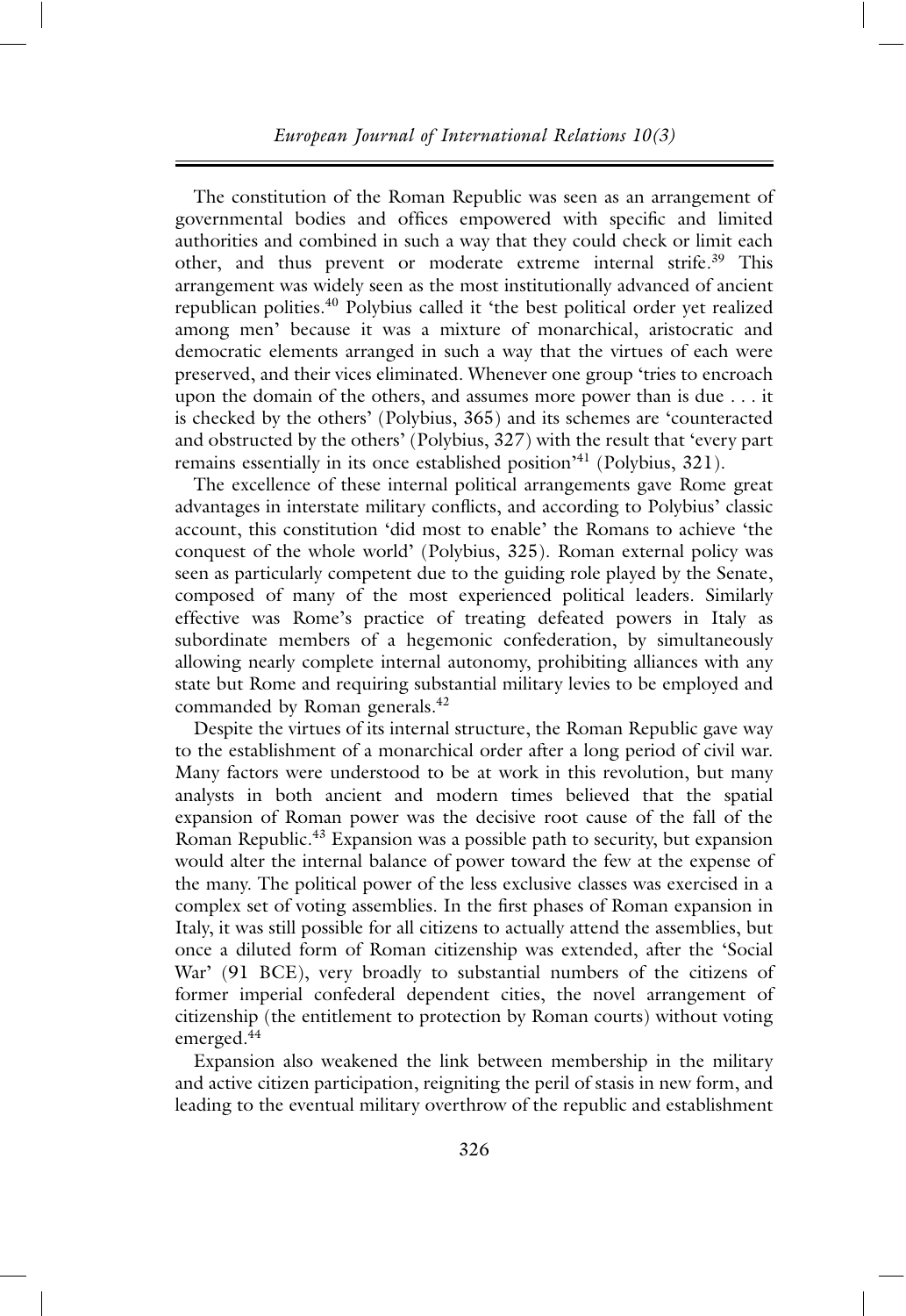of the monarchial principate. As the republic's military successes pushed Rome's frontiers further and further away, campaigns became nearly continuous, making it impractical to be both active citizen and soldier. Severed from their farms, the soldiers became the crucial constituency for the generals such as Marius, Pompey and Caesar. Thus, the overall lesson to be drawn from the Roman experience was severely pessimistic.

## *Montesquieu on Size and Regime Type*

The core ideas of ancient and early modern republican security theory regarding the relationship between size and political regime types are presented most clearly and synthetically by Montesquieu in his sprawling compendium of Enlightenment political science, the *Spirit of the Laws*. Widely hailed as the greatest of Enlightenment political scientists, Montesquieu's works were well known to the American Founders and debates about his actual views were salient enough in the American debates over the Constitution of 1787 to warrant detailed treatment by Publius.<sup>45</sup> Montesquieu is still widely recognized by political theorists as a pivotal figure in the development of republican and Liberal thought, but most recent commentators make only passing, often embarrassed, reference to his many sophisticated and complex arguments about geopolitical factors such as climate, topography, soil fertility, maritime accessibility, population density and, most importantly here, size.<sup>46</sup> One of Montesquieu's most neglected but interesting arguments concerns how variations in size and speed rooted in material circumstances exert a powerful influence upon political regime types. This argument combines in one simple schema the conclusions of ancient and early modern republican security theory.

The starting point of the argument is the central role of security from outside threat. Montesquieu observes that political orders exhibit a proportionality between their size, the velocity of military power and the degree of concentration necessary for military viability:

To preserve a state in its due force, it must have such an extent and magnitude, as to admit of a proportion between the quickness with which it may be invaded, and that with which it may render the invasion abortive. As an invader may instantly appear on all sides, it is requisite that the state should be able to make on all sides its defense; consequently it should be of a moderate extent, proportioned to the degree of velocity that nature has given to man in order to move from one place to another. (Montesquieu, 1949[1748]: 129–30)

The 'velocity that nature has given' varies, and produces three different size units — the absence of natural hindrances (on great plains) produces large regimes; moderate natural hindrances (such as early modern Europe)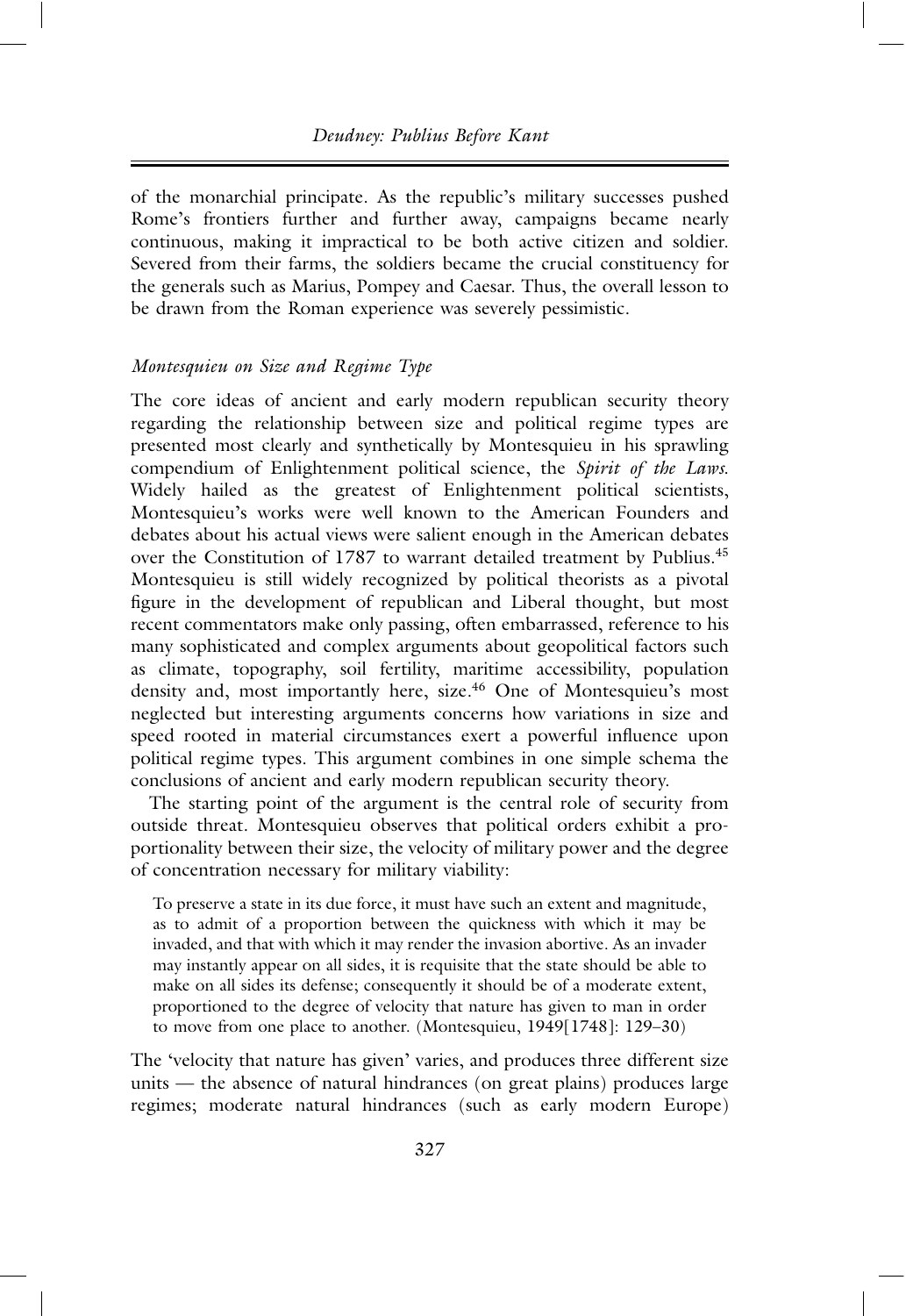produces moderately sized units; and great natural hindrances (such mountainous or insular terrains) produces small units. Like other early moderns, Montesquieu attributed Europe's fragmented political system, its absence of a 'universal monarchy,' to its topographical fragmentation (Montesquieu, 1949[1748]: 278–9). With region-wide empire impeded, the political units were smaller, and constitutional monarchies and city-state republics were thus possible in Europe. The prevalence in Europe of republics and monarchies over large empires moderates the parts and thus the stability of the system, because Montesquieu believed that despotisms are more addicted to expansion and war than republics and monarchies.

Because of scale effects, different sized units will tend to have different internal structures (see Figure 2). As Montesquieu succinctly puts it, 'It is, therefore the natural property of *small* states to be governed as a *republic*, of *middling* ones to be subject to a *monarch*, and of *large empires* to be swayed by a *despotic* prince' (Montesquieu, 1949[1748]: 122; my emphasis).<sup>47</sup> Specific regime types are appropriate to specific spatial sizes, and if a regime is founded with a mismatch to its size, Montesquieu says it will evolve according to defined paths. A large empire must have despotic authority because 'it is necessary that the *quickness* of the prince's resolutions should supply the *distance* of the places they are sent to' (Montesquieu, 1949[1748]: 122; my emphasis). Only concentrated absolute power can overcome the centrifugal effects of great distance. By the same logic, a monarchy in a large unit would fall apart (or become despotic) because distance diminishes authority (Montesquieu, 1949[1748]: 121). At the low end of the spectrum, republics occur in 'a single town' because the concentrated power of a monarchy or a despotism in such close quarters would be oppressive, stimulating a revolt which a sole ruler would lack additional resources to suppress (Montesquieu, 1949[1748]:120). Each of the three regime types is based on a proportion between size, speed and concentration that is a functional adaptation to a particular material context, and when one variable changes the others will as well.<sup>48</sup> If a republic becomes large, it will tend to become a monarchy and ultimately a despotism, but if a despotism should shrink to the size of a city, it would tend to become a republic.

Montesquieu's simple schema relating size to regime type unmistakably conveys the generally pessimistic tenor of early republican security theory competitive military pressures are a background assumption. Republics are by nature small. Because they are small, republics are only viable in exceptional geographic contexts. The human desire for political liberty and security might be universal, but early republican security theorists believed that nature, and the limits of the arts of politics, condemned most of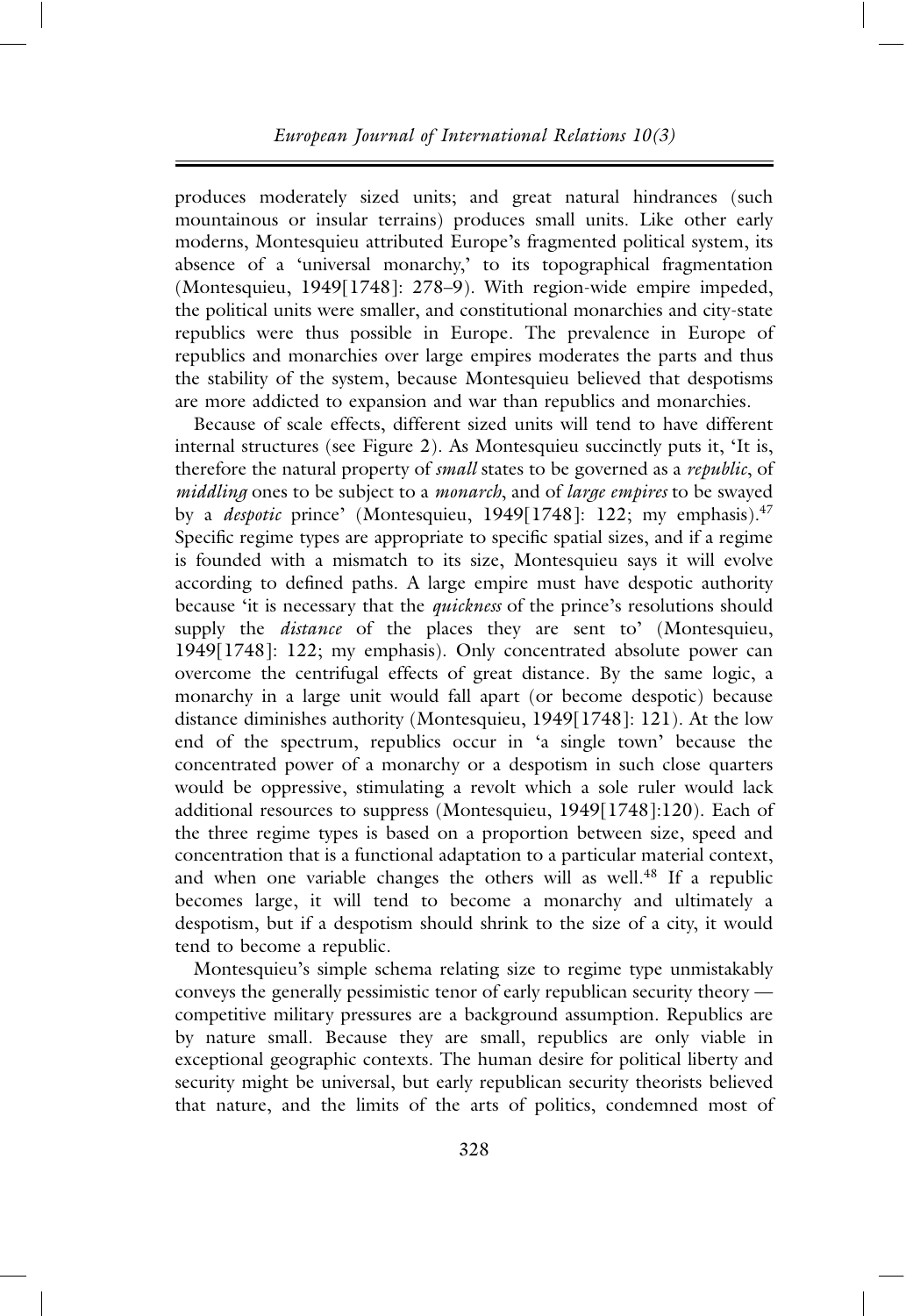

*Figure 2* Montesquieu on the Relation of Size to Regime Type

humanity to live in non-free states. At the same time, this schema provides a benchmark to measure the implications of emerging early modern republican innovations of representation and federal union.

As a first step in moving beyond the iron laws of polis republicanism, Montesquieu also registers the first of the two modern innovations (representation) that make possible the extension of republican governance to the size previously only matched to monarchic government. In his famed discussion of the English constitution, he refers to England as a republic hiding in the form of a monarchy (Montesquieu, 1949[1748]: 151-162). Here Montesquieu is but a brief and incomplete summary of a rich body of 18th century analysis, most notably David Hume's 'The Idea of a Perfect Commonwealth'.<sup>49</sup> Continuing the materialist and systemic contextual line of argument, British authors offer numerous and sophisticated arguments about the role of insularity and navalism in frustrating the early modern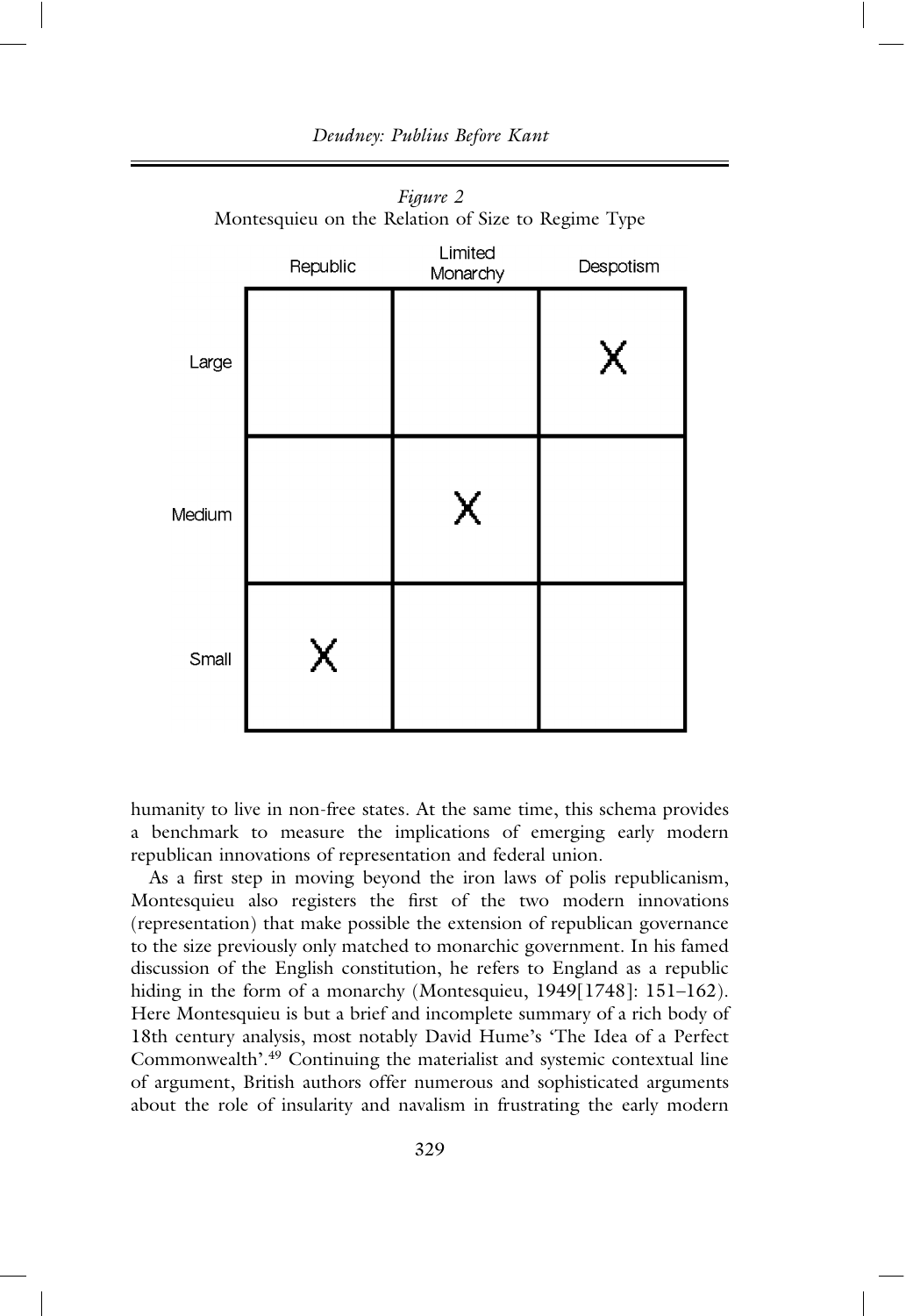absolutist monarchical project and the victory of a 'republican' Parliamentary regime.<sup>50</sup>

#### *3. Federal Union and Republican Security Theory*

#### *Confederation, Federal Union and Republican Security*

Having summarized the assumptions and problematics of republican security theory and early analyses of the severe security consequences of republican dwarfdom, we are prepared to appreciate the revolutionary potential of the innovation of federal union that enabled republics to combine popular sovereignty with great size. Since I have addressed at length elsewhere the specifics of the American federal union (Deudney, 1995), I will confine myself here to a brief summary of main points.

The idea that numerous small republics could and should band together to form alliances and confederations, or 'leagues', is a feature of both republican theory and practice since antiquity.<sup>51</sup> But the main view of these arrangements, based on the limited successes and many weaknesses of historical leagues of republics, was not encouraging. In conclusions consonant with contemporary neorealist alliance theory, alliances and confederations were seen as prone either to suffer severe collective action and authority problems, or to slide into hegemonic and imperial forms when led by an energetic and more powerful member (Athens and the Delian League; Rome and its many allies).52

In order to overcome these problems, the American arrangement of federal union attempted to combine executive capability with mechanisms of popular accountability for a grouping of polities that were not city-states but rather as large and thus potentially powerful as a European nation-state, and that together would be as large as a continental despotic empire.

Publius advances the argument that federal union could simultaneously contribute to addressing all four of the security problems. First, ending anarchy between the republican units would address the problem of competitive security conflicts between the units. Second, civil war and stasis within the units would be less likely because militia from surrounding states could be mobilized to maintain order. Civil war and stasis in the overall union would be inhibited by the collective action difficulties of coalition building in an extended and diverse population. Third, extremes of hierarchy would be avoided in the union government because the large size of the union would obviate the need to mobilize and concentrate high percentages of the overall population and wealth of the country in military activities. Fourth, the overall size of the union would be sufficient to sustain political independence against foreign threats.<sup>53</sup>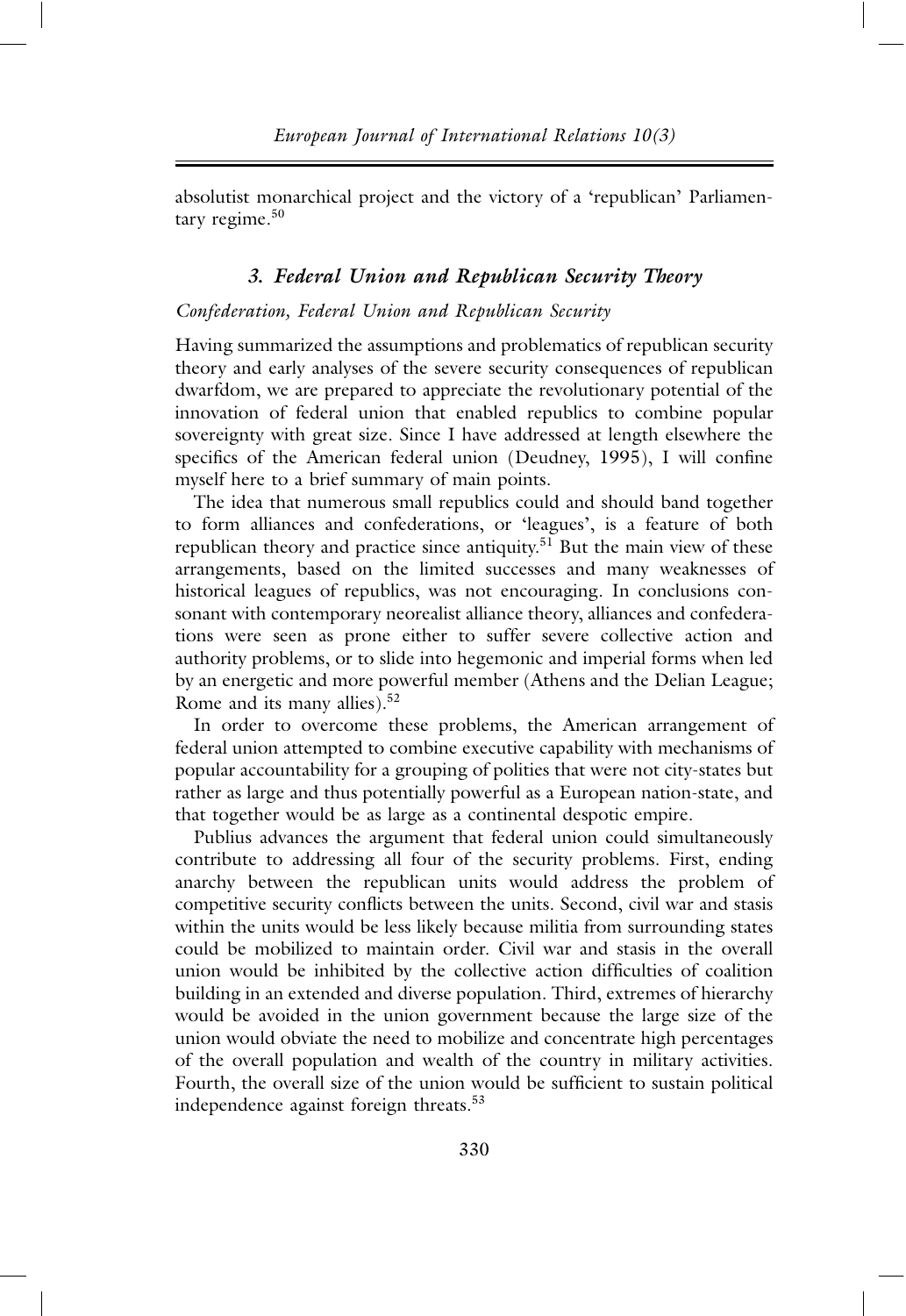#### *Federal Union in the Global-Industrial Anarchic State-System*

Thus far, the analysis has focused on the history and logic of federal union in republican security theory and practice, in effect putting one feature of the American founding in sharper theoretical and historical perspective. After the American founding, analysis of federal union moves from the theoretical and hypothetical into the practical and the historical. Despite the overwhelming focus of recent Liberal scholarship on those elements of 19th century Liberal thinking resonant with contemporary concerns (most notably the pacific effects of commerce and political democracy), the 19th century produced an explosion of interest in federal unions.

Reflection on the American Union and its implications for world politics was particularly widespread and theoretically interesting in the late 19th century, as the effects of the industrial revolution on world politics were first being significantly experienced. A brief examination of some of these arguments helps capture the full practical and theoretical relevance of the federal-republican security hypothesis, because it is largely in the last century and a half that the story of both federal republics and almost all of the cases analyzed by democratic peace theorists has taken place.

As noted earlier, material contextual factors were an integral feature of republican security theory's effort to conceptualize the kinds of security problems that republics had to cope with and the kinds of solutions deemed appropriate in meeting them, with particular focus on the problem of size needed to survive in interstate systems. Material-context arguments loom particularly large in late 19th century reflections of the implications of the American federal union, and these analyses are interwoven throughout an extremely large and diverse corpus of writings, largely invisible to contemporary international theory, known generally as 'global geopolitics'.<sup>54</sup>

The key insight, shared by virtually every writer of every ideological and theoretical orientation, was that the industrial revolution had generated a fundamentally new material environment with far-reaching implications for security. The collapse of space was widely regarded as the most important feature of the new era.55 In terms of the overall security problem, two main realities loomed largest. First, there was the emergence of a global scope state system in which the actors were interacting as intensively as had European nation-states. Second, there was the shift in the minimum size of a militarily viable unit to continental size.

A particularly lucid and influential analysis of federal union in this new international systemic and material context was provided by John Seeley, Professor of Modern History at Cambridge, in his widely read *The Expansion of England*. <sup>56</sup> Seeley observed that the general tendency of the time was to 'bring together what is remote', a trend which 'favors large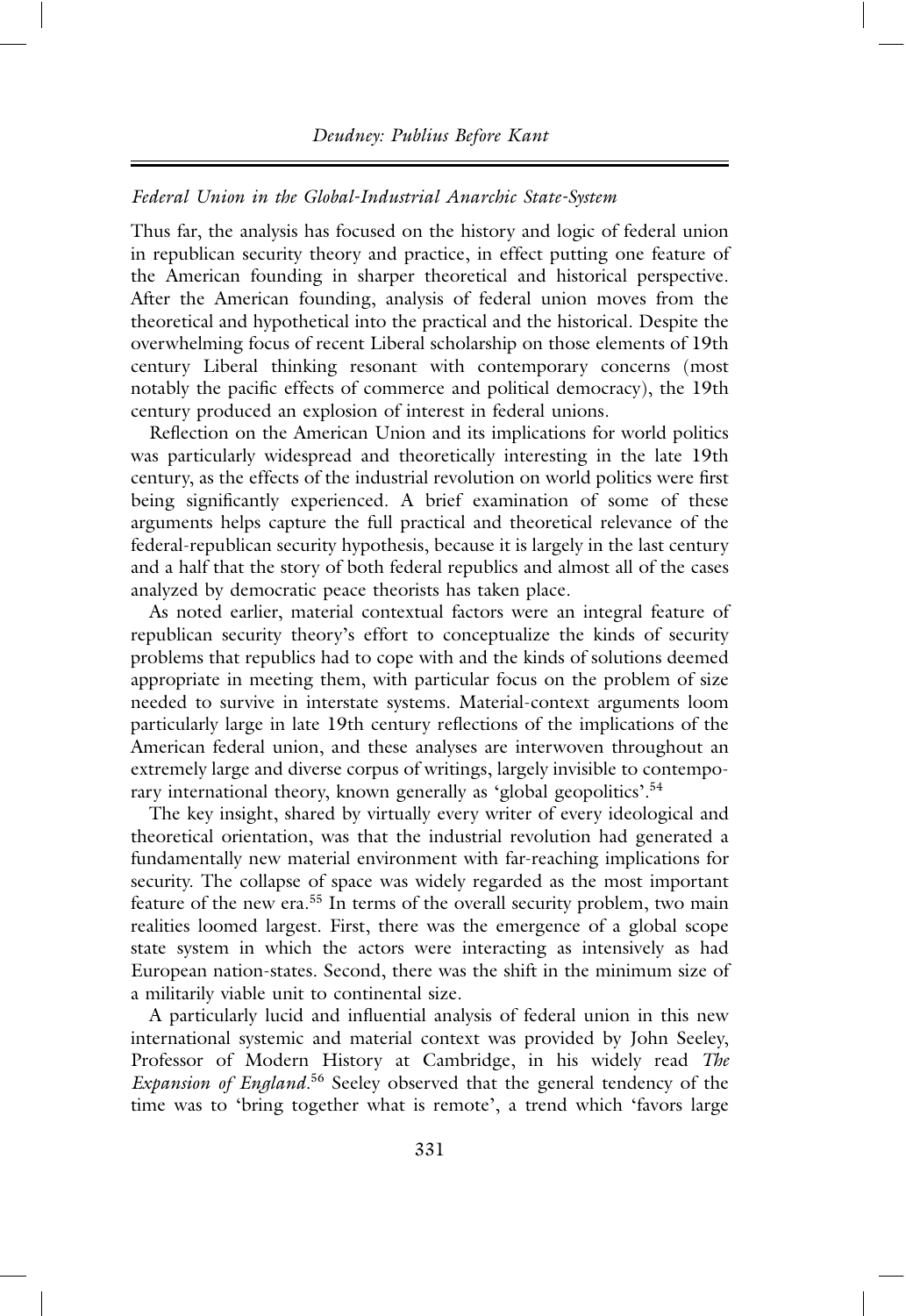political unions' (Seeley, 1971[1883]: 204). These developments were made possible by science and technology which 'has given to the political organism a new circulation, which is steam, and a new nervous system, which is electricity' (Seeley, 1971[1883]: 62). 'Distance is abolished by science' (Seeley, 1971[1883]: 63). These trends were most visible in the United States and to a lesser degree in Russia.

For the existing Great Powers of Europe, Seeley drew the lesson in stark terms:

For the same inventions which make vast political unions possible tend to make states which are on the old scale of magnitude unsafe, insignificant, second rate. If the United States and Russia hold together for another half century, they will at the end of that time completely dwarf such old European States as France and Germany and depress them into a second class. Russia and the United States will surpass in power the states now called great as much as the great country states of the sixteenth century surpassed Florence. (Seeley, 1971[1883]:62)57

Within this context, Seeley addresses the federal union as an innovation in republican security practice. Seeley summarizes the traditional republican view, that large regimes would inevitably be despotisms and that republics were possible only in domains not significantly larger than the city-states of ancient Greece or Renaissance Italy. Citing the large empires of the Persians, the Romans, the Mongols and the Spanish, he argued that 'large political organisms were only stable when they were of a low type' in which 'the individual is crushed, so that he enjoys no happiness, makes no progress and produces nothing memorable' (Seeley, 1971[1883]: 62). In contrast, selfgoverning regimes allowing more extensive forms of personal liberty were inevitably small, since intensive communication and assembly were deemed necessary for effective self-government. Free regimes were thus rare, relegated to the geographic nooks and crannies of those exceptional state systems where small polities could survive. Then the representative system had made possible the extension of liberty to polities the size of England. To this British innovation the United States had added federalism, permitting the further spatial extension of the high type of organization. Representation and federalism, combined with the new transportation and communication technologies, had enabled the United States to solve 'a problem substantially similar' to that which the old British colonial system 'could not solve'<sup>58</sup> (Seeley, 1971[1883]: 62), namely large-scale emigration and expansion without either despotism or fission. The success of the American founding meant that, for the first time 'full liberty and solid union may be reconciled with unbounded territorial expansion' (Seeley, 1971[1883]: 187). This fundamentally new type of political association, mixing freedom with size, had unprecedented survival potential (Seeley, 1971[1883]: 135). Polities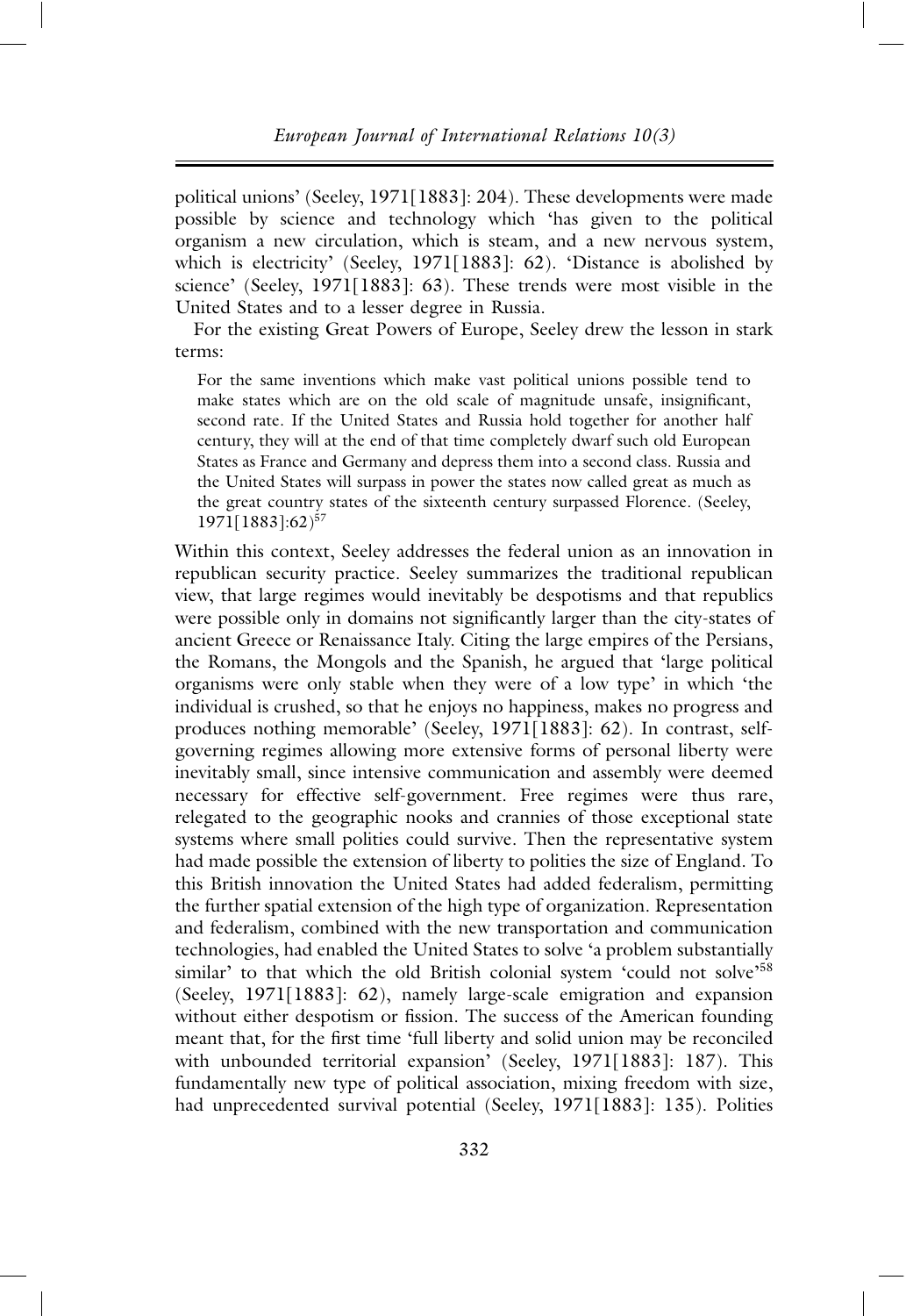| Republican Viability in Different Interstate Systems        |                                                                             |                                    |  |  |
|-------------------------------------------------------------|-----------------------------------------------------------------------------|------------------------------------|--|--|
| Scope of the<br><b>State System</b>                         | Size of Militarily<br>Viable Unit                                           | Security Viable<br>Republican Form |  |  |
| Global<br>(late 19th, early<br>20th centuries)              | Continental<br>(USA, USSR)                                                  | Federal Union                      |  |  |
| Continental<br>(Europe in early<br>modern era)              | Sub-continental<br>(France, Spain,<br>Austria, Britain.<br>Prussia, Sweden) | Representative<br>Republic         |  |  |
| Sub-continental<br>(ancient Greek and<br>Renaissance Italy) | City-State<br>(Athens, Sparta, Milan,<br>Florence, Venice)                  | Participatory<br>Democracy         |  |  |

*Figure 3* Republican Viability in Different Interstate Systems

with self-government and extensive individual liberty could now vie for a more prominent place in world politics, and the great majority of the human race, once condemned to live under despotisms by the relentless imperatives of material conditions, could eventually enjoy a way of life previously available only to those fortunate to live in exceptional geographic settings. Moving from historical analysis of the United States to policy prescription for Great Britain, Seeley proposed that a federation be established between Great Britain and the 'white settler colonies' within the British Empire, a move which alone would give Britain the viability to survive in the emerging global scope international system.<sup>59</sup>

By way of summing up the importance of federal union within republican security theory and practice, it is useful to modify the classical typology of regime type and size synthesized by Montesquieu and situate it in interstate systems of varying scopes (see Figure 3). If republics are governed by directly participating and assembling citizens, they are limited to a city-state size, and are only likely to be militarily viable in a system whose scope is limited to a space approximating that of a modern European nation-state. The two major historical cases that fit this pattern are the classical Greek citystate system and the Italian Renaissance city-state system. Both were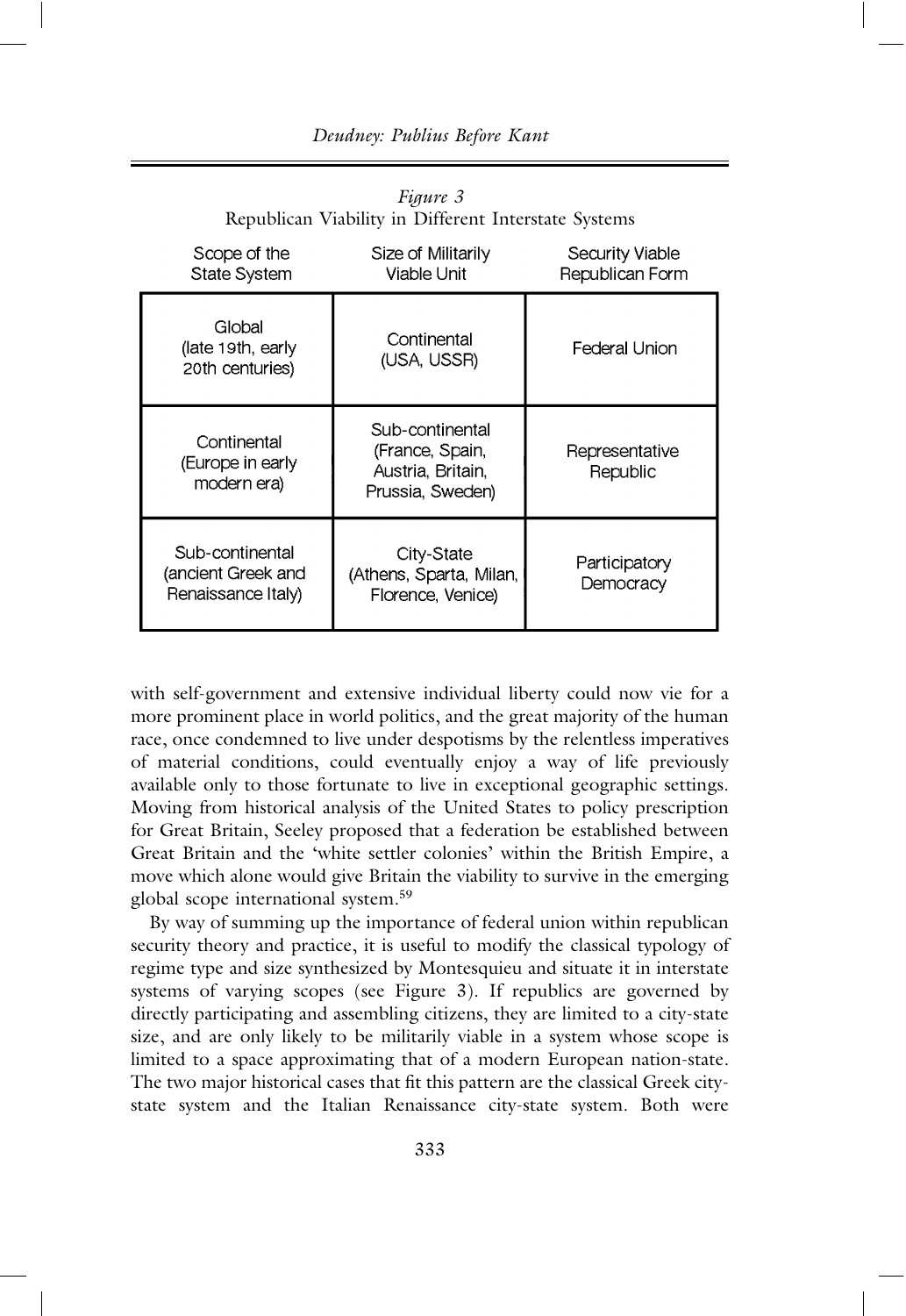extinguished as a result of the expansion in the scope of the interstate system, and the size of the viable unit within it. With the innovation of representation, republics could be as large as European nation-states, and are thus potentially militarily viable in a system with continental scope. The first major modern example, Great Britain, Montesquieu's republic hiding in the form of a monarchy, was thus security viable in the Europe-wide state-system of early modern Europe. Then Britain, along with any other European nation-states that might achieve republican government, were dwarfed as the interstate system expanded to a global scope, and were destined to either elimination, subordination or marginalization. With the innovation of federal union, republics reach at least continental scope, the size that Montesquieu assigned uniquely to despotic empires, and thus become potentially security viable in a global scope state-system. The first (and so far only) federal union, the American Union, Madison's 'compound republic', was able to expand to continental scope and achieve security viability in the competitive global state system that emerged in the late 19th and early 20th centuries.

It is this three-step sequence of security-centered and material context driven innovations which is axial for the overall project of political freedom. Against this backdrop, modern liberalism, in all its splendid florescence, is largely the privileged, if forgetful, child of republican security theory.

## *4. Federal Republican Security and Kantian Democratic Peace*

#### *Publius and Kant Compared*

The overall contributions of American federal unionism to republican security theory which warrant its claim to centrality in this tradition can be highlighted by comparing the arguments of Publius and Kant and then briefly assessing the fit between the historical record and federal-republican security and democratic peace hypotheses.

Having brought the republican security problematiques into sharper focus, these arguments can be readily compared and contrasted with those of Immanuel Kant, the Prussian philosopher and ethicist, whose celebrated pamphlet *Perpetual Peace* is now widely seen as the source of contemporary Liberal international theory's most powerful argument. Because Kant's core arguments are widely known by contemporary international theorists, there is no need to summarize them here. Publius and Kant differ in seven important ways (see Figure 4).

Regarding sources and cases there is a striking difference between Publius and Kant. The ideas of numerous ancient and early modern theorists (Polybius, Plutarch, Blackstone, Hume and Montesquieu) are referenced directly by Publius. The security experience of numerous historical republics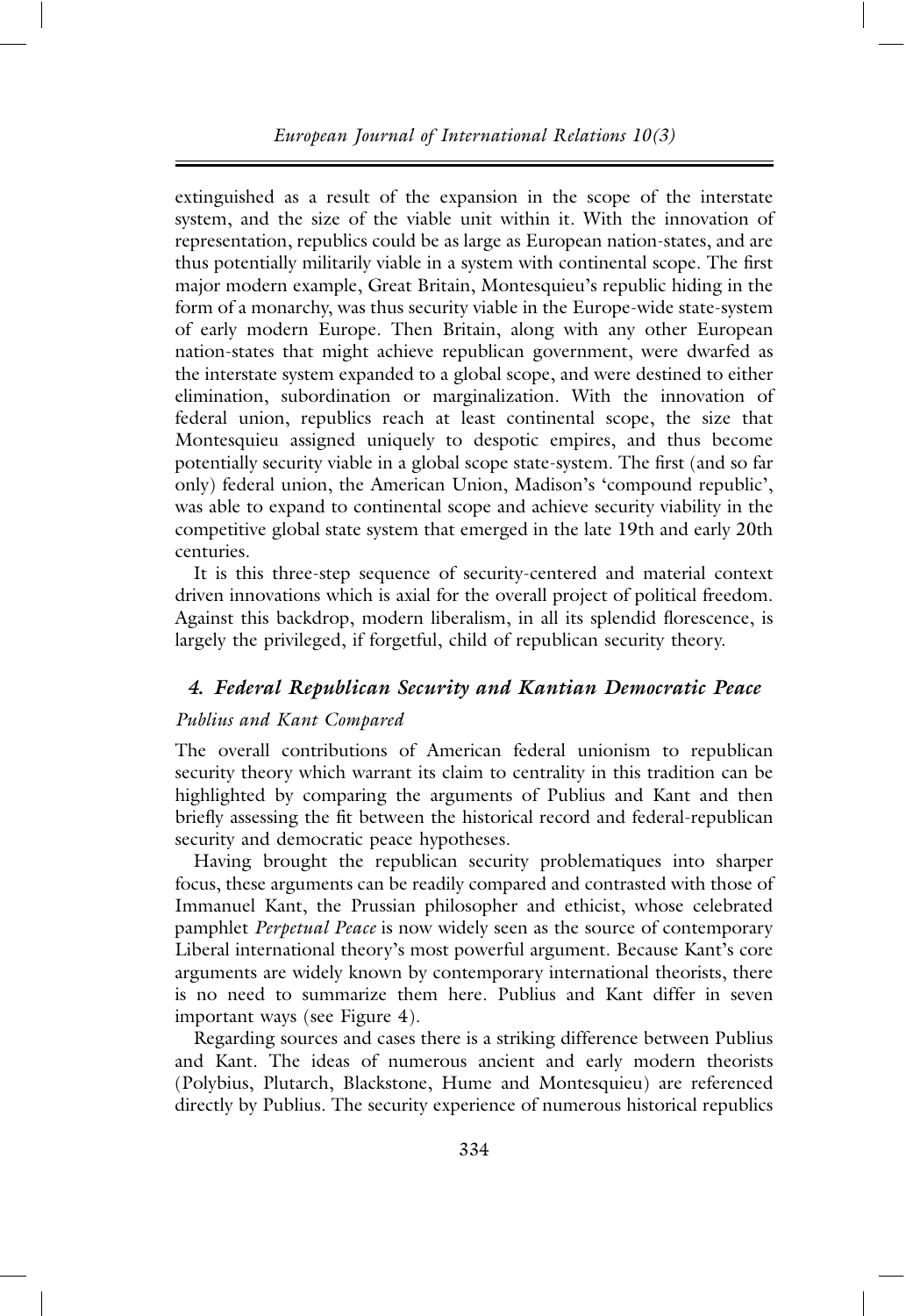|                                 | Publius                                            | Kant                                                 |
|---------------------------------|----------------------------------------------------|------------------------------------------------------|
| Sources                         | Numerous<br>ancient and<br>early modern            | Early republican<br>security theory<br>almost absent |
| Cases                           | Greece, Rome,<br>Venice, Holland,<br>Britain, etc. | None                                                 |
| Stasis                          | Driving<br>concern                                 | Barely<br>mentioned                                  |
| Vulnerability<br>to Conquest    | Driving<br>concern                                 | Noted                                                |
| Relations<br>among<br>Republics | Potentially<br>violently<br>competitive            | Pacific                                              |
| System-Level<br>Structures      | Federal Union<br>(negarchic)                       | Anarchic<br>(with alliances and<br>amity treaties)   |
| Role of<br>Material<br>Factors  | Detailed<br>analysis                               | 'Nature's<br>secret<br>plan'                         |

*Figure 4* Publius and Kant Compared

(the Amphictyonic and Achaean Leagues, the Roman Republic, modern Britain, Scotland, the Netherlands, Poland, Switzerland and the Holy Roman Empire) are employed and referenced by Publius, with the Roman Republic being mentioned 11 different times.<sup>60</sup> In contrast, Kant never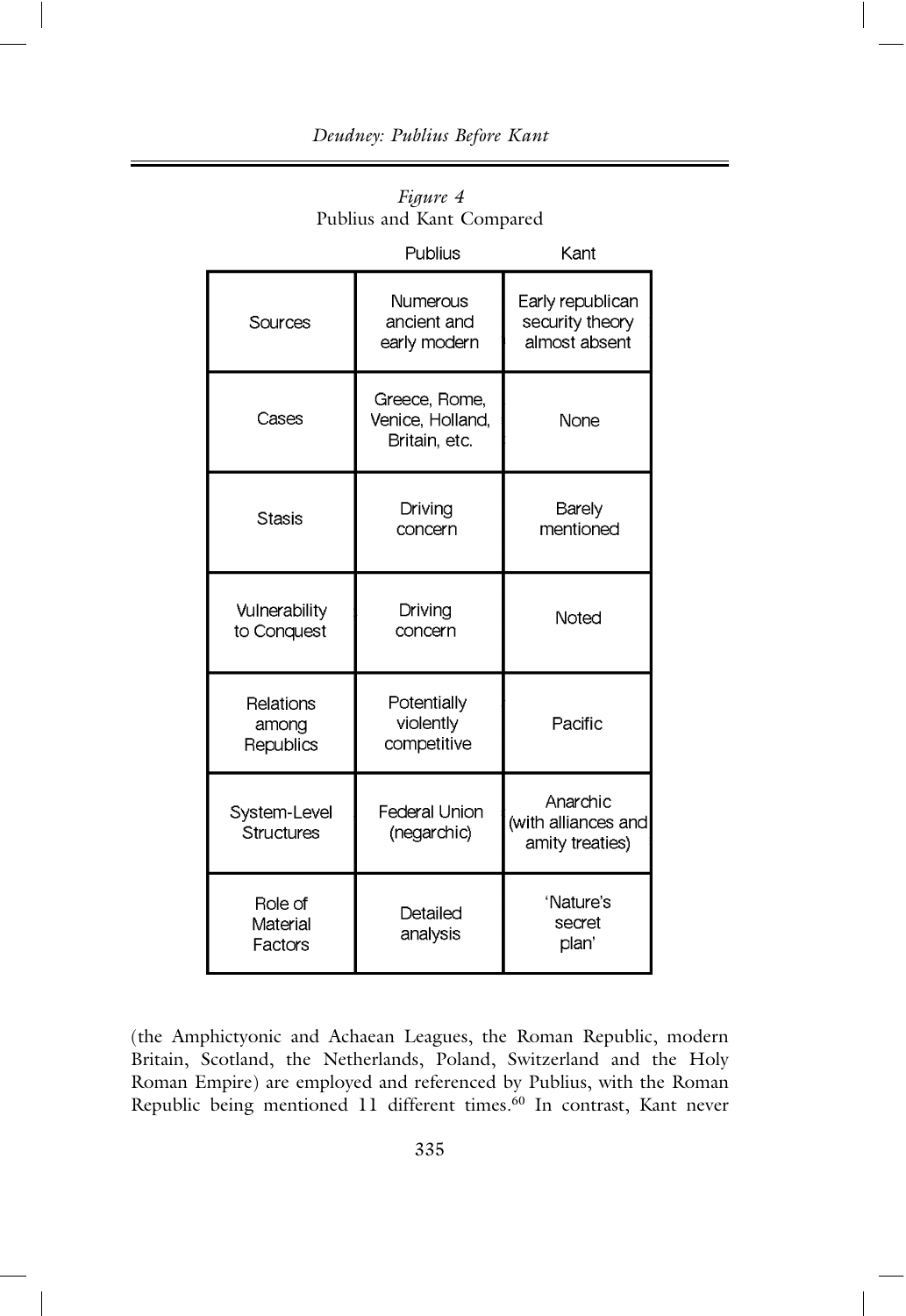mentions most of the ancient Greek or Latin authors, nor any of the ancient or early modern polities. This silence is particularly notable, given that Kant was fluent in Latin, and drew very heavily upon Roman Stoic cosmopolitan ethical theorists (most notably Cicero, Seneca and Marcus).<sup>61</sup> Of modern theorists, Kant's extensive engagement with Hobbes is accompanied by a nearly complete silence on Machiavelli, British constitutional theory, Montesquieu and the American Founders.

Kant was a theorist of ethics, not politics — he repeatedly asserted the primacy of the 'ought' of ethical right over the 'is' of political realities, and he sought in *Perpetual Peace* to describe a set of political arrangements congruent with his ethical system. In contrast, the Publius argument draws heavily upon historical experience for practical lessons and self-consciously situates itself as a better solution to the problems animating prior republican political theorists.

The third, fourth and fifth set of differences relate to how the security problems of republican units are characterized. As we have seen, republican security theory culminating in Publius was centrally concerned with internal stasis, the lethal symbiosis of internal Caesarism and external competitive militarism, and external vulnerability rooted in size constraints. In contrast, Kant largely drops or ignores these major problems and lines of argument that had centrally animated previous republican security theory. He is largely silent on the perils of factional stasis and says little about the perils of Caesarist coups. On the topic of central concern here, Kant says little about how democratic republics come into existence, reach sufficient size to be viable and become numerous enough to substantially populate a statesystem.<sup>62</sup>

Publius and Kant also differ strikingly in their views of interstate system issues. Where Publius held that republics would tend toward violent conflict with each other because of the competitive dynamics of anarchy, Kant held that unit-level constraints in democratic republics would pacify relations among republics. From these radically different starting points in their understanding of the security problem emerge the great differences in the substantiality of their system-level authority structures — Kant's thin 'pacific union' composed of treaties of friendship is enough for a world already filled with stable democratic republics,<sup>63</sup> while for Publius an anarchy-replacing states-union is necessary to pacify relations among democratic republics.

Finally, there are great differences in the role played by material contextual factors in their arguments. Publius builds on a long analysis of how various material factors such as topography and land–sea interactions shape the security problem confronting republican polities. In contrast, Kant is thunderingly silent on the material contextual dimensions of the mainstream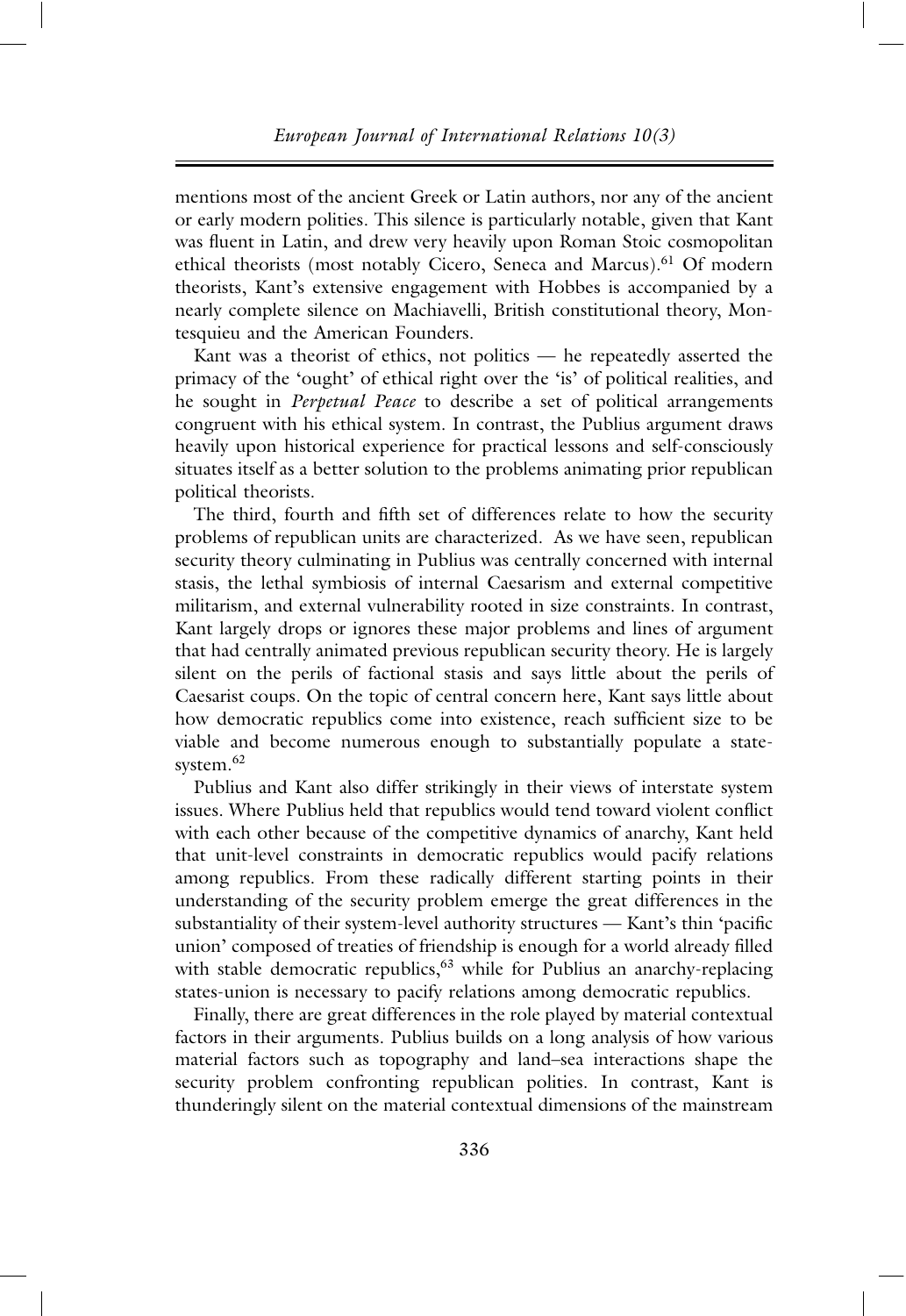of republican security theory, with the exception of his cryptic allusion to 'nature's secret plan'.<sup>64</sup>

Overall, it is as if Publius and Kant live in different worlds, or at least radically different historical periods.<sup>65</sup> For Publius, the fundamental fact is the fragility, rarity and vulnerability of republics. Kant seems to leap over these problems and his argument largely begins with a world where the problems animating Publius have disappeared or been solved. Haunted by the image of city-state republican states, Publius held that autonomous republican polities were prone to self-destructive tendencies that could be remedied by extension. In contrast, Kant is altogether silent on the perils of factional stasis, and thus is content to leave republican nation-states in systemic anarchy. Having posited a state-system populated by democratic republics, Kant is silent on how such polities arise and survive, while Publius begins with the historical reality of acute republican vulnerability, and advances federal union as a means for republics to achieve the size, and thus security, previously only available to monarchic states and despotic empires. Kant's posited world of democratic republics had safely leaped beyond the harsh and interlocking realpolitik dynamics of Caesarian coups and militarized internal competition, but Publius grappled directly with them: anarchy between republican units would undermine republican government within them. Only by leaving anarchy could unit-level republics be preserved.

#### *The Historical Record: Federal Republican Security Before Democratic Peace*

Publius and Kant wrote over two hundred years ago, and so there is now a substantial historical record against which the accuracy of the federalrepublican security and democratic peace hypotheses can be assessed. It is important to note that these hypotheses are not logically contradictory. It is possible that both may be true. In speaking of 'Publius before Kant' my aim is to draw attention to the question of which is more significant in the historical development of liberal democratic republics, and thus more deserving axial status in the tradition of Liberal international theory.

Assessment of these contrasting hypotheses is hampered by the fact that the number of qualifying candidates in the total population of states in the last two centuries is very small. For the federal-republican hypothesis, only one unit (the United States of America) qualifies as a federal union, with a second possible candidate (Great Britain) being an unwilling and probably infeasible federal union. The fact that there is only one candidate to assess the federal-republican security hypothesis is mitigated by the fact that this hypothesis is monadic (rather than dyadic like the democratic peace hypothesis) and the number of possible global great powers is inherently limited to a handful.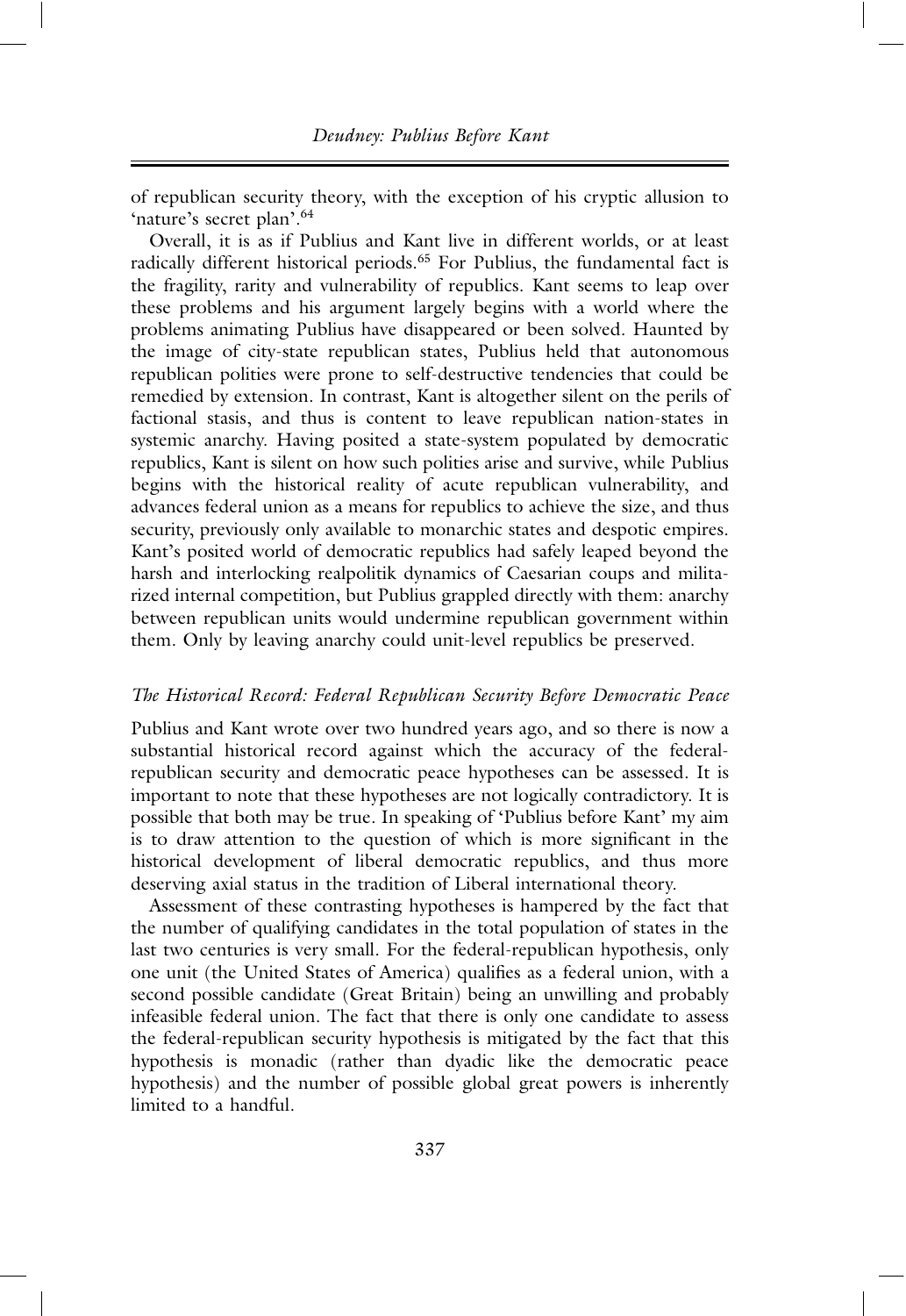The core claim of the federal-republican hypothesis is that republican polities could overcome their chronic security vulnerabilities through federal union. The American founding occurred on the eve of the industrial revolution whose main external security consequence was to increase sharply the scope of the state-system and the size of viable units within it. As the 'age of contending states' unfolded in the century between 1890 and 1990, a handful of continental-sized units and plausible aspirants to world great power status were locked into a series of mortal combats of worldwide scope. The only reason that republican polities could plausibly survive, let alone prevail, in this harsh interstate environment was that the United States of America had combined republican government with empire-like size via federal union. All other democratic republics were implausible candidates for survival in the global-industrial era, except as allies of the United States.

In the World War II phase of the struggle, democratic republics at the Western core (already shrunk to a handful in northwestern Europe due to Depression-fueled stasis) were either overrun by Nazi German armies (Holland, Belgium, Norway, Denmark, and France), neutrals vulnerable to assured eventual conquest by Germany (Switzerland and Sweden) or snatched from conquest by massive American aid and Hitler's quixotic grand strategy (Britain).<sup>66</sup> Outside the European core, democracies were few, scattered and weak. They were spared immediate Axis conquest only by their remoteness and American assistance (Australia and New Zealand), or their proximity to the United States (Canada).67

After the defeat of Axis imperialism, primarily by American and Soviet arms, liberal democracies faced another mortal peril from communist Russia and China and the survival, reconstruction and expansion of democracy in the second half of the 20th century vitally depended upon American military and economic power. American arms shielded the shattered democracies at the Western core, American occupation forces and assistance reconstructed western Germany and Japan as liberal democracies and the American-led NATO alliance thwarted Soviet domination of Western Europe.<sup>68</sup> As Tony Smith observes, 'it is difficult to escape the conclusion that since World War I, the fortunes of democracy worldwide have largely depended on American power' (Smith, 1994: 10).

Looking at the overall pattern of world politics during the era of contending states, it is difficult to imagine how any liberal democracies would have survived had it not been for the fact that the American union was large and strong enough to prevail against aggressive anti-democracies and to protect and nurture smaller national democratic states. Thus the historical record of the global-industrial era provides a strong first approximation vindication of the federal-republican security hypothesis.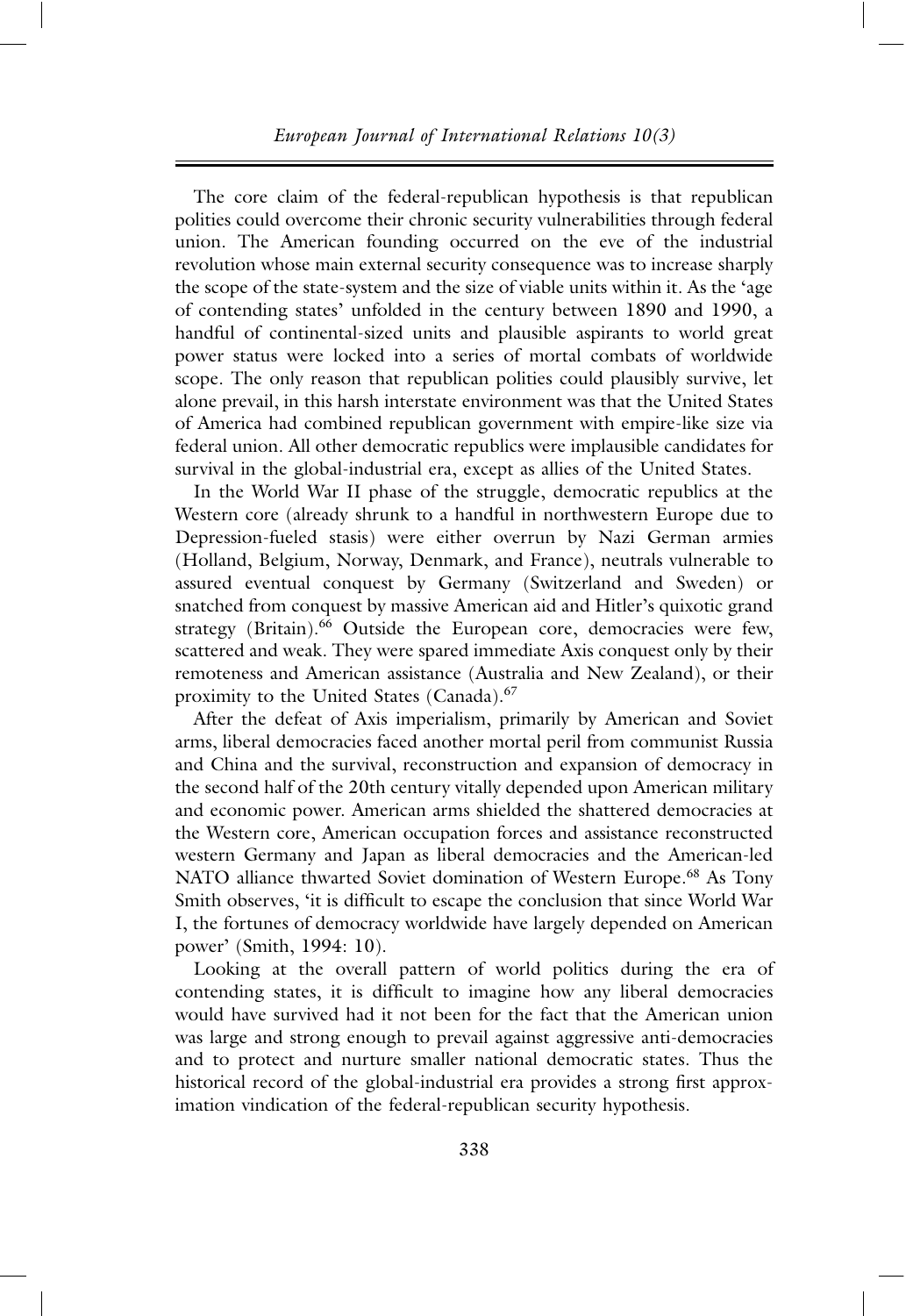Kant's democratic peace hypothesis has been subject to extensive empirical testing, but opinion is sharply divided over whether the evidence is supportive, with questions of when which states qualify as democracies accounting for much of the disagreement.<sup>69</sup> There is, however, agreement that the number of states appropriately viewed as democracies is relatively small, with the number increasing greatly over the last half century.

Viewed from the perspective of systemic international theory, however, it seems that there has only recently, mainly in Western Europe and the North Atlantic area, been a state-system sufficiently populated by republican democracies to constitute an overall potentially telling case to test Kant's hypothesis.<sup>70</sup> Prior to the last half of the 20th century, democracies have been sufficiently rare, lacking in geographic contiguity, generally precarious and sufficiently subject to predation by non-democracies that the lack of war between such states is easily explained by other factors.<sup>71</sup> Confining the cases to democratic states that had the minimum security enjoyed by great powers, only the American–British dyad is potentially interesting. But these two states were both essentially status quo powers, driven into alliance by mortal threats from aggressive revisionist states. Furthermore, Great Britain systematically appeased American demands in the late 19th century, not primarily out of democratic solidarity, but rather from a combination of fear of rising American power, and the hope that the United States would become Britain's ally against the rising and threatening power of Germany.

Over the last half century, power among democratic states has been so concentrated in American hands as to make war unlikely and other democracies have looked to the United States for protection from predatory communist states in both Europe and East Asia. Not only has the United States been the senior partner in a defensive alliance protecting vulnerable democracies, but American-led institutions have systematically dampened conflictual tendencies among democracies and encouraged a wide range of cooperative activities that have further diminished violent encounters.

In sum, pre-World War II democracies were too rare, precarious and noncontiguous to provide much evidence for Kant's claim, while post-World War II democracies have had their relations determined by the twin structural forces of American hegemony and bipolar competition with the Soviet Union, suggesting that Kant's hypothesis remains untested in a compelling way. Looking at the overall pattern, two facts stand out without American power, there probably would not be any democracies at the end of the 20th century,<sup>72</sup> and those democracies which have behaved so impressively pacific toward one another have been junior allies of the United States in a very hostile and competitive interstate environment.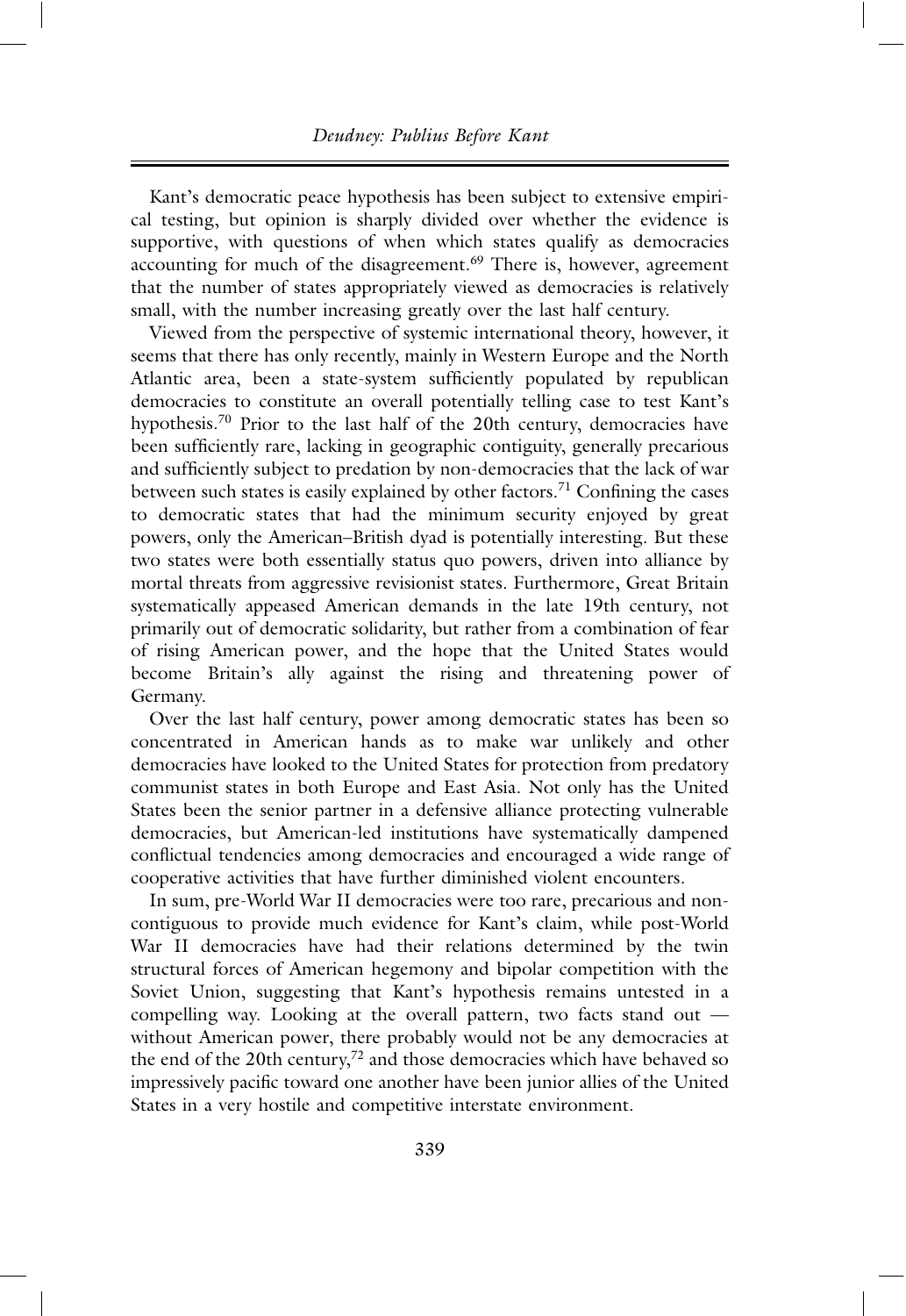## *Conclusions, Implications and Speculations*

# *The Tradition Re-Centered*

Looking at the emergence of the contemporary pacific and liberaldemocratic core region and comparing it with the historical experience of republican polities beginning in antiquity and stretching through the 20th century, what is perhaps most striking is not the emergence of peace among democracies, but rather that the fuller range of security problems have been so successfully addressed — republics are no longer rare and precarious, no longer subject to lethal predation and violent turmoil. A crucial piece of this progressive development of republican theory and practice is the federal union, without which there probably would be no contemporary liberaldemocratic republican ascendancy.

Given this, it is appropriate to revise our view of what is most axial in the Liberal international tradition. The tradition of republican security theory begins in classical antiquity, not the modern Enlightenment, and its central concerns differ significantly from modern Liberalism. Republican security practice and theory is obsessively focused on eking out physical security in harshly precarious contexts and is pervasively pessimistic. These differences are rooted in the fact that republican security theory is grappling with issues that are more intrinsically fundamental and more historically original than those animating modern Liberalism.

In the currently dominant formulation of the neoclassical Liberal tradition, Enlightenment theorists posit a world where commerce is extensive and democratic republics are numerous enough to populate state-systems and then make optimistic predictions about their potential to pacify interstate relations. In contrast, republican theorists began at the beginning, with a much more realistic state of nature in which free associations were rare, precarious and subject to debilitating internal maladies, and then draw pessimistic prognoses for republics. They sought to explain why republics are rare and precarious and to identify the extraordinary circumstances that make them minimally viable. And most importantly, they sought to offer practical political solutions to overcome their limits and weaknesses.

As such, republican security theory is closer in substance and spirit to 20th century Realism (its other main descendant) than to the post-security agendas and relentless optimism of contemporary Liberalism. Republican security theory should be seen as the foundational part of the more general tradition of international Liberalism that deals directly with the concerns of Realism, but without succumbing to the Realist embrace of a tragic worldview. Security problems are real and difficult to solve, but they can be effectively mastered with the appropriate set of political practices and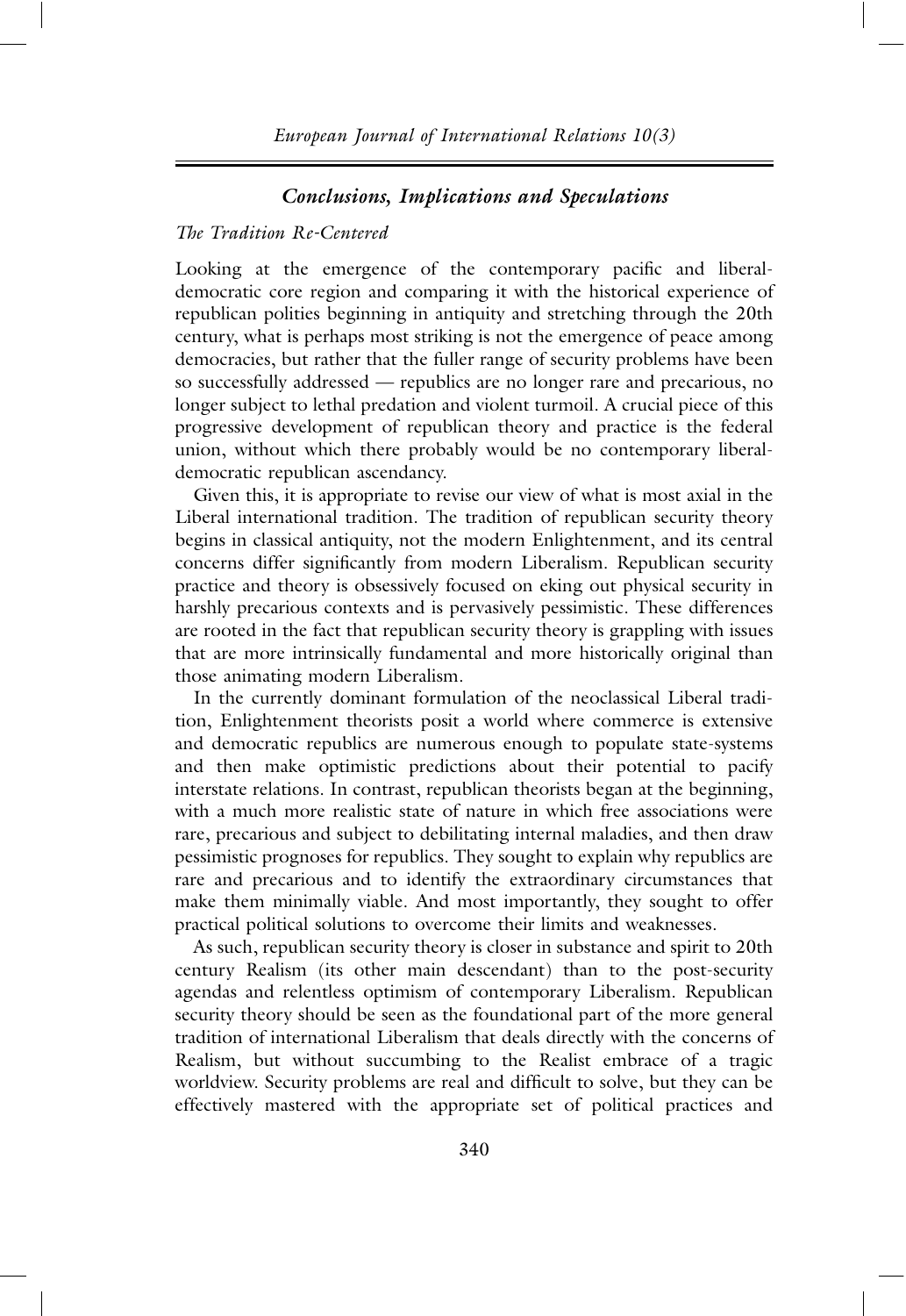structures. Optimism is warranted, so long as optimism does not obscure the real and inescapable problems that must be addressed.

By viewing the republican project from its beginnings, contemporary Liberals can gain a much needed sense of sobriety and caution. In contrast to the casual 'end of history' triumphalism prevalent in contemporary Liberal thinking, the long and strenuous history of republics grappling with the security problem can remind us that the current ascendancy of free states was not the result of some inevitable historical process, but was a 'close run thing' that could have turned out very differently.

#### *The Tragedy of American Global Diplomacy?*

A return to the heavily conditioned optimism of republican security theory also may provide useful guidance in managing the emerging issues of sustaining the pacific zone of peace after the Cold War. There is widespread agreement, from both Realists and Liberals, that the liberal core of the international system has brought more peace, prosperity and freedom to more people than ever before in history. But there is a wide divergence of expectations about the sustainability of this situation. For Liberals, this order seems so deeply rooted that *nothing needs to be done*, while for Realists it is so fragile and so the product of the fleeting historical post-World War circumstances that *nothing can be done*. This combination of Liberal complacency and Realist pessimism produces a vacuum of serious policy initiatives to sustain and deepen the liberal zone of peace. A return to the problematics and approaches of republican theory can help fill this gap, providing both a set of strong, historically based reasons for thinking more needs to be done and a set of historically tested approaches for actually doing something.73

Recognition of the axial developments in republican security theory also draws our attention away from Athens and the Peloponnesian War and toward the Roman Republic and its fate of constitutional failure from external success. The increasingly credible characterization of the United States as having an empire<sup>74</sup> invites us to examine more closely the transformations which this costly ascent and the routinization of imperium has had and will have upon the American domestic federal-republican constitution. With a swollen and increasingly swaggering national security apparatus, a widening gap between an elite enjoying the fruits of economic globalization and a sinking middle class and a cultural life marred by spectacles of extreme violence, there is ample evidence of corruption and deformation. Although the circumstances of ancient Republican Rome and the contemporary United States are vastly different in many regards, further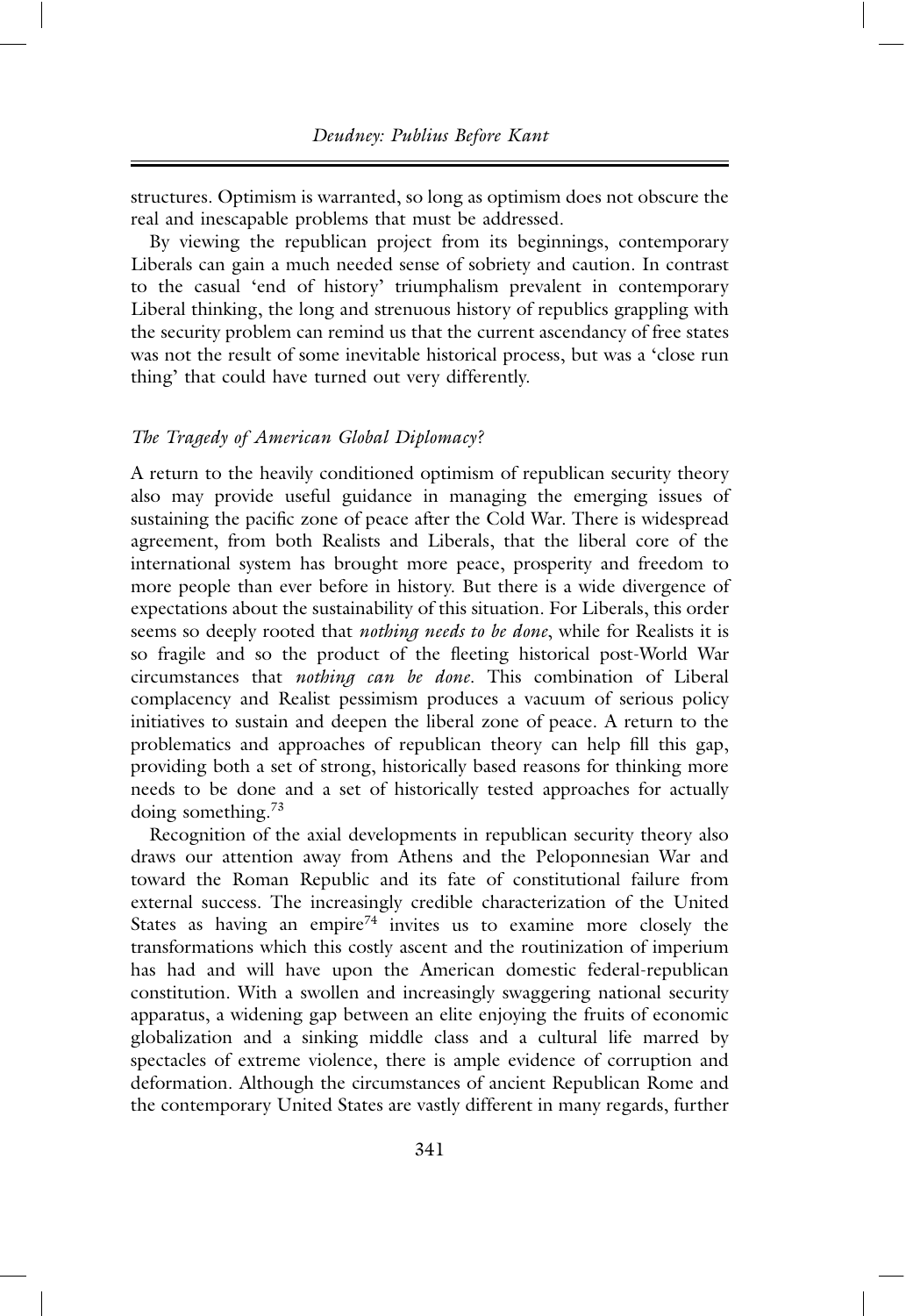reflection on parallels may add some sobering perspective on the current American trajectory.

The recent American turn from leadership in the project of liberal internationalism and multilateralism toward a posture of strident and belligerent opposition to international law and organization is also cast in a new light. The original animating logic of American internationalism was to 'make the world safe for democracy' by transforming the internal constitutions of other states away from predatory hierarchies toward liberal constitutional democracies and to abridge interstate anarchy with international authorities. Although often cast in progressive terms, this project was in its animating motive profoundly conservative — to protect the republican constitution from deformations necessitated by external competition with hierarchies in anarchy. In the wake of a century of hard choices, the United States is now much more able, in relative power and authority, to realize this agenda than at any point in its history. But rather than push ahead to its culmination, the United States has swerved from leadership into opposition (Ikenberry, 2003). At the root of this recent reversal is what might be termed the *tragedy of American global diplomacy.* In amassing enough power to secure itself and its friends in a harshly competitive system, the United States has had to mobilize and concentrate power in the hands of a national security state which no longer is interested in systematically reducing state power and abridging international anarchy.

## *Back to the Future?*

Finally, recalling the central republican security project of achieving security by simultaneously avoiding the extremes of anarchy and hierarchy at different scales and scopes as dictated by the brute realities of shifting material contexts may also offer the basis for a fuller and more effective understanding of the full implications of the attacks of 9/11 and their aftershocks. More than anything else, these attacks are important because they give credibility to the threat of non-state use of weapons of mass destruction. This threat stands starkly outside the comforting verities of deterrence theory which have underpinned American postures toward nuclear explosives and arms control over the last several decades. If in fact achieving security from nuclear and other weapons of mass destruction requires a universal regulation of these capacities, not simply encompassing states, but also small criminal gang size groups, then security may increasingly require the penetration of government surveillance and control to totalitarian levels, applied universally. These deeply sobering prospects suggest, on the one hand, that liberal democracy is increasingly a historical anachronism, returning us back to the world of early republican pessimism.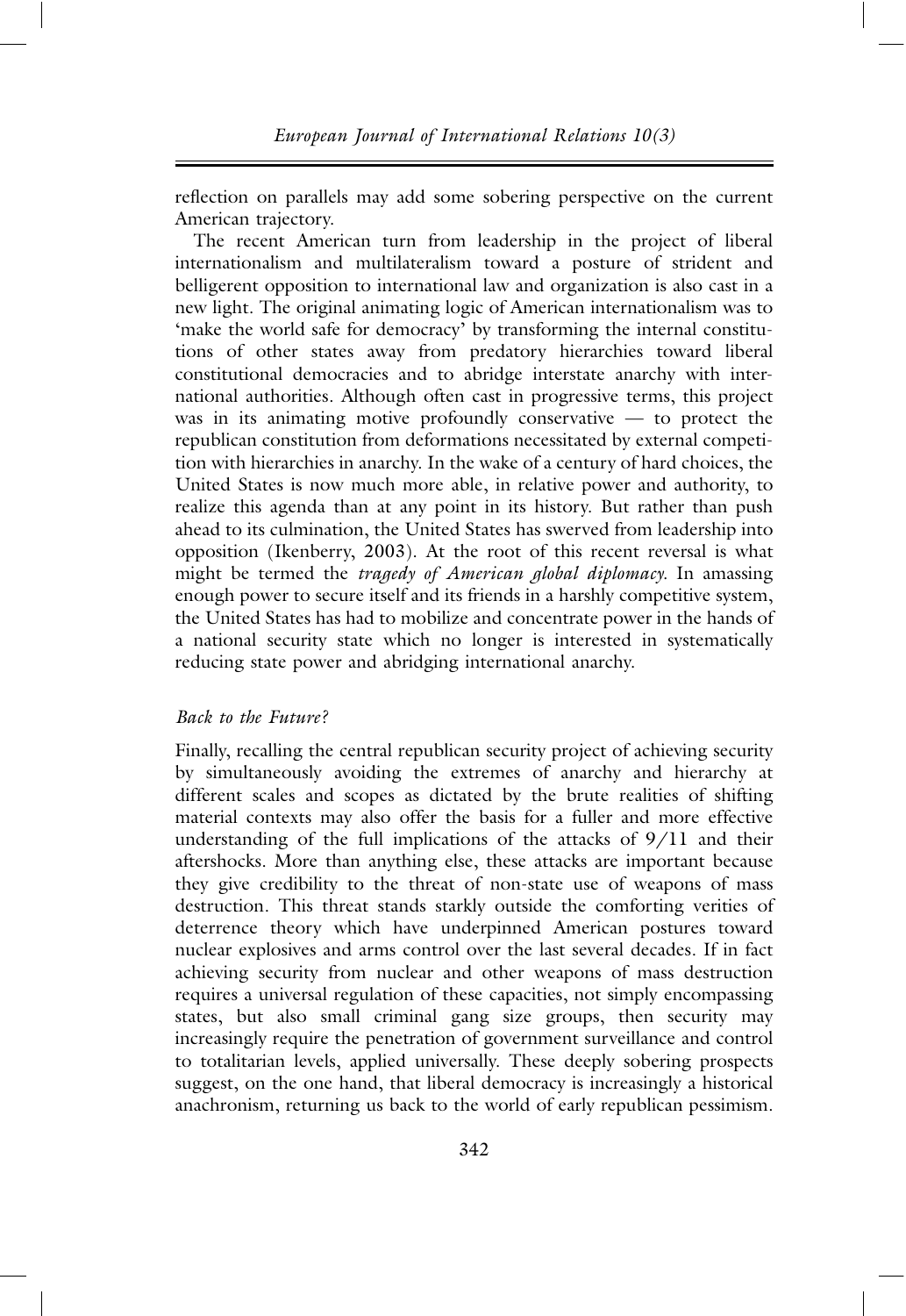Or, more hopefully, these dire prospects may stimulate a fourth, and (for this planet) final, expansion of the scope of securing federal-republican governance. Either the republican project will be terminated or completed. Our hopes, realistically limited, for an outcome favorable to liberty can only be enhanced by recognizing that we face not an unprecedented problem, but a new version of essentially the same problem which our predecessors, through a combination of luck, design and sacrifice, were able to solve.

## *Notes*

Harry Gould, David Hendrickson, Nicholas Onuf and Peter Onuf offered valuable comments to earlier versions of this article.

- 1. The fullest statement is Doyle (1997: 205–311).
- 2. For discussions see Kegley (1993) and Brinkley (1997).
- 3. Bush's call for the democratization of the Middle East is described in Sanger (2003) and the counters of post-9/11 American grand strategy are discussed in Rhodes (2003).
- 4. Knutsen's lengthy author and topic index contains no reference to Madison or the *Federalist*, and references to federalism are only to proposals for European federations (Knutsen, 1992). Boucher's index contains no reference to Madison, the *Federalist*, or the topic of federalism (Boucher, 1999). Doyle cites Madison several times for minor points and quotes him once at length on the need for a distinct American identity to sustain American independence (Doyle, 1997).
- 5. Challenging even the appropriateness of attributing the origin of the 'democratic peace' hypothesis in Enlightenment international theory to Kant, Thomas Walker compellingly demonstrates that the revolutionary agitator and publicist Thomas Paine clearly articulated this idea, and many associated ideas, before Kant. He also suggests that Kant probably had access to Paine's work, but did not cite him (Walker, 2000).
- 6. These origins are discussed in de Sauvigny (1970).
- 7. I treat Publius as one voice and as the authoritative understanding of the Constitution of 1787. For the emergence and components of the Constitution as 'Grand Compromise' see Anderson (1993).
- 8. For purposes of this analysis, I treat 'Kant' as equivalent to the arguments of 'democratic peace' which many trace to 'Perpetual Peace'. The question of whether this is actually Kant's argument is more potentially problematic than this simple identification allows.
- 9. This proposition is clearly related to the recent 'democratic advantage' arguments which hold that democracies have a competitive advantage in interstate conflict because they are able to sustain greater levels of popular support, and thus mobilize more power (Reiter and Stamm, 2002). To the extent such a pattern exists, it deepens the puzzle of why such regimes have been so rare and generally vulnerable. In combination with the greater size afforded by federal union, the democratic mobilization advantage helps explain the particular success of the United States over the last century.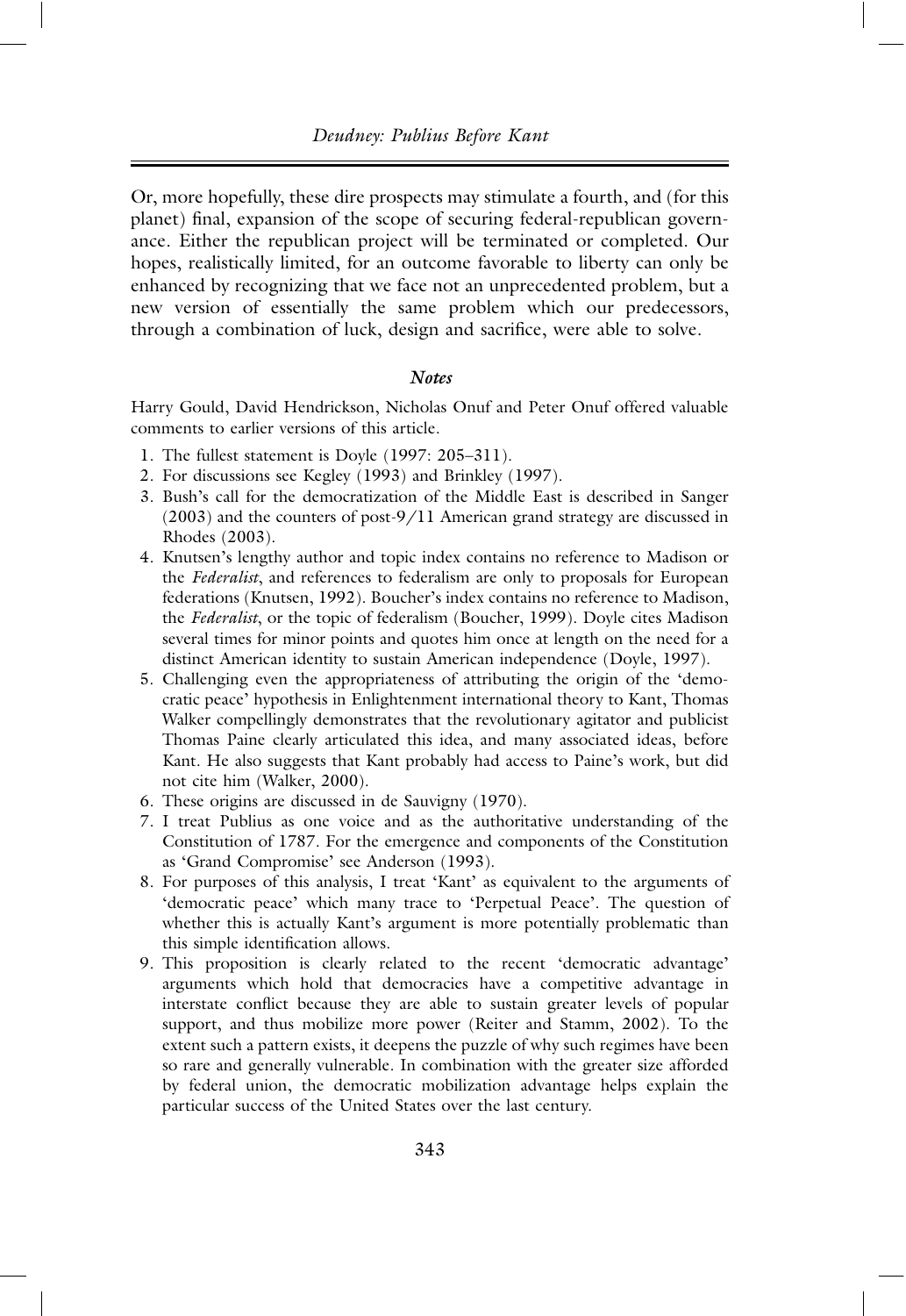- 10. In one of the few recent attempts to develop a distinctively 'republican' position distinct from communitarianism and historical exegesis of earlier thinking, Phillip Pettit emphasizes republican opposition to 'domination' as opposed to liberal opposition to 'interference', but neglects to mention anarchy, within which domination and coercion occur unchecked, or any aspect of international security (Pettit, 1997).
- 11. Pocock's magisterial work on the problem of change in early modern republicanism almost completely neglects the violence-from-security, international and material-contextual aspects of theory in this period, and has a conception of republicanism essentially civic humanist in character (Pocock, 1975). The single most important and substantial treatment of the relationship between republicanism and international theory conceives of republicanism in civic humanist and communitarian terms, and does not address security, structural or material arguments (Onuf, 1998). In the ocean of literature on the American Founding and the *Federalist*, one work stands out as a balanced treatment of internal and external security issue (Dietze, 1960). The best explication of the problematiques of security and size in the *Federalist* is Stourzh (1970). Manicas' treatment of the relationship between war and democracy stretching from the ancients through the early moderns, Marxism and the totalitarian challenge is full of interesting insights on these topics (Manicas, 1989). Particularly useful for the federal union in the context of and in comparison to Enlightenment thinking on international law is Onuf and Onuf (1993). David Hendrickson provides a particularly rich treatment of the intellectual foundations of the American Founding regarding security and federal union (Hendrickson, 2003). Rahe's immense and elegant treatment contains an outstanding analysis of the centrality of war and stasis in shaping the ancient city-state republic, but this line of argument largely disappears in the bulk of the volume, devoted to early modern republican theory. His discussion of the ancients centers upon Athens and Sparta, to the almost complete neglect of Rome (Rahe, 1992). In addition to his outstanding analysis of Kant and the commercial liberals, Doyle provides extended analysis of Machiavelli and Rousseau. Both these figures, seminal for political theory generally, are archaic and retrograde in the overall development of republican security theory, a claim whose defense is beyond the scope of this article (Doyle, 1997: 93–119, 137–60).
- 12. (Adams, 1850–56: 378). For the ways in which Adams' 'Defense of the Constitutions of the Governments of the United States' missed the central innovations of the founding, see Wood (1969: 567–92).
- 13. Ian Shapiro notes that of 170 countries existing in 1987 113 contain the term 'republic' or one of its cognates in their formal names (Shapiro, 1990: 184).
- 14. There is wide agreement that the long dominance of republican political vocabularies in Western politics rapidly faded in the early 19th century and that Liberal vocabularies became ascendent. But there is little agreement about the relationship between republicanism and liberalism. Some see a sharp break from republicanism (understood to be centered on the public good and virtue) to Liberalism (understood to be centered on individualism and private interest).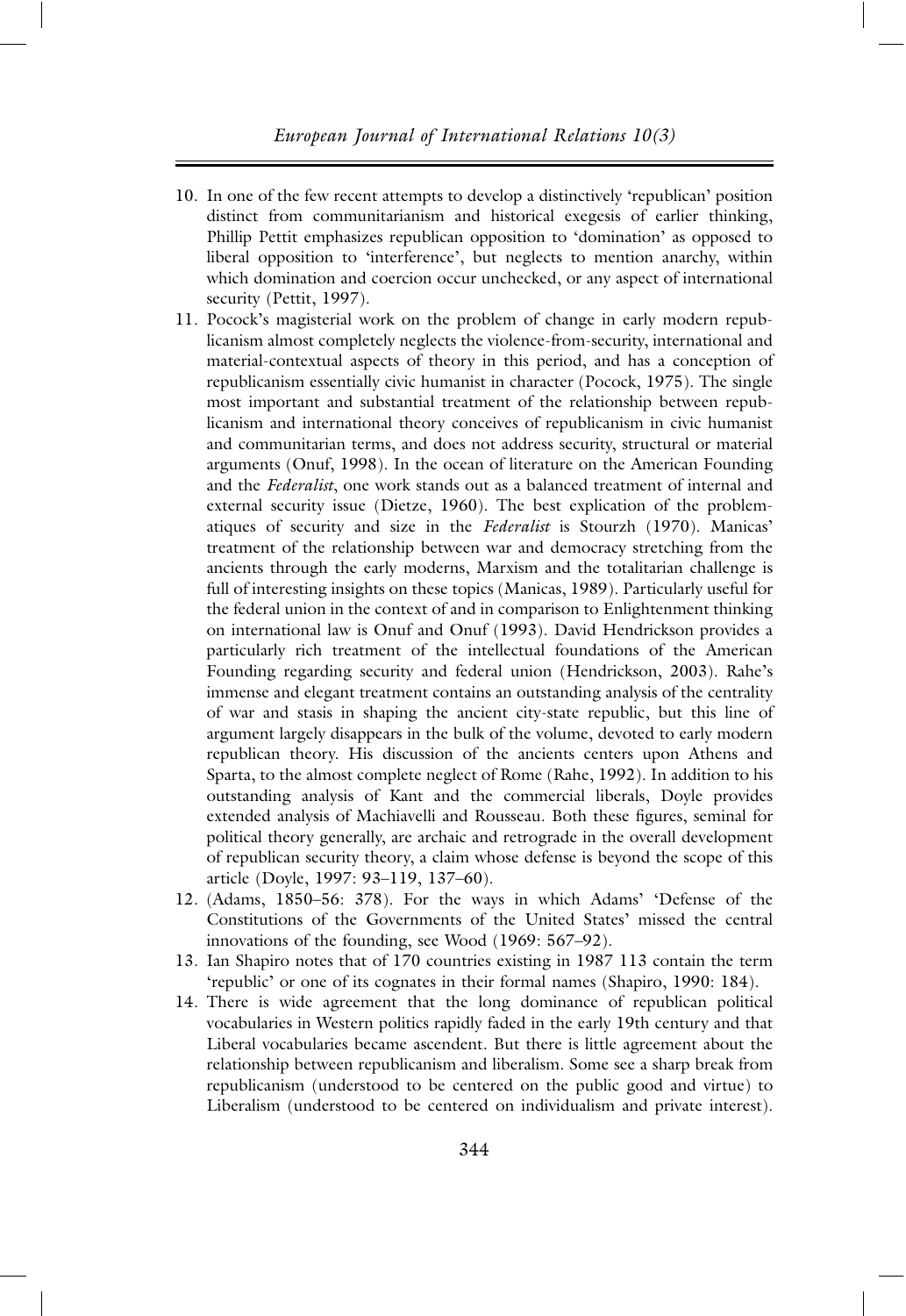Others see modern Liberalism largely as a more coherent and focused development of themes present in republicanism. My view is that republican security theory is best thought of as *first Liberalism* because it deals with the primal issues of security-from-violence and political structure which modern and contemporary Liberals either ignore, take for granted or cede to Realism. For the strongest version of the oppositional view see Onuf (1998).

- 15. For a survey of the ancients see von Fritz (1954).
- 16. From the beginning of Western political theory, the image of 'oriental despotism' (most notably the Persian Empire in antiquity, the Ottoman and Chinese Empires in the early modern era and Russian-Soviet totalitarianism in the 20th century) has served as the defining 'other' in the republican worldview. For a lively critique of the 'ethnocentricism' of these images see Springborg (1992).
- 17. For detailed analyses of how parts of early modern republicanism were shaped by their opposition to hierarchical and imperial projects see Bouwsma (1966) and Hulliung (1976).
- 18. For this usage and its legacies see Deudney (2003).
- 19. The foundation of republics is thus popular sovereignty, with sovereignty understood as the ultimate and indivisible source of legitimate political authority. Thus characterized, popular sovereignty entails constraints on majoritarian or simple 'democratic' rule. For further elaboration see Deudney (1995). Alternatively, if 'sovereignty' means an ultimate concentrated authority, then republics are antithetical to this as an organizing principle. For a succinct overview of the second position see Lakoff (1994).
- 20. Montesquieu defined 'political liberty' as 'a tranquillity of mind arising from the opinion each person has of his own safety' (Montesquieu, 1949[1748]: 151). Also see Sklar (1989). For a nuanced treatment of this security theme in early modern proto-liberal and constitutional theory see Holmes (1995).
- 21. The security-centered alternative to 'civic humanism' has been best explicated by Quentin Skinner, who argues that the republican tradition in both ancient Rome and Renaissance Italy was concerned with citizen virtue as a means to protect liberty from its own excesses and to enable free political orders to cope with collective threats rather as a desirable end in its own right, and about how government consistent with a maximum of individual liberty could 'in practice be established and kept in existence' (Skinner, 1990: 303). A lucid presentation of this perspective is provided by Viroli (2000).
- 22. For more extended discussion of the four-fold conceptualization of the security problem see Deudney (1995).
- 23. William Everdell observes that the republican is a 'maker of labyrinths. More Byzantine than the Byzantine monarchy are his structures for dividing sovereignty . . . Republicanism is a kaleidoscope of institutions, all with the one purpose of preventing rule by one person. This seemingly simple objective has continually demanded the most bewilderingly complex of means' (Everdell, 1983: 12). For additional analysis of mechanism and device in early modern thought see Foley (1990) and Mayr (1986).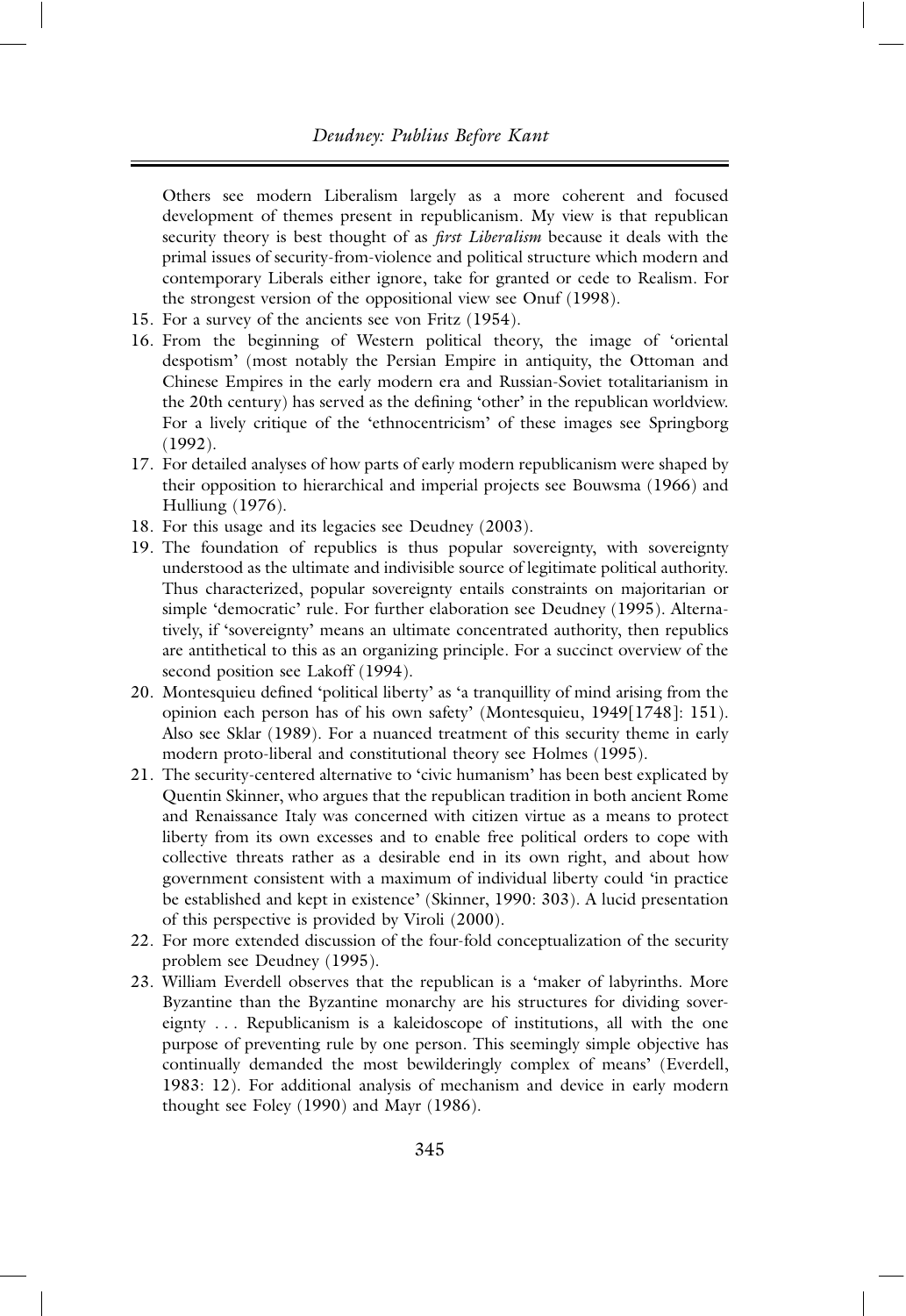- 24. For an outstanding treatment of the historical evolution of internal or 'constitutional' power restraint practices see Gordon (1999).
- 25. In order to help more clearly conceptualize this difference between statist hierarchical political arrangements and republican ones, I have elsewhere coined the term *negarchy* as a label for a third structural ordering principle, alongside hierarchy and anarchy, thus creating a triadic or triangular conceptualization to supplant the deponent neorealist dyadic formulation, long central to Realist theory and now most associated with Kenneth Waltz's neorealist theory (Deudney, 1995). For criticism see Buzan and Little (1996).
- 26. Maurizio Viroli observes that ' "state" [*stato*] and "republic" were used in some instances as mutually exclusive concepts. . . . The art of the state and the art of the republic aim at establishing and preserving two alternative arrangements of public life . . . the two ideologies competed in the Italian scenario as fundamental enemies' (Viroli, 1992: 3 and 5). In contrast, Nicholas Onuf, building from an Aristotelian conception of politics, emphasizes that republics are a species of hierarchy (Onuf, 1998: 7).
- 27. The questions of unit size and system scope are also central to Realist analyses of anarchy, but have been neglected with the recent emphasis on systemic rather than system theory. For an exegesis of historical Realist theory and the formulation of a set of hypotheses paralleling this analysis of republics see Deudney (2000a).
- 28. One of the few recent treatments of democratic size concludes that size does not matter, but participatory, representative and federal forms are all treated as democracies, effectively assigning this core problematic to invisibility (Dahl and Tufte, 1973).
- 29. The city-state of Athens was approximately the size of contemporary Luxembourg (Ehrenberg, 1969: 27–8). Aristotle prescribes a citizen population of between ten and a hundred thousand (Aristotle, 1946: 132b).
- 30. The pessimistic tenor of Rousseau's political philosophy stemmed from his realization that the opportunities for the re-establishment of city-state selfgovernance in modern Europe was limited to a few isolated locations, such as Corsica.
- 31. 'Like all ancient cities, but perhaps to a greater extent than any other, Rome was a community of warriors. . . . In this system the Roman is first and foremost a warrior, or rather a soldier' (Nicolet, 1980: 89 and 91).
- 32. For powerful statements on the pervasiveness of war in the classical experience see Rahe (1992), Hanson (1989) and Finley (1983).
- 33. For extended treatment of the anti-commerce theme in republicanism see Pocock (1985).
- 34. A major strand of ancient republican geopolitics is thus concerned with the relationship between wealth-producing and *virtu* sapping arable land, and security. For analysis see Deudney (1999b).
- 35. Concerned with expansion, which needed wealth, Machiavelli recommends locating cities in relatively agriculturally fertile places, and then socially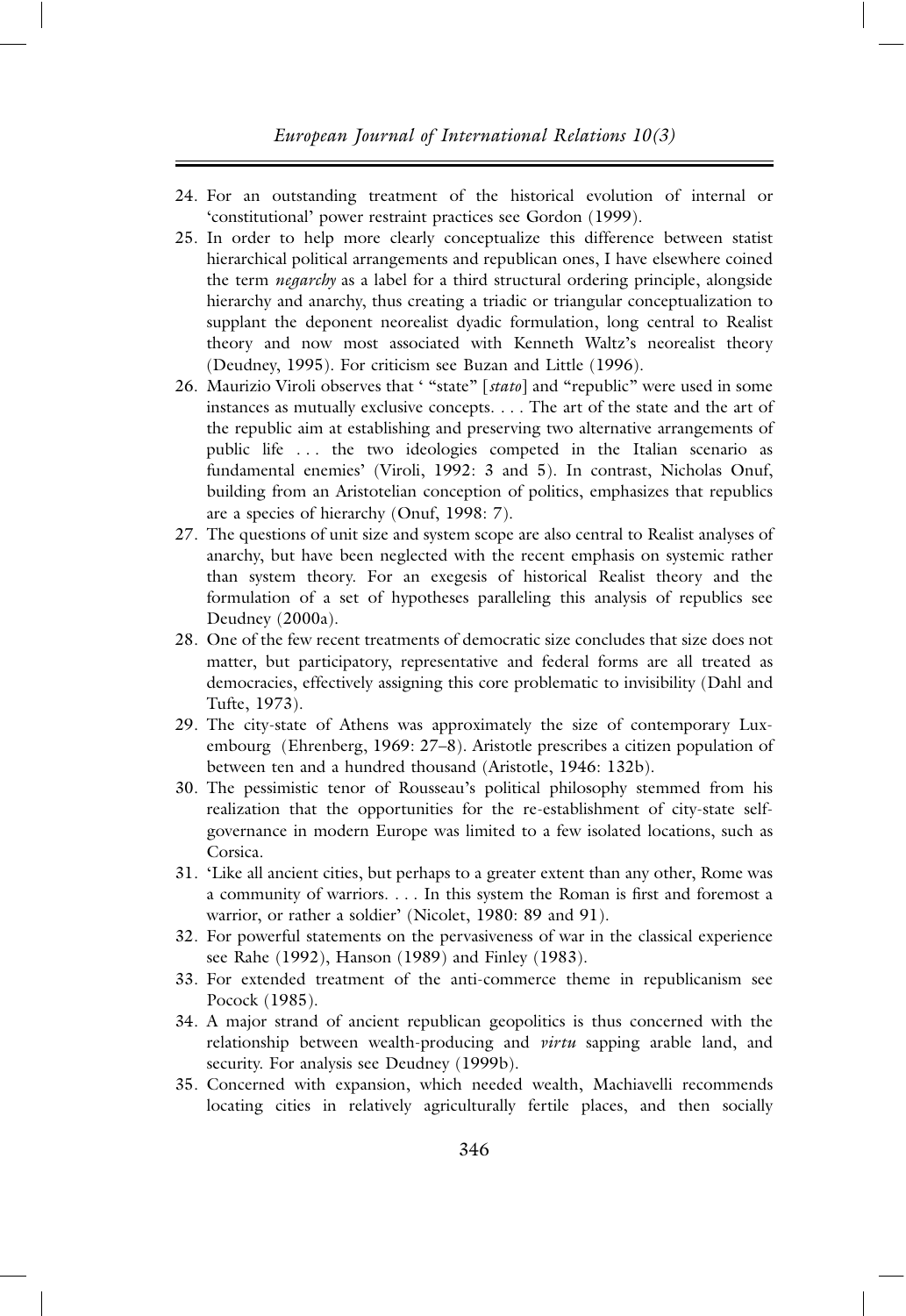restraining the militarily enervating effects of wealth (Machiavelli, 1970[1543]:  $102-3$ ).

- 36. For the prevalence of ancient concern for internal conflicts see Manicas (1982) and Lintott (1982).
- 37. Even the few 'democratic peace' theorists who venture into antiquity do not focus on Rome. In part this is attributable to the dominant view in 20th century Latin classical scholarship that the substantial democratic features of the Roman republican constitution were a facade behind which an 'aristocratic' elite ruled. Recent scholarship has begun to re-emphasize the great political significance of democratic elements (Millar, 1999, and Lintott, 1999).
- 38. The primary ancient source on this event is Livy (1960). For a brief summary see Everdell (1983: 44–68).
- 39. For discussion of the complexities, uncertainties, evolutionary development and historical debates surrounding the Roman republican constitution see Kunkel (1973).
- 40. Part of Machiavelli's attempt to boldly reverse this view of the Roman Republic was to see the 'tumults' as engineered by the elite for purposes of foreign expansion.
- 41. For Polybius' sources, arguments and biases see von Fritz (1954) and Walbank (1972). This account marks the first clear formulation of the nature of negarchic political arrangements, a decisive advance from the Greek and Aristotelian conceptualization of the 'mixed constitution' as a blend.
- 42. The security advantages of Rome's pattern of hegemonic alliances was vividly demonstrated in the climatic struggle with Carthage for control of the western Mediterranean, the Second Punic War, when Hannibal was unable to evoke significant defections from Rome's Italian 'allies', while Scipio was able to evoke widespread rebellion of the tribal groups in Carthaginian dominated eastern Spain. For historical description and analyses see Livy (1965), Gordon (1999: 86–114), Errington (1972: 4–5 and 62–90) and Crawford (1992: 31–56). The contrast between the recent treatment in international theory of Roman confederal hegemony and the Athenian Delian League is as glaring as it is unjustified.
- 43. For a brief synthesis of ancient and modern views that emphasizes the central role of expansion see Deininger (1980). For a detailed account see Pocock (2003).
- 44. This argument appears prominently in Montesquieu (1968[1734]). Speaking of both the Hellenistic states and the Roman world, Sheldon Wolin observes, 'The concept of the political community had been overwhelmed by the sheer number and diversity of the participants' (Wolin, 1960: 77).
- 45. Many 'anti-federalist' opponents of the Constitution of 1787 cited Montesquieu's analyses of size and confederation as grounds for believing the Articles of Confederation were sufficient, requiring Publius to address these questions at length (Spurlin, 1940).
- 46. This absence is notable in the otherwise exemplary essay by Judith Sklar (1987).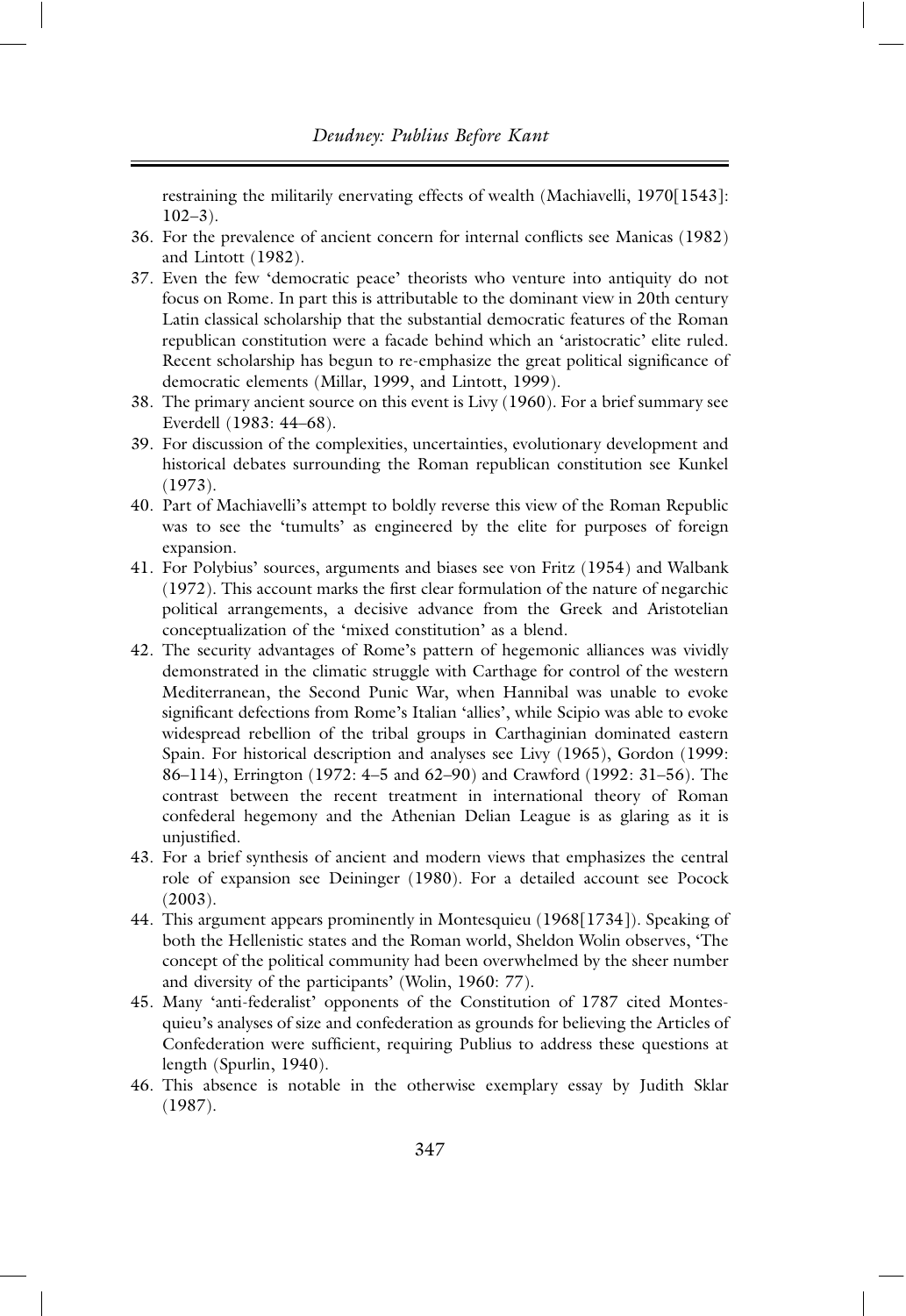- 47. The only treatment of Montesquieu in recent international theory I have encountered is Wesson (1978: 207–11).
- 48. '. . . in order to preserve the principles of the established government, the state must be supported in the extent it has required, and with that the spirit of this state will alter in proportion as it contracts or expands its limits' (Montesquieu, 1949[1748]:122).
- 49. (Hume, 1994[1752]: 221–33). For Hume's influence on Madison, the classic remains Adair (1964).
- 50. The 'maritime whig' arguments emphasizing the importance of Britain's insularity in explaining its avoidance of absolutism is extensively developed by John Millar (1812). Due to the British custom of referring to 'republics' as antithetical to monarchies, the discourse concerning the British political order eschews republican terminology.
- 51. Useful surveys on republican confederations are Lister (1999) and Weart (1998).
- 52. The limitations of confederations are discussed at length in *Federalist* nos 17–20, with detailed discussion of historical cases. These arguments are similar to those advanced by Rousseau in his analysis of confederal proposals for Europe. Confederation appears in a more positive light in Rousseau's *Government of Poland*, but the center of Rousseau's scheme to save Poland from dismemberment and annexation is his program for civic education and religion.
- 53. For more extended treatment of this argument see Deudney (1995). For the logic of federal union see Forsyth (1981) and Ostrom (1987). For the importance of fear of European predation, see Marks (1983). For the interstate conflicts and issues, see Onuf (1983). For struggles between the states and the union government see McDonald (2000).
- 54. For an overview of this large and now largely ignored literature see Parker (1985). For a theoretical reconstruction that incorporates republican as well as statist elements see Deudney (2000b).
- 55. For the ubiquity of this type observation see Kern (1983).
- 56. Seeley's book, based on a public lecture series at Cambridge, sold 80,000 copies in its first year, and he was described as having altered 'the general political thinking of a nation' more than any previous historian. Seeley's influence is described in Gross (1971).
- 57. For further discussion see Toynbee (1948). Prophecies of the emergence of America and Russia as a new class of power had been made earlier. In 1835 Alexis de Tocqueville had announced that Russia and America appear 'marked out by the will of Heaven to sway half the globe' (Tocqueville, 1945[1835]: 452). Friedrich List also predicted the inevitable eclipse of Britain by the United States (List, 1856: 487–8). See also discussion in Betts (1979). In Germany such thinking contributed to the widespread senses that the Reich created by Bismark was insufficient for survival in the new era, and that an aggressive program of expansion was required. For discussions of German *weltpolitik* thinking see Dehio (1960), Fischer (1967) and Smith (1986).
- 58. 'These political and technological inventions made conceivable a different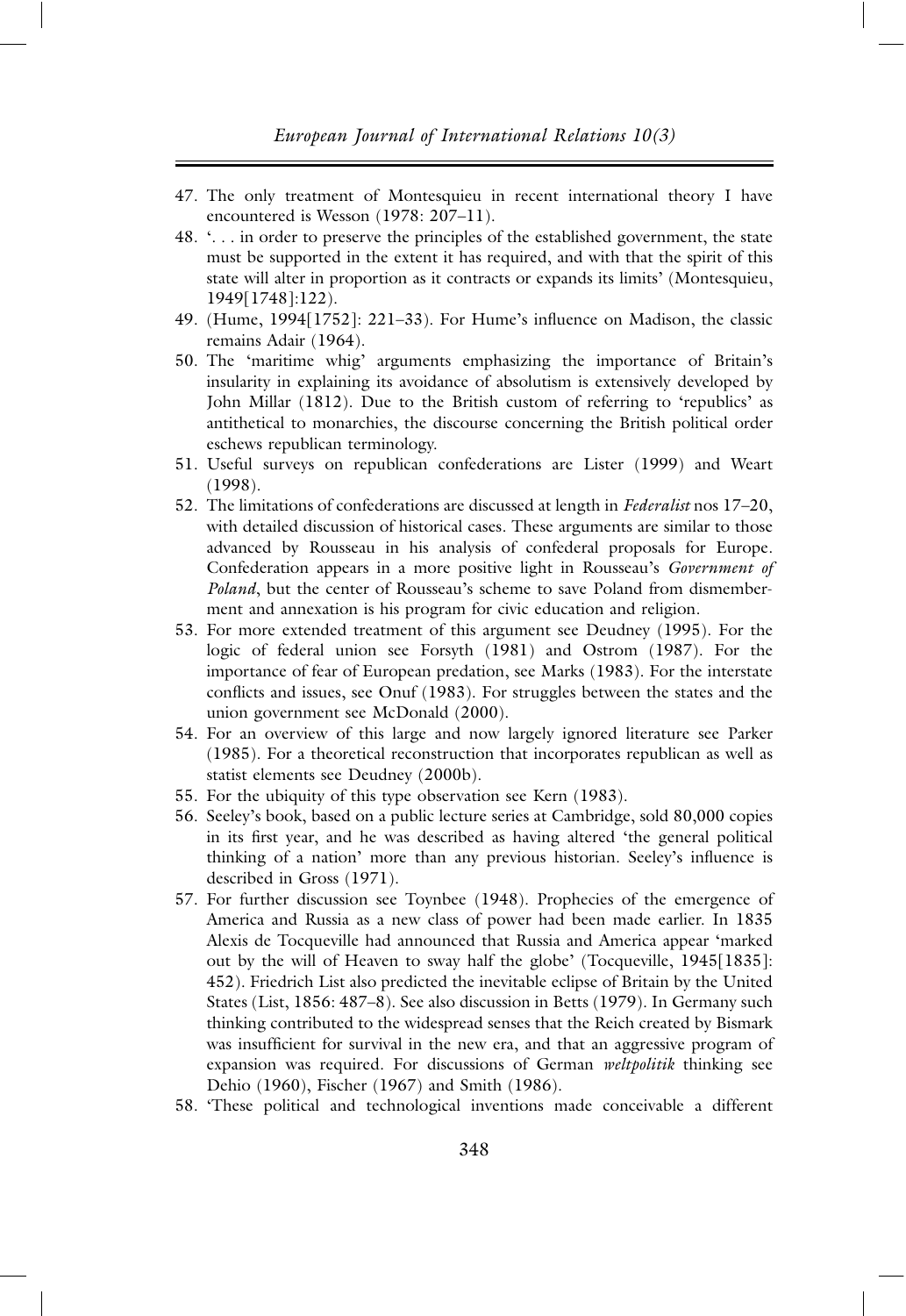outcome of the American War for Independence which ended the First British Empire. It is notable that Edmund Burke, in his defense of the right of the American colonists to realize independence, had cited distance as an insuperable barrier to representative government' (Seeley, 1971[1883]: 62). Burke's speech is found in Burke (1839). For analysis of the international dimensions of the American Revolution see Tucker and Hendrickson (1982).

- 59. For a more extended analysis of imperial federation schemes and rationales, with particular attention to assessing claims about material and international systemic factors, see Deudney (2001).
- 60. This list is derived from the index of Clinton Rossiter's edition of the *Federalist* (1962).
- 61. For extended analysis of Kant's knowledge and use of Roman Stoic ethical theory, see Nussbaum (1997).
- 62. Kant does briefly note the possibility of a 'Great Republic' aiding smaller republican states, but says nothing about how such a great republic could come into being. He also briefly discusses the role of the militia in republican states as a deterrent to invasion (Kant, 1970).
- 63. As Doyle observes, 'Kant's states continue to live in international anarchy, in the sense that there is no world government, but this anarchy is tamed and made subject to law rather than to fear and threat of war . . . he develops no systematic organizational embodiment of this theory, presumably because he does not find institutionalization necessary' (Doyle, 1997: 254 and 258). Kant's second article (*foderus pacis*), commonly rendered 'pacific union', is more appropriately described as a 'zone of peace'. The interstate agreements embodying peaceful intentions are closer to the Kellogg–Briand Pact of 1928 than organized international alliances such as NATO.
- 64. This phrase is from Kant's 'Idea for a Universal History With a Cosmopolitan Purpose', which contains fragments of a sweeping philosophy of history in which the interaction between the rising costs of war and the growth of 'enlightenment' moves humanity toward an end state of peace. The relationship between these sweeping ideas and the 'democratic peace' hypothesis is unclear. It is perhaps the case that all processes which lead to the end state of 'perpetual peace' are encompassed in Kant's argument, in which case it encompasses federal union, as well as a wide array of phenomena examined by Realist theorists.
- 65. It should be noted that prior to two decades ago, the dominant view interpreted Kant as holding that peace, *realized in rather than caused by* a system populated by republican democracies, was the inevitable result of the long working out of 'nature's secret' plan in history, thus giving primacy to 'Idea for a Universal History with a Cosmopolitan Purpose', over 'Perpetual Peace'. For major statements of the earlier reading, see Friedrich (1948) and Hinsley (1963).
- 66. For the best overall narrative of World War II emphasizing the possibilities of alternative outcomes, and the importance of Hitler's grand strategic mistakes, see Overy (1995).
- 67. This argument entails a counterfactual claim. For analysis of the importance and features of such arguments see Tetlock and Belkin (1996).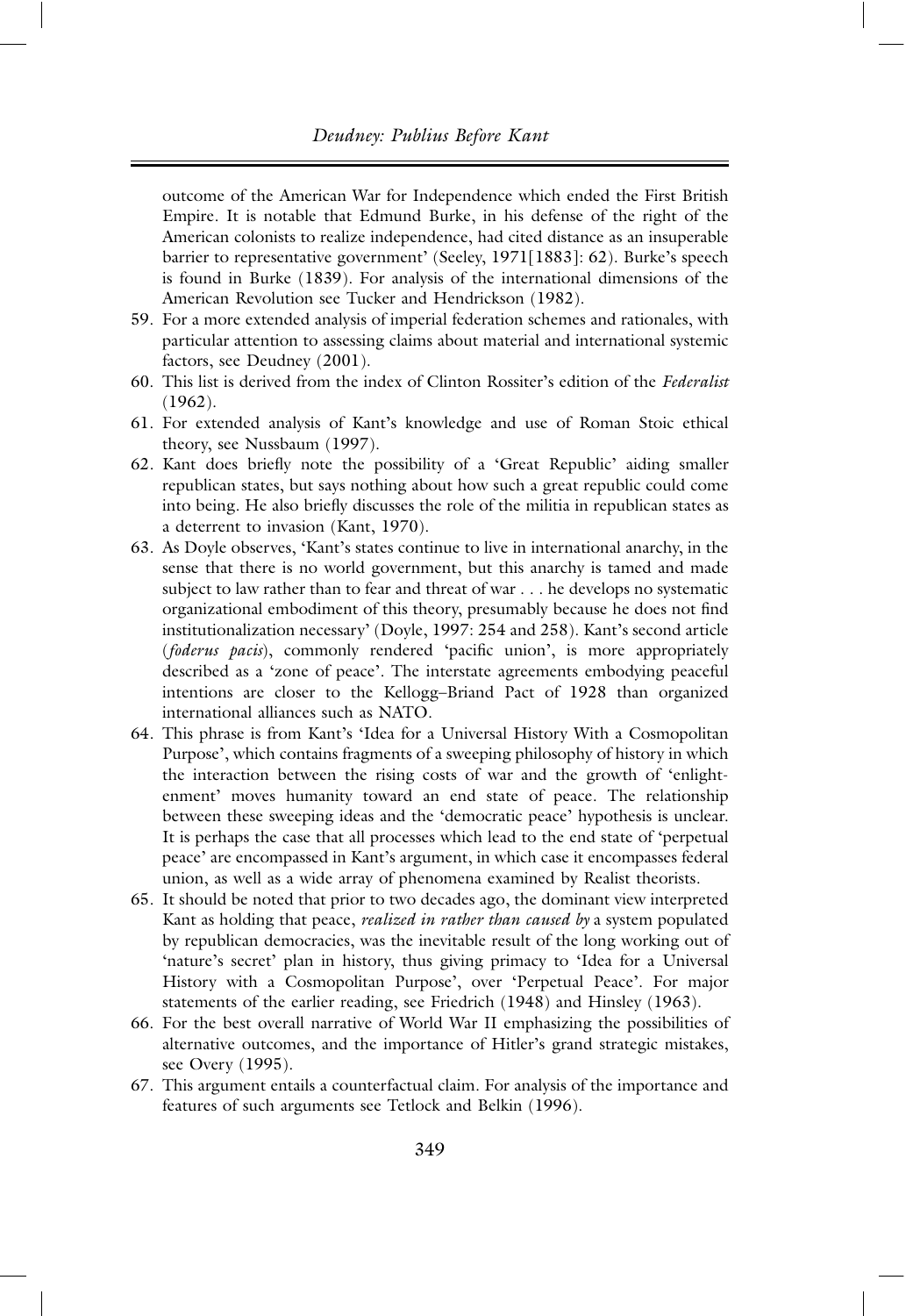- 68. In the very large and high quality literature on these topics, the best overall thematic account is provided by Smith (1994).
- 69. A partial listing of book-length treatments favorable to Kant's argument includes Elman (1997), Owen (1997), Mandelbaum (2002), Ray (1995), Rummel (1975), Rummel (1997), Russett (1993) and Weart (1998).
- 70. In an argument similar to the one advanced here, William Thompson argues that peace must be present in a region before democratization can be successful, as illustrated in the cases of Japan and Scandinavia (Thompson, 1996).
- 71. For criticisms of the 'democratic peace' hypothesis, see Cohen (1994), Gowa (1999), Gleditsch (1995), Layne (1994), Oren (1995) and Spiro (1994).
- 72. American foreign policy has not been unambiguously pro-democratic, particularly in relations with smaller states in the Western hemisphere where American economic interests were seen as threatened by populist democratic movements, and during the Cold War, when ostensibly 'democratic' socialist movements in the Third World were seen as potential Soviet allies. For sustained treatment on these points see Gilbert (1999).
- 73. For further analysis along these lines see Deudney (1999a).
- 74. Among major recent treatments are Bacevich (2002, 2003) and Newhouse (2003).

#### *References*

- Adair, Douglass (1964) 'That Politics May Be Reduced to a Science: David Hume, James Madison, and the Tenth Federalist', *Fame and the Founding Fathers*. New York: Norton.
- Adams, John (1850–56) 'Defense of the Constitutions of the Governments of the United States', in Charles Francis Adams (ed.) *The Works of John Adams*. Boston: Little, Brown.
- Anderson, Thornton (1993) *Creating the Constitution: The Convention of 1787 and the First Congress*. University Park, PA: Penn State University Press.
- Aristotle (1946) *Politics*, Ernest Barket (ed.). Cambridge: Cambridge University Press.
- Bacevich, Andrew J. (2002) *American Empire: The Realities and Consequences of American Diplomacy*. Cambridge, MA: Harvard University Press.
- Bacevich, Andrew J. (ed.) (2003) *The Imperial Tense: Prospects and Problems of American Empire*. Chicago: Ivan R. Doe.
- Betts, Raymond F. (1979) 'Immense Dimensions: The Impact of the American West on the Late Nineteenth-Century European Thought About Expansion', *Western Historical Quarterly* 10(2):149-66.
- Bouwsma, William J. (1966) *Venice and the Defense of Republican Liberty: Renaissance Values in the Age of the Counter-Reformation.* Berkeley: University of California Press.
- Boucher, David (1999) *The Political Theory of International Relations*. Oxford: Oxford University Press.
- Brinkley, Douglas (1997) 'Democratic Enlargement: The Clinton Doctrine', *Foreign Policy* 106: 111–27.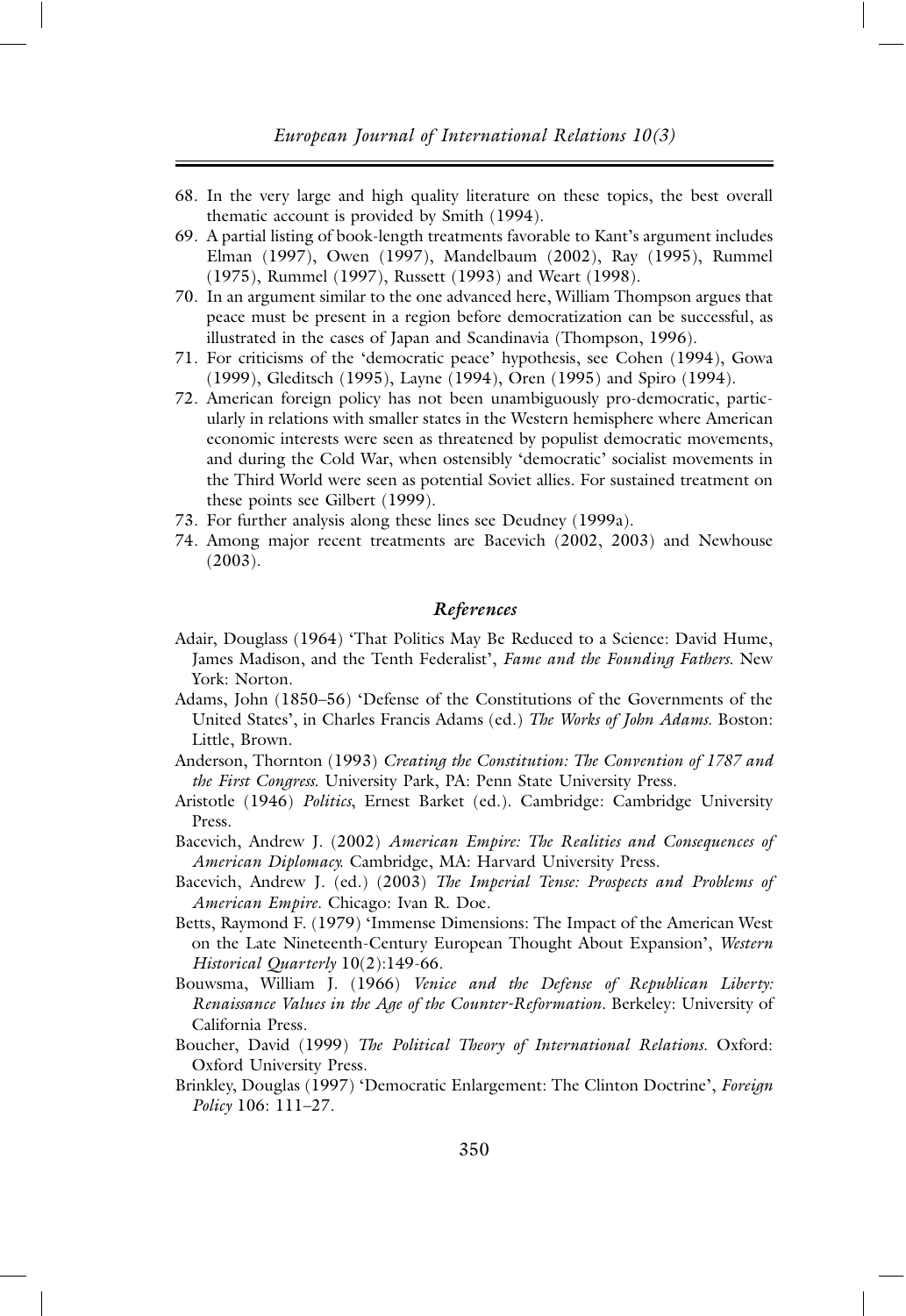- Burke, Edmund (1839) 'Observations on the Late State of the Nation', *Works*. Boston: Charles Little and James Brown.
- Buzan, Barry and Richard Little (1996) 'Reconceptualizing Anarchy: Structural Realism Meets World History', *European Journal of International Relations* 2(4): 403–38.
- Cohen, Raymond (1994) 'Pacific Unions: A Reappraisal of the Theory that Democracies Do Not Go to War with Each Other', *Review of International Studies* 20(3): 207–23.
- Constant, Benjamin (1988 [1819]) 'The Liberty of the Ancients Compared with that of the Moderns', in Biancamaria Fontana (ed.) *Benjamin Constant: Political Writings* pp. 309–28. Cambridge: Cambridge University Press.
- Crawford, Michael (1992) *The Roman Republic*. Cambridge, MA: Harvard University Press.
- Dahl, Robert and Edward Tufte (1973) *Democracy and Size*. Stanford: Stanford University Press.
- Dehio, Ludwig (1960) *Germany and World Politics in the Twentieth Century*. New York: Knopf.
- Deininger, Jurgen (1980) 'Explaining the Change from Republic to Principate in Rome', *Comparative Civilizations Review* 3(4): 77–99.
- de Sauvigny, de Bertier (1970) 'Liberalism, Nationalism and Socialism: The Birth of Three Words', *Review of Politics* 32(2): 147–66.
- Deudney, Daniel (1995) 'The Philadelphian System: Sovereignty, Arms Control, and Balance of Power in the American States-Union, 1787–1861', *International Organization* 49(2): 191–228.
- Deudney, Daniel (1996) 'Binding Sovereigns: Authorities, Structures, and Geopolitics in Philadelphian System', in Thomas J. Biersteker and Cynthia Weber (eds) *State Sovereignty as Social Construct* pp. 190–239. Cambridge: Cambridge University Press.
- Deudney, Daniel (1999a) 'Firming the Foundations: Constitutionalizing and Memorializing the Free World Complex', in Josepf Jannind et al. (eds) *Civic Engagement in the Atlantic Community* pp 185–214. Gerlach: Bertelsmann Foundation Publishers.
- Deudney, Daniel (1999b) 'Bringing Nature Back In: Geopolitical Theory from the Greeks to the Global Era', in Daniel Deudney and Richard Matthew (eds) *Contested Ground* pp. 25–57. Albany: SUNY.
- Deudney, Daniel (2000a) 'Regrounding Realism: Anarchy, Security and Changing Material Contexts', *Security Studies* 10(1): 1–45.
- Deudney, Daniel (2000b) 'Geopolitics as Theory: Historical Security Materialism', *European Journal of International Relations* 6(1): 77–107.
- Deudney, Daniel (2001) 'Greater Britain or Greater Synthesis? Seeley, Mackinder and Wells on Britain in the Global Industrial Era', *Review of International Studies* 27(4): 187–208.
- Deudney, Daniel (2003) 'The "Natural" "Republic" of Europe: The Enlightenment Origins of International System Theory', paper presented at the International Studies Association, Portland, Oregon.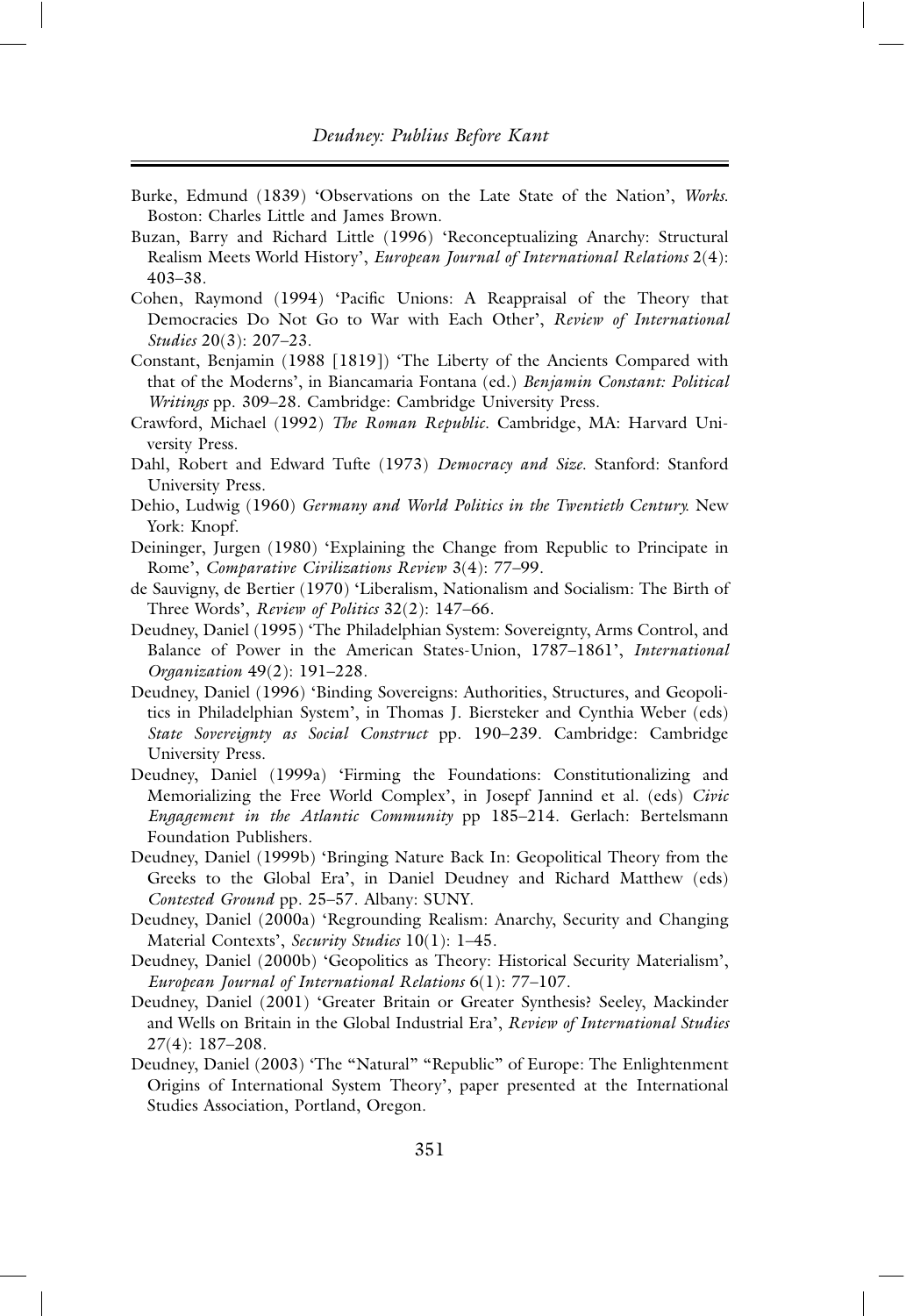Dietze, Gottfried (1960) *The Federalist: A Classic on Federalism and Free Government*. Baltimore: Johns Hopkins University Press.

Doyle, Michael (1997) *Ways of War and Peace*. New York: Norton.

Ehrenberg, Victor (1969) *The Greek State*. London: Methuen.

- Elman, Miriam Fendius (ed.) (1997) *Paths to Peace: Is Democracy the Answer?* Cambridge, MA: MIT Press.
- Errington, R.M. (1972) *The Dawn of Empire: Rome's Rise to World Power*. Ithaca: Cornell University Press.
- Everdell, William (1983) *The End of Kings: A History of Republics and Republicans.* New York: Free Press.
- Finley, M.I. (1983) *Politics in the Ancient World*. Cambridge: Cambridge University Press.

Fischer, Fritz (1967) *Germany's Aims in the First World War*. New York: Norton.

- Foley, Michael (1990) *Laws, Men, and Machines: Modern American Government and the Appeal of Newtonian Mechanics*. London: Routledge.
- Forsyth, Murray (1981) *Unions of States: The Theory and Practice of Confederation*. Leicester: Leicester University Press.
- Friedrich, Carl Joachim (1948) *Inevitable Peace*. Cambridge, MA: Harvard University Press.
- Gilbert, Alan (1999) *Must Global Politics Constrain Democracy? Great-Power Realism, Democratic Peace and Democratic Internationalism*. Princeton: Princeton University Press.
- Gleditsch, Nils Petter (1995) 'Geography, Democracy and Peace', *International Interactions* 20(4): 297–323.
- Gordon, Scott (1999) *Controlling the State: Constitutionalism from Ancient Athens to Today*. Cambridge, MA: Harvard University Press.
- Gowa, Joanne (1999) *Ballots and Bullets: The Elusive Democratic Peace*. Princeton: Princeton University Press.
- Gross, John (1971) 'Introduction', in John Seeley, *The Expansion of England*. Chicago: University of Chicago Press.
- Hanson, Victor Davis (1989) *The Western Way of War: Infantry Battle in Classical Greece*. New York: Knopf.
- Hendrickson, David (2003) *Peace Pact: The Lost World of the American Founding*. Lawrence, KA: The University Press of Kansas.
- Hinsley, F.H. (1963) *Power and the Pursuit of Peace*. Cambridge: Cambridge University Press.
- Holmes, Stephen (1995) *Passions and Constraint: On the Theory of Liberal Democracy*. Chicago: University of Chicago Press.
- Hulliung, Mark (1976) *Montesquieu and the Old Regime*. Berkeley: University of California Press.
- Hume, David (1994[1752]) 'The Idea of a Perfect Commonwealth', *Political Essays*, Knud Haakonssen (ed.). Cambridge: Cambridge University Press.
- Ikenberry, G. John (2003) 'Is American Multilateralism in Decline?', *Perspectives in Political Science* 1(3): 533–50.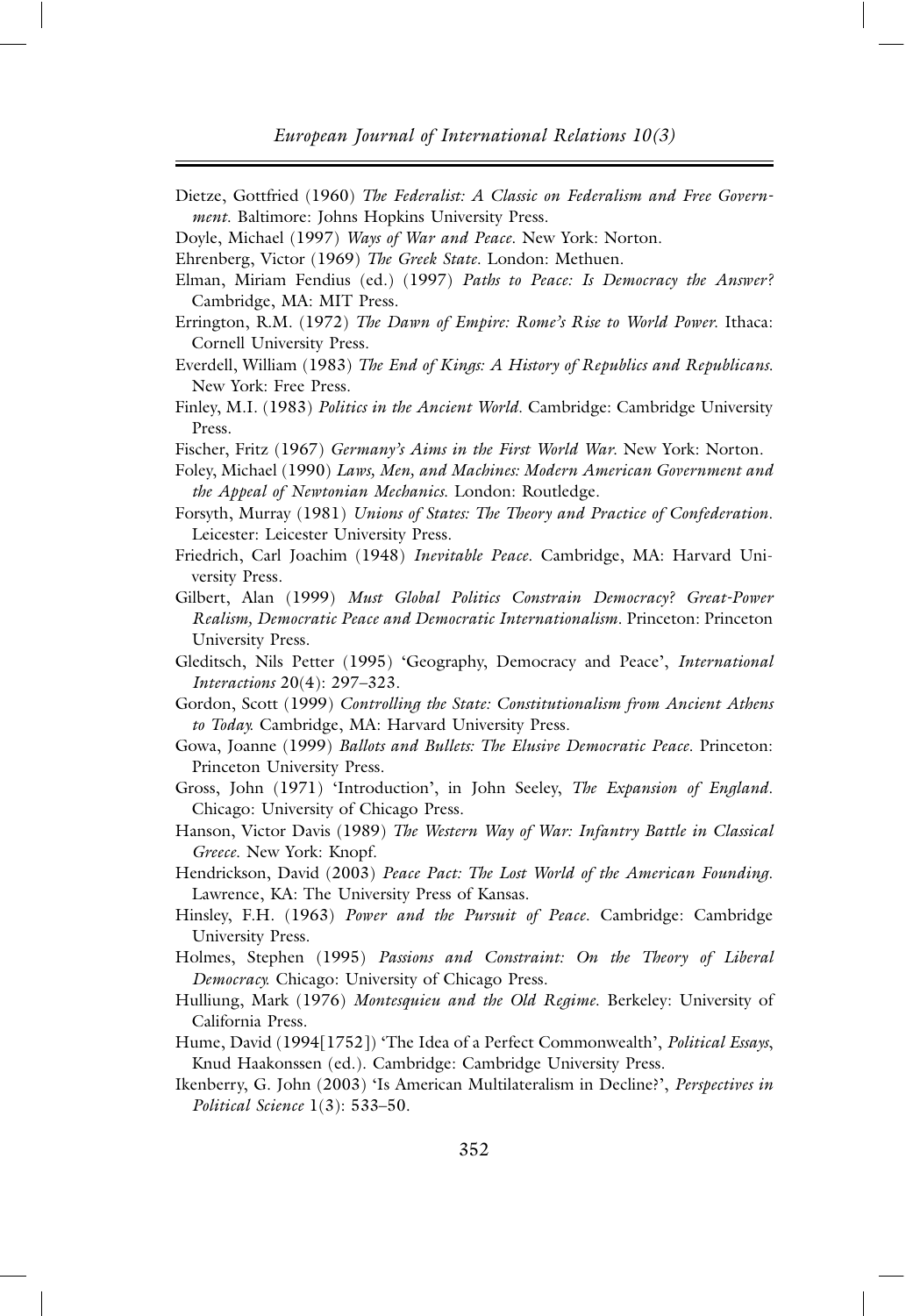- Jay, John, Alexander Hamilton and James Madison (1962[1788]) *The Federalist Papers*, Clinton Rossiter (ed.). New York: New American Library.
- Jervis, Robert (1998) 'Realism in the Study of World Politics', *International Organization* 52(4): 971–91.
- Kant, Immanuel (1970) 'Perpetual Peace: A Philosophical Sketch', in *Kant's Political Writings*, Hans Reiss (ed.). Cambridge: Cambridge University Press.
- Kegley, Charles W. Jr (1993) 'The Neoidealist Moment in International Studies? Realist Myths and the New International Realities', *International Studies Quarterly* 37(3): 131–46.
- Kern, Stephen (1983) *The Culture of Time and Space, 1880–1918*. Cambridge, MA: Harvard University Press.
- Knutsen, Torbjorn L. (1992) *A History of International Relations Theory*. Manchester: Manchester University Press.
- Kunkel, Wolfgang (1973) *An Introduction to Roman Legal and Constitutional History*. Oxford: Clarendon Press.
- Lakoff, Stanford (1994) 'Between Either/Or and More or Less: Sovereignty Versus Autonomy Under Federalism', *Publius: The Journal of Federalism* 24(2): 63–78.
- Layne, Christopher (1994) 'Kant or Cant: The Myth of Democratic Peace', *International Security* 19(2): 5–49.
- Levy, Jack (1989) 'Domestic Politics and War', in Robert I. Rotberg and Theodore K. Rabb (eds) *The Origin and Prevention of Major Wars* pp. 79–99. Cambridge: Cambridge University Press.
- Lintott, Andrew (1982) *Violence, Civil Strife and Revolution in the Classical City*. Oxford: Oxford University Press.
- Lintott, Andrew (1999) *The Constitution of the Roman Republic*. Oxford: Oxford University Press.
- List, Friedrich (1856) *National System of Political Economy*. Philadelphia: Lippincott.
- Lister, Frederick K. (1999) *The Early Security Confederations: From the Ancient Greeks to the United Colonies of New England.* Westport, CT: Greenwood.
- Livy, Titus (1960) *The Early History of Rome*. Baltimore: Penguin.
- Livy, Titus (1965) *The War with Hannibal*. Baltimore: Penguin.
- McDonald, Forrest (2000) *States' Rights and the Union: Imperium in Imperio, 1776–1876*. Lawrence: University Press of Kansas.
- Machiavelli, Niccolo (1970[1543]) *The Discourses*. London: Penguin.
- Mandelbaum, Michael (2002) *The Ideas that Conquered the World*. New York: Public Affairs.
- Manicas, Peter T. (1982) 'War, Stasis, and Greek Political Thought', *Comparative Studies in Society and History* 24(2): 673–88.
- Manicas, Peter T. (1989) *Democracy and War*. Oxford: Basil Blackwell.
- Marks, Frederick W. (1983) *Independence on Trial: Foreign Affairs and the Making of the Constitution*. Baton Rouge, LA.: Louisiana State University Press.
- Mayr, Otto (1986) *Authority, Liberty, and Automatic Machinery in Early Modern Europe*. Baltimore: Johns Hopkins University Press.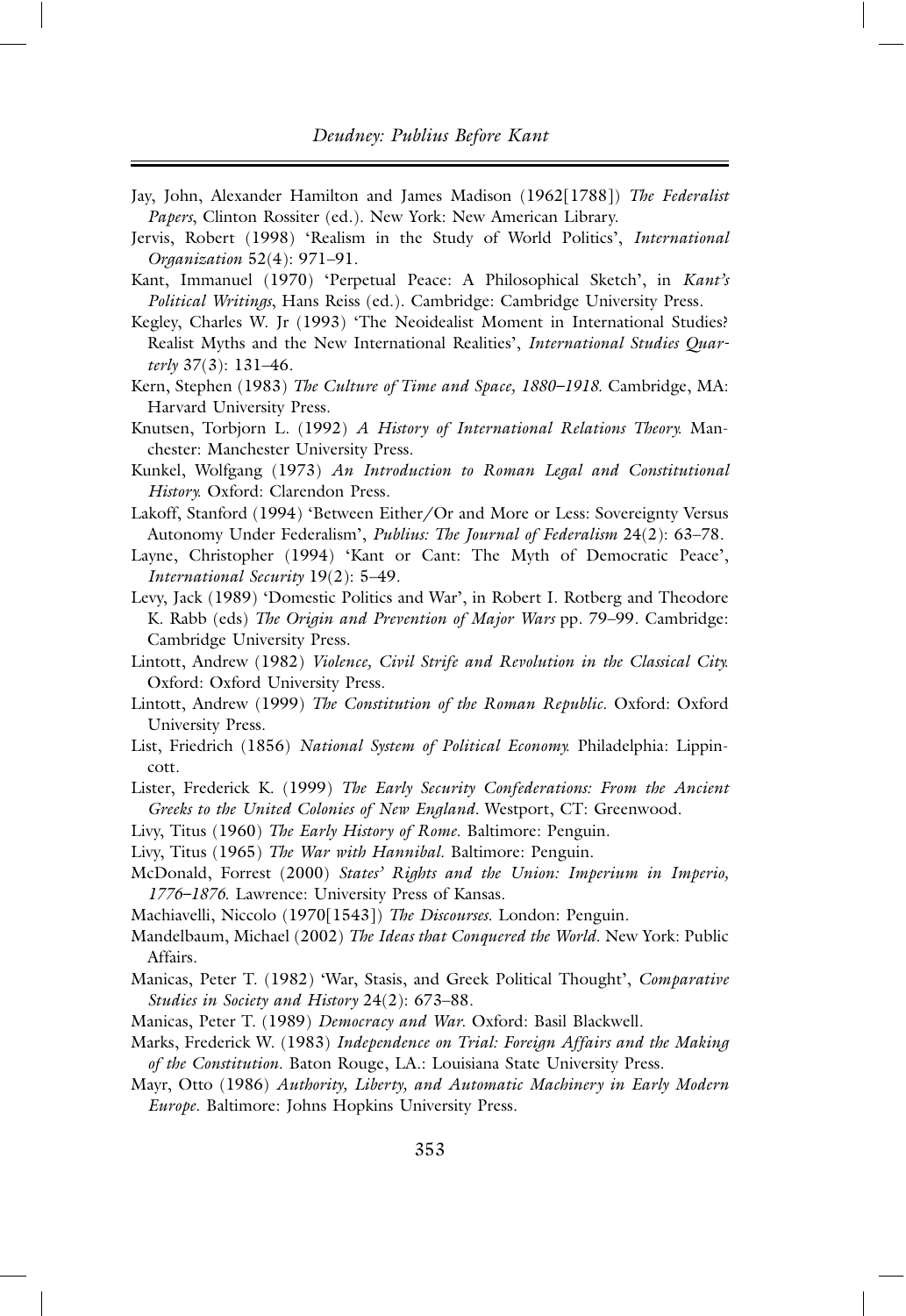- Millar, Fergus (1999) *The Crowd in Rome in the Late Republic*. Ann Arbor, MI: University of Michigan Press.
- Millar, John (1812) *An Historical View of the English Government, From the Settlement of the Saxons to the Revolution of 1688*. London: J.G. Barnard.
- Montesquieu, Baron (1968[1734]) *The Greatness of the Romans and their Decline*. Ithaca: Cornell University Press.
- Montesquieu, Baron (1949[1748]) *Spirit of the Laws*. New York: Hafner.
- Newhouse, John (2003) *Imperial America: The Bush Assault on the World Order*. New York: Knopf.
- Nicolet, Claude (1980) *The World of the Citizen in Republican Rome*, trans. P.S. Falla, Berkeley: University of California Press.
- Nussbaum, Martha C. (1997) 'Kant and Cosmopolitanism', in James Bohman and Matthias Lutz-Bachman (eds) *Perpetual Peace: Essays on Kant's Cosmopolitan Ideal* pp. 25–57. Cambridge, MA: MIT Press.
- Onuf, Nicholas Greenwood (1998) *The Republican Legacy in International Thought*. Cambridge: Cambridge University Press.
- Onuf, Peter S. (1983) *The Origins of the Federal Republic*. Philadelphia: University of Pennsylvania Press.
- Onuf, Peter and Nicholas Onuf (1993) *Federal Union, Modern World: The Law of Nations in an Age of Revolutions, 1776–1814*. Madison: Madison House.
- Oren, Ido (1995) 'The Subjectivity of the "Democratic" Peace: Changing US Perceptions of Imperial Germany', *International Security* 20(1): 147–87.
- Ostrom, Vincent (1987) *The Political Theory of a Compound Republic.* Lincoln: University Press of Nebraska.
- Overy, Richard (1995) *Why the Allies Won*. New York: Norton.
- Owen, John M. (1997) *Liberal Peace, Liberal War: American Politics and International Security*. Ithaca: Cornell University Press.
- Parker, Geoffrey (1985) *Western Geopolitical Thought in the Twentieth Century*. New York: St. Martin's Press.
- Pettit, Phillip (1997) *Republicanism: A Theory of Freedom and Government*. New York: Oxford University Press.
- Pocock, J.G.A. (1975) *The Machiavellian Moment: Florentine Political Theory and the Atlantic Republican Tradition.* Princeton: Princeton University Press.
- Pocock, J.G.A. (1985) *Virtue, Commerce, and History.* Cambridge: Cambridge University Press.
- Pocock, J.G.A. (2003) *The First Decline and Fall*, Vol. III, *Barbarism and Religion*. Cambridge: Cambridge University Press.
- Polybius (1954) *Histories*, excerpts in Kurt von Fritz, *Theory of Mixed Constitution in Antiquity*. New York: Columbia University Press.
- Rahe, Paul (1992) *Republics: Ancient and Modern*. Chapel Hill: University of North Carolina Press.
- Ray, James Lee (1995) *Democracy and International Conflict.* Columbia: University of South Carolina Press.
- Reiter, Dan and Allan C. Stamm (2002) *Democracies at War*. Princeton: Princeton University Press.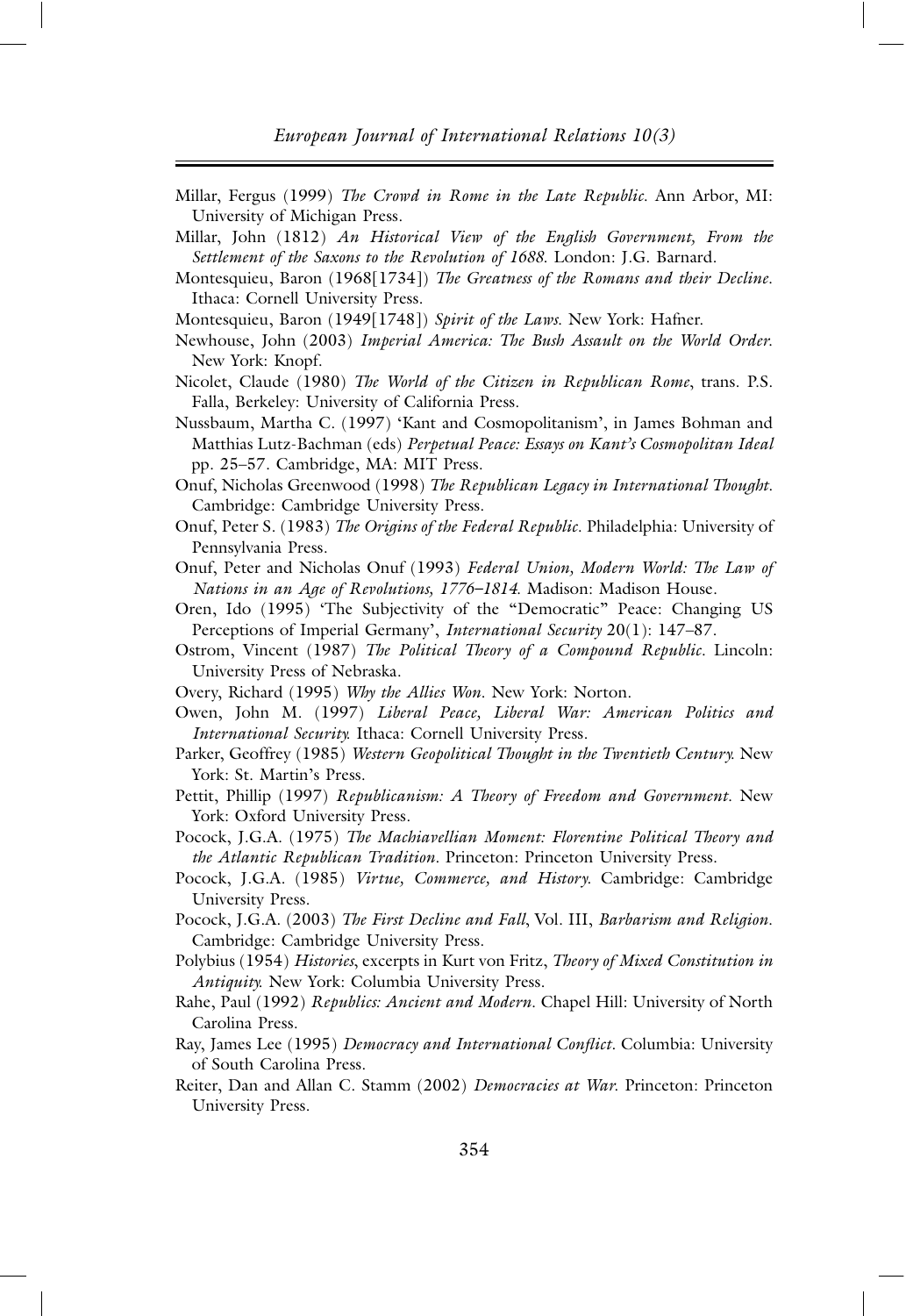- Rhodes, Edward (2003) 'The Imperial Logic of Bush's Liberal Agenda', *Survival* 45(1): 131–54.
- Rummel, Rudolph J. (1975) *Conflict and War*. Beverly Hills, CA: Sage.
- Rummel, Rudolph J. (1997) *Power Kills: Democracy as a Method of Nonviolence*. New Brunswick: Transaction.
- Russett, Bruce (1993) *Grasping the Democratic Peace*. Princeton: Princeton University Press.
- Sanger, David E. (2003) 'Bush Asks Lands in Mideast to Try Democratic Ways', *New York Times*, 11 November: A1.
- Seeley, J.R. (1971[1883]) *The Expansion of England*. Chicago: University of Chicago Press.
- Shapiro, Ian (1990) *Political Criticism*. Berkeley: University of California Press.

Skinner, Quentin (1990) 'The Republican Ideal of Political Liberty', in G. Bock, Q. Skinner and M. Viroli (eds) *Machiavelli and Republicanism* pp. 293–309. Cambridge: Cambridge University Press.

Sklar, Judith (1987) *Montesquieu*. Oxford: Oxford University Press.

- Sklar, Judith (1989) 'The Liberalism of Fear', in Nancy Rosenblum (ed.) *Liberalism and the Moral Life* pp. 21–38. Cambridge, MA: Harvard University Press.
- Smith, Tony (1994) *America's Mission: The United States and the Worldwide Struggle for Democracy in the Twentieth Century*. Princeton: Princeton University Press.
- Smith, Woodruff D. (1986) *The Ideological Origins of Nazi Imperialism*. New York: Oxford University Press.
- Spiro, David (1994) 'The Insignificance of the Liberal Peace', *International Security*  $19(2): 50-86.$
- Springborg, Patricia (1992) *Western Republicanism and the Oriental Prince*. Austin: University of Texas Press.
- Spurlin, Paul (1940) *Montesquieu in America, 1760–1801*. Baton Rouge, LA: Louisiana State University Press.

Stourzh, Gerald (1970) *Alexander Hamilton and the Idea of Republican Government*. Palo Alto, CA: Stanford University Press.

- Tetlock, Philip E. and Aaron Belkin (eds) (1996) *Counterfactual Thought Experiments in World Politics*. Princeton: Princeton University Press.
- Thompson, William R. (1996) 'Democracy and Peace: Putting the Cart before the Horse?', *International Organization* 50(1): 141–74.
- Tocqueville, Alexis de (1945[1835]) *Democracy in America*. New York: Knopf.
- Toynbee, Arnold J. (1948) 'The Dwarfing of Europe', *Civilization on Trial.* Oxford: Clarendon.
- Tucker, Robert W. and David C. Hendrickson (1982) *The Fall of the First British Empire: Origins of the War of American Independence*. Baltimore: Johns Hopkins University Press.
- Viroli, Maurizio (1992) *From Politics to Reason of State: The Acquisition and Transformation of the Language of Politics, 1250–1600*. Cambridge: Cambridge University Press.
- Viroli, Maurizio (2000) *Republicanism*. New York: Hill and Wang.